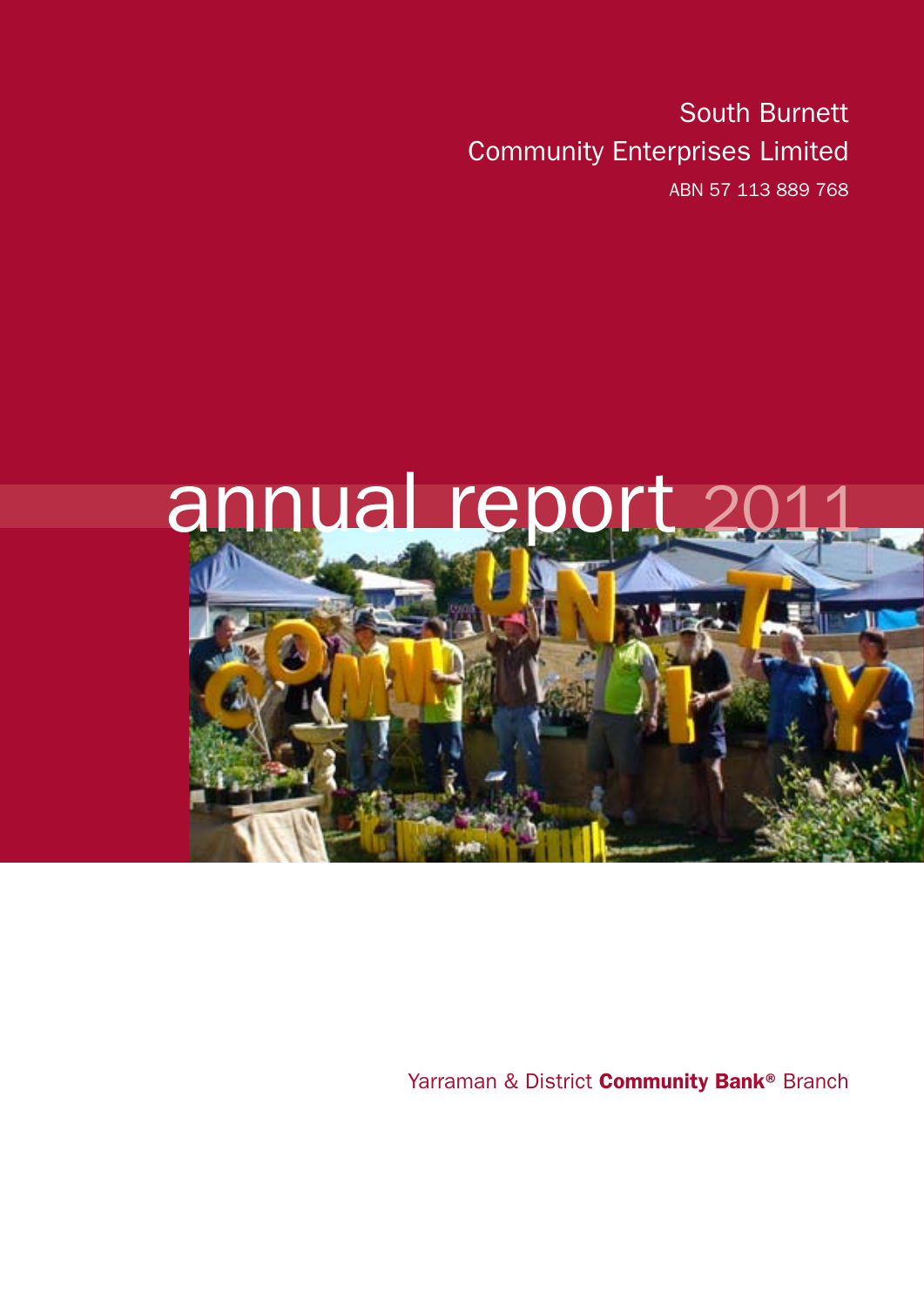# **Contents**

| <b>Chairman's report</b>                    | $\mathbf{2}$ |
|---------------------------------------------|--------------|
| <b>Manager's report</b>                     | $3 - 4$      |
| <b>Bendigo and Adelaide Bank Ltd report</b> | $5-6$        |
| Directors' report                           | $7 - 11$     |
| Auditor's independence declaration          | 12           |
| <b>Financial statements</b>                 | 13-16        |
| Notes to the financial statements           | 17-39        |
| Directors' declaration                      | 40           |
| Independent audit report                    | 41-42        |
| <b>BSX</b> report                           | 43           |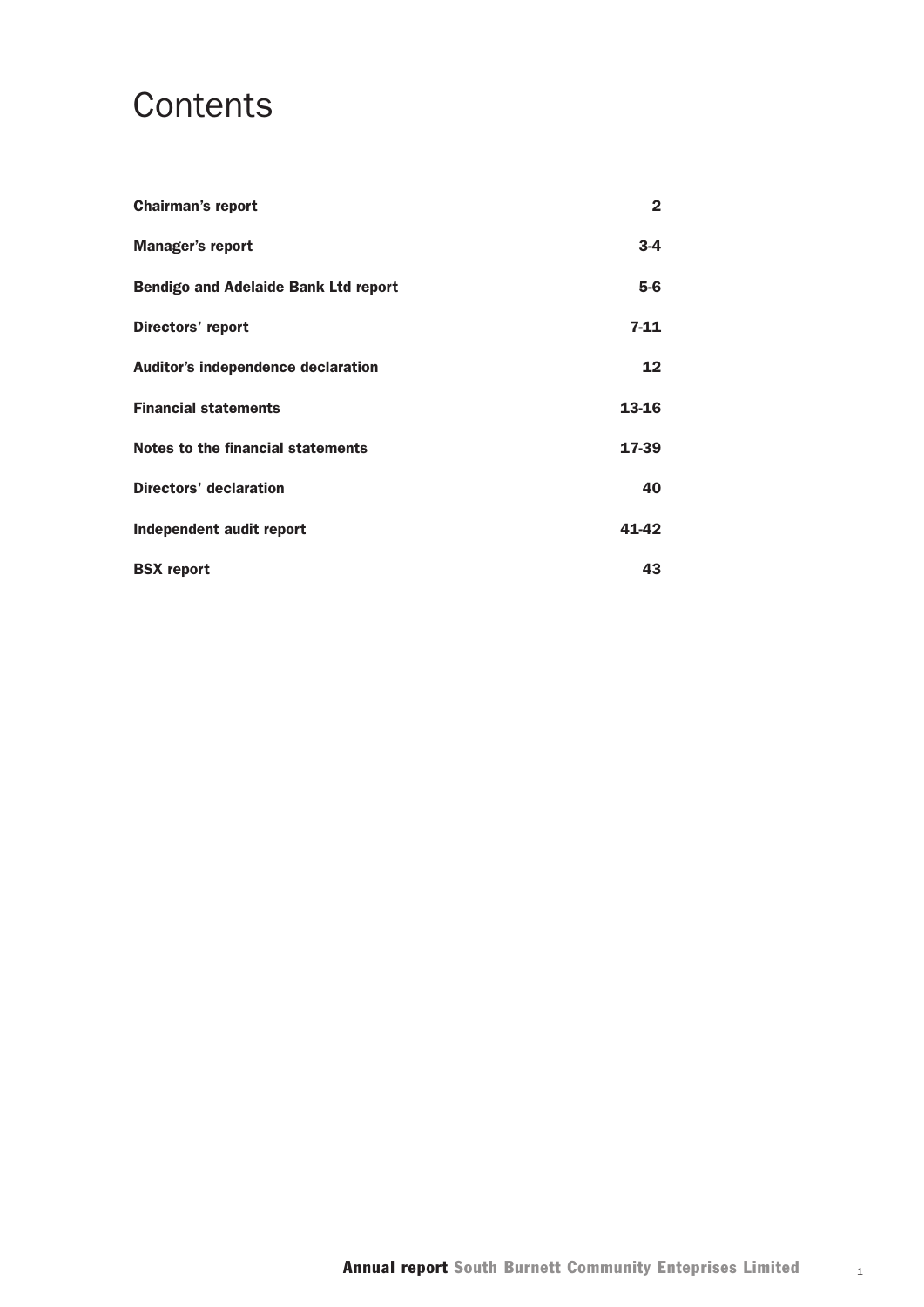# Chairman's report

## For year ending 30 June 2011

Shareholders,

It is with pleasure that I present the sixth annual report and my first, on behalf of South Burnett Community Enterprises Limited.

The launch of the Community Grants Program was the highlight of our year. Over \$70,000 has been returned to the community, making a total of over \$170,000 given to date, for the many and varied endeavours in our community.

The bank's position at Yarraman and Blackbutt has a sound base of over \$65 million. Our growth for this year continues to increase at a very healthy rate, despite the world's economic difficulties.

The contribution of Anne Woodrow to building and maintaining our successful businesses in both Yarraman and Blackbutt, has been outstanding. I thank you Anne and also wish to thank the bank's staff for their diligence and great customer service.

Terry Dhann retired this year. He was a founding member of the community bank and I thank him for his commitment in the formation and development of our enterprise.

Ross Towell is our new Director from Nanango. We look forward to a productive and valuable Board member joining our team.

The Board is a cohesive body working together to ensure that the goals and aspirations of the Community Bank<sup>®</sup> Company are met. Without their dedication and the giving of their time and expertise, we would not be in this healthy position. Many thanks to each and every Board member.

Thank you for the opportunity to serve as your Chairman.

FRANK SMITH Chairman.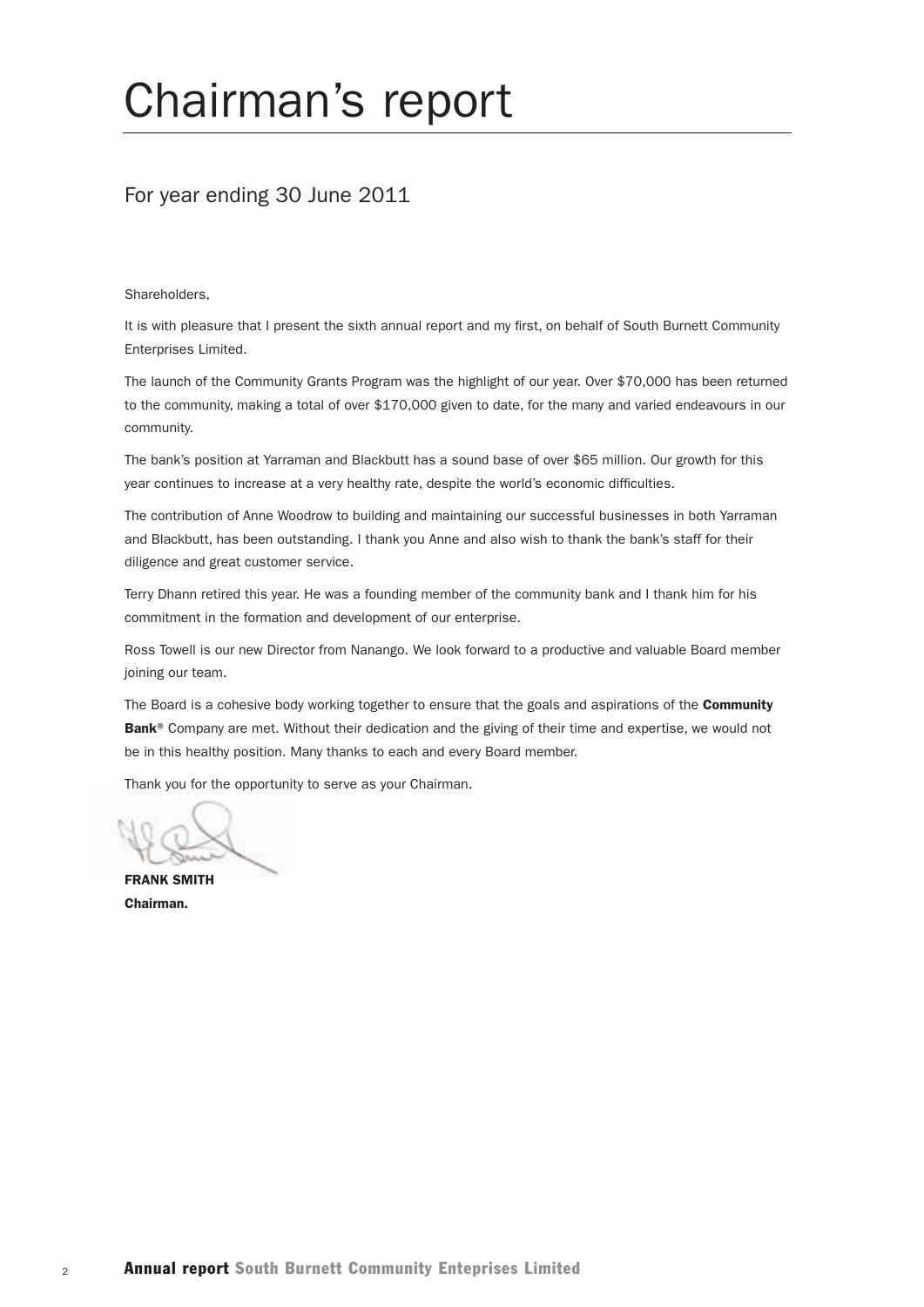# Manager's report

## For year ending 30 June 2011

It is with pleasure that I present the following results for the financial year ending 30 June 2011 on behalf of Yarraman & District Community Bank® Branch and our Blackbutt branch.

Following a period of global financial uncertainty the local economic market began to settle into conditions that were still challenging, but less erratic. Nevertheless, thanks to the efforts of our staff, I am pleased to report to the Board and shareholders that Yarraman and District Community Bank® Branch and Blackbutt branch continued to perform well, with the following portfolio of funds under management.

#### Yarraman

|                                     | June 2010       | June 2011       | % Increase |  |
|-------------------------------------|-----------------|-----------------|------------|--|
| Accounts                            | 2609            | 2710            | 3.87%      |  |
| Deposits                            | \$16.972.000.00 | \$22,828,000.00 | 34.50%     |  |
| Loans                               | \$33,275,000,00 | \$36,892,000.00 | 10.87%     |  |
| <b>Total Funds Under Management</b> | \$52,039,000,00 | \$61,548,000,00 | 18.27%     |  |

#### **Blackbutt**

|                                     | June 2010      | June 2011      | % Increase |  |
|-------------------------------------|----------------|----------------|------------|--|
| Accounts                            | 603            | 800            | 32.66%     |  |
| Deposits                            | \$2,772,000.00 | \$3.130.000.00 | 12.91%     |  |
| Loans                               | \$2,372,000.00 | \$4.719.000.00 | 98.94%     |  |
| <b>Total Funds Under Management</b> | \$5,144,000.00 | \$7,957,000.00 | 54.72%     |  |

Our reputation within our community of being 'more than just a bank' continues to grow as our commitment to community outcomes becomes increasingly prevalent. This year the financial contributions back into our local communities totalled \$70,444. This funding provides strong evidence of our commitment to support local community groups, events, projects and initiatives which improve the economic, social and environmental wellbeing of our communities.

All shareholders can feel proud that we are generating profits which are promoting and supporting worthwhile causes in our communities. The achievement of these results, in such trying economic climatic conditions has been a credit to all of our customers. Without their continued support these contribution back to the community would not be possible.

#### Board support – Company achievements – 2010/2011 financial year

A big thank you to the Board for all of their support throughout the year and also congratulations to the Board and staff members on the success of the **Community Bank**® Inaugural Grants Evening. We were delighted to share a total of \$27,000between 11 local community groups, with \$25,000 provided from our Community Grants Program and a further \$2,000 from the Bendigo and Adelaide Bank's Community Enterprise Foundation™ Flood Appeal.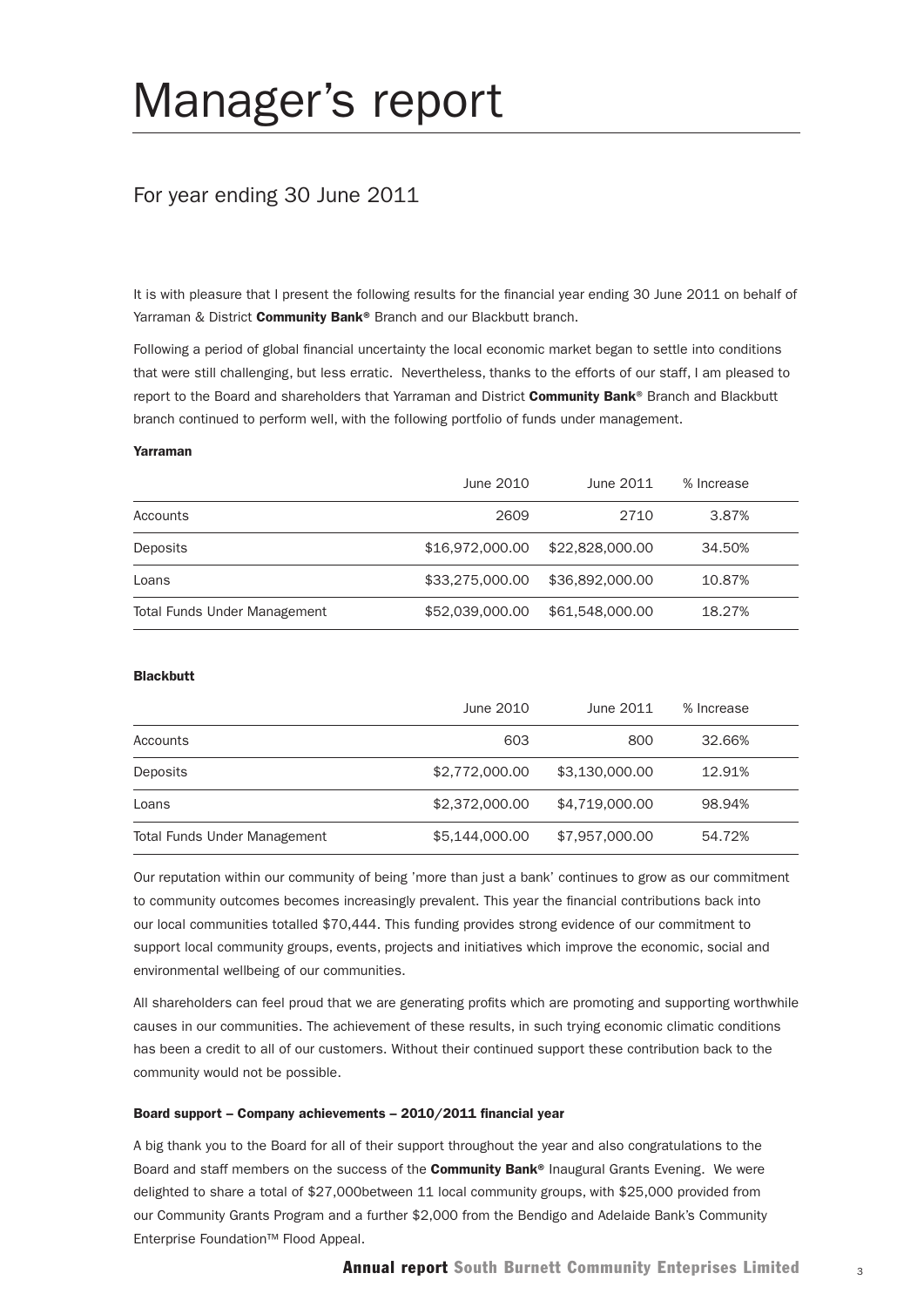#### **Staff**

To the wonderful staff at both Yarraman and Blackbutt - Tim Johnson, Lorraine Wyvill, June Dugdell, Cindy Rohlf, Cheryl Nix and Nerrida Roberts - thank you for all of your hard work throughout the year, I congratulate you all on what you achieved last financial year and for your dedication and commitment to the continued success of our branches. Our staff continue to provide outstanding service to all of our customers. They are our most valued asset.

It would be remiss of me not to acknowledge the continued support and encouragement of our Regional Manager Garth Seymour, our Financial Planner Katie Alifrangis, our Business Banker Wayne Swadling, our Agribusiness Manager Clint Stephens and the Retail Operations Centre staff in Brisbane. I thank you all.

Finally, thank you to our loyal customers. They have made a vital contribution in putting their faith in Yarraman & District Community Bank® Branch, and Blackbutt branch, and in return, are enjoying the exceptional customer service that our branches have become renowned for. I thank you for your investment which is in 'more that just a bank'. It is an investment in your community and I would like to invite those of you who have not yet placed your full banking with us to extend your investment in both our Company and your community by giving us the opportunity to accommodate your financial needs with our competitive products and personalised service.

It has been another rewarding and successful year and we look forward to continued success in the future with the ongoing support of our community.

alloodrone

Anne Woodrow Branch Manager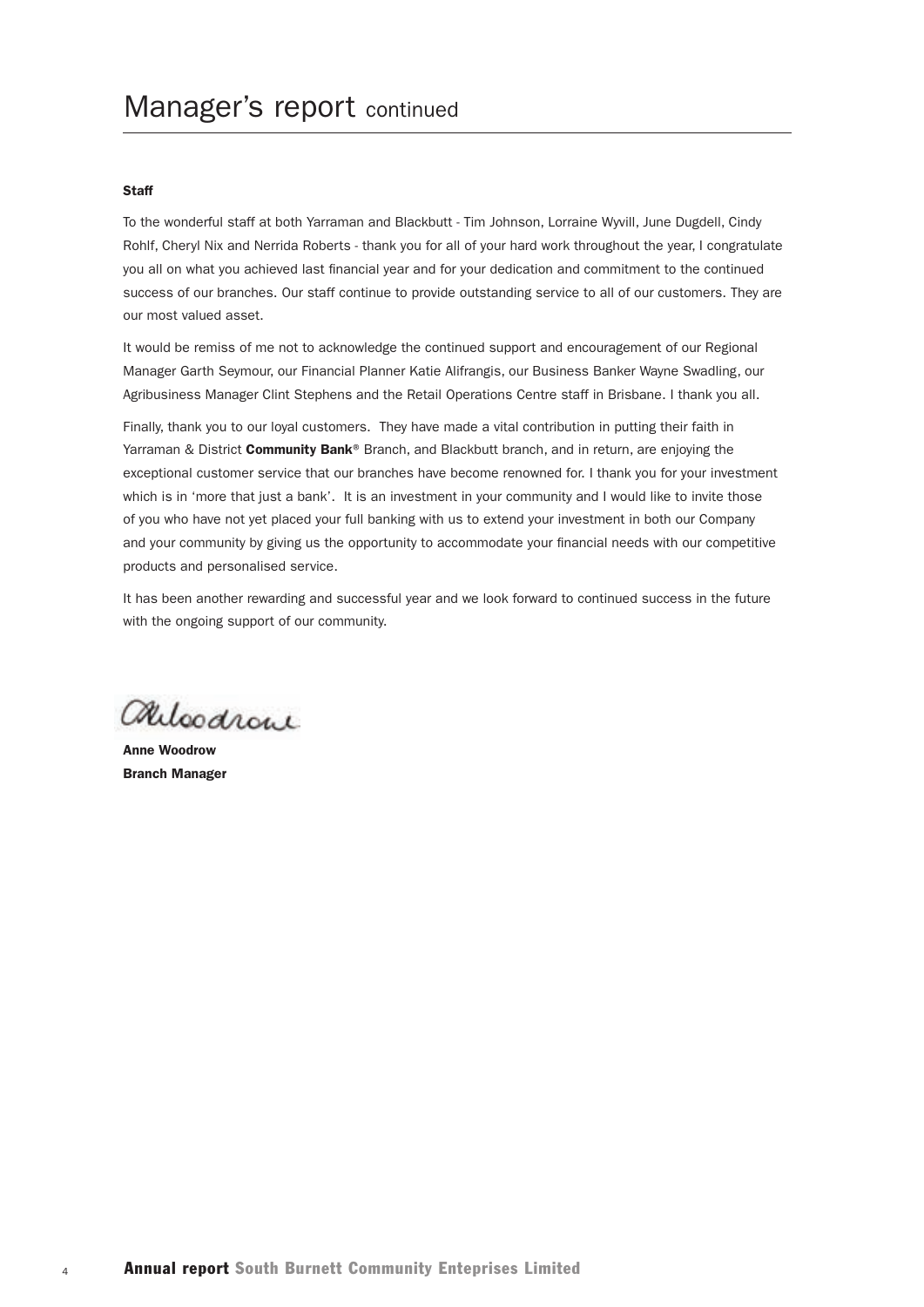# Bendigo and Adelaide Bank Ltd report

## For year ending 30 June 2011

As **Community Bank®** shareholders you are part of something special, a unique banking movement which has evolved into a whole new way of thinking about organising and strengthening community.

Together, we have reached new heights and achieved many great successes, all of which has been underpinned by our commitment and dedication to the communities we're a part of.

Together we're making extraordinary progress, with more than \$58.25 million returned to support community groups and endeavours since the network was established in 1998.

The returns grow exponentially each year, with \$469 thousand returned within the first five years, \$8.15 million within the first eight and \$22.58 million by the end of the first decade of operation. Based on this, we can predict the community returns should top \$100 million within the next three years, which equates to new community facilities, better health care, increased transport services and generally speaking, more prosperous communities.

Together, we haven't just returned \$58.25 million; there is also the flow on economic impact to consider. Bendigo and Adelaide Bank is in the process of establishing an evidential basis that captures the complete picture and the economic outcomes these initiatives generate. However, the tangible outcomes are obvious. We see it in tenanted shops, increased consumer traffic, retained local capital and new jobs but we know that there are broader elements of community strength beyond the economic indicators, which demonstrate the power of our community models.

It is now evident that branches go through a clear maturity phase, building customer support, generating surpluses and establishing a sustainable income stream. This enables Boards to focus less on generating business and more on the community's aspirations. Bendigo is facilitating this through Director engagement and education, community consultations and other community solutions (Community Enterprise Foundation™, Community Sector Banking, Community Telco, Generation Green™ and Community Enterprises) that will provide Boards with further development options.

In Bendigo, your Community Bank® Board has a committed and successful partner. Our past efforts and continued commitment to be Australia's leading customer-connected bank, that is relevant, connected and valued, is starting to attract attention and reap rewards.

In January, a Roy Morgan survey into customer satisfaction saw Bendigo Bank achieve an industry leading score among Australian retail banks. This was the first time Bendigo Bank has led the overall results since August 2009.

In May, Fitch Ratings upgraded Bendigo and Adelaide Banks Long-Term Issuer Default Rating (IDR) to A- from BBB+. This announcement saw us become the first Australian bank – and one of the very few banks globally – to receive an upgrade since the Global Financial Crisis.

Standard & Poor's revised credit rating soon followed seeing Bendigo and Adelaide Bank shift from BBB+ stable, to BBB+ positive. These announcements reflect the hard and diligent work by all our staff, our sound risk management practices, low-risk funding and balance sheet structure, sound capital ratios and a sustained improvement in profitability.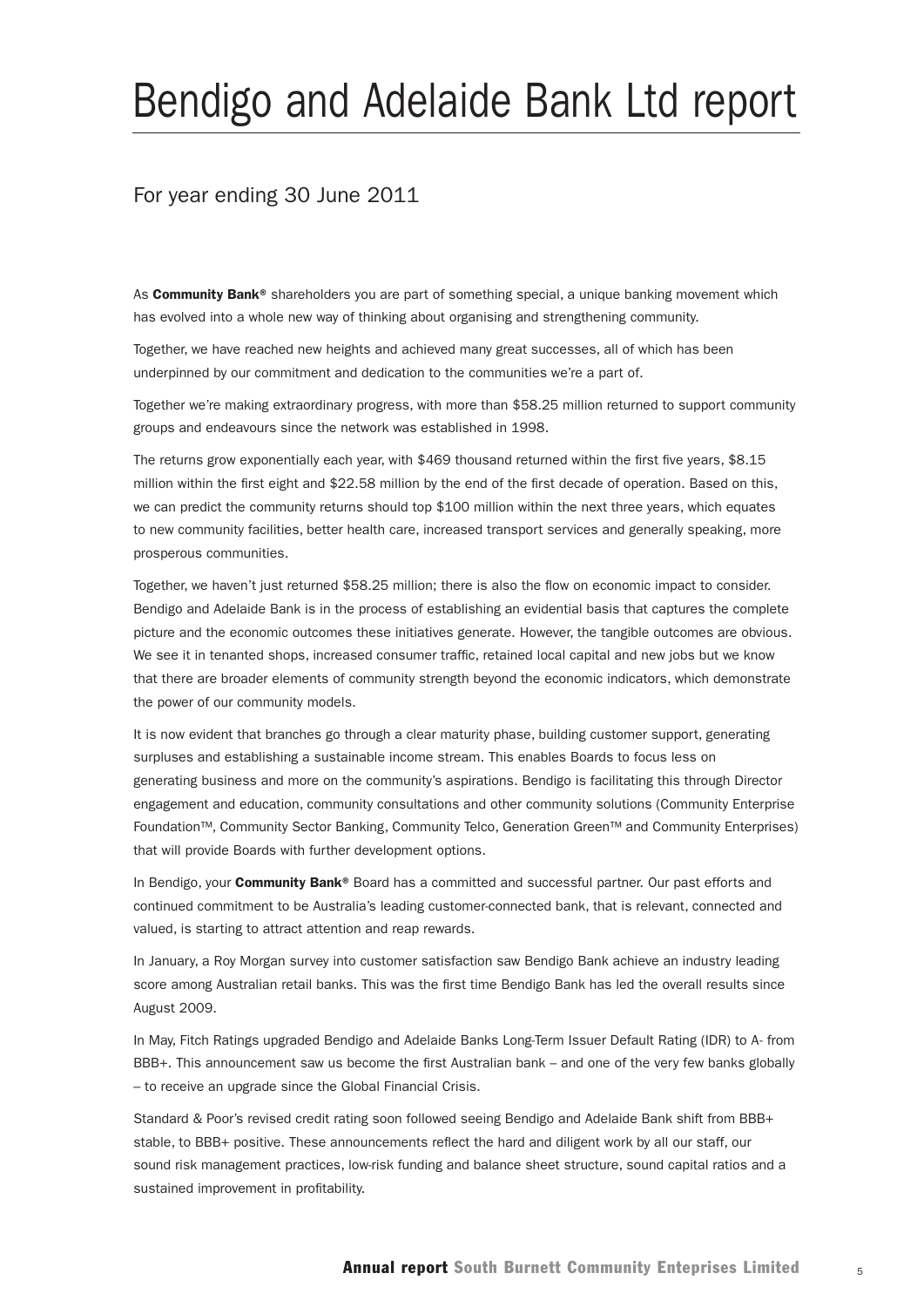# Bendigo and Adelaide Bank Ltd report continued

The strength of our business model – based on our commitment to our customers and the communities that we operate in – is being recognised by all three ratings agencies.

Over the past year the bank has also added more than 700 additional ATMs through a network sharing agreement with Suncorp Bank, which further enhances our customers' convenience and expands our footprint across the country. In addition to this a further 16 **Community Bank®** branches were opened.

The bank has also had a renewed focus on business banking and re-launched our wealth management services through Bendigo Wealth, which oversees the Adelaide Bank, Leveraged Equities, Sandhurst Trustees and financial planning offering.

The **Community Bank®** model is unique and successful, it's one of our major points of difference and it enables us to connect with more than 550,000 customers, in excess of 270 communities and make a difference in the lives of countless people.

We are very proud of the model we have developed and we're very thankful for the opportunity to partner with communities to help build their balance sheets.

We thank you all for the part you play in driving this success.

Jul J. J.K.

Russell Jenkins Executive Customer and Community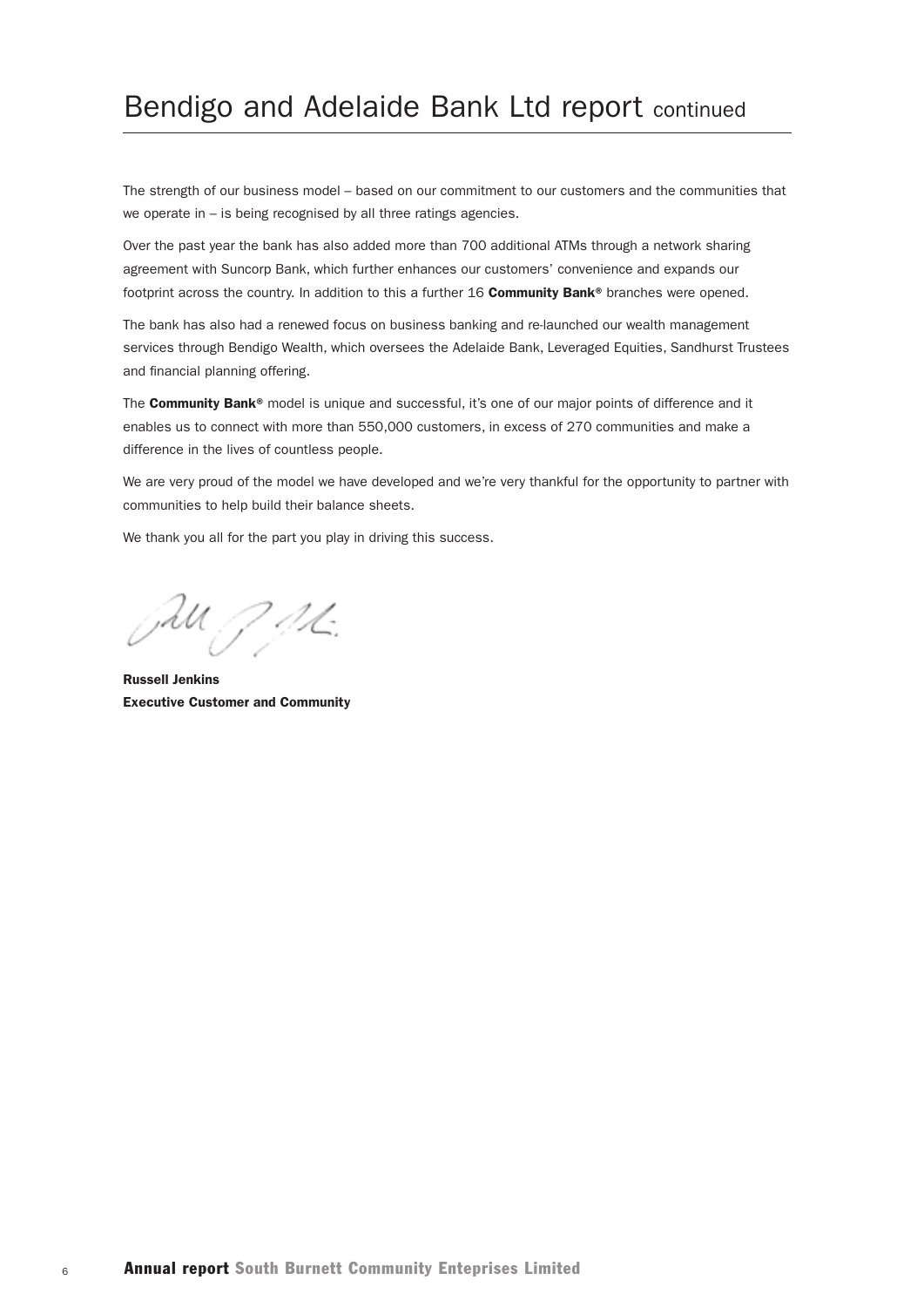# Directors' report

## For the financial year ended 30 June 2011

Your directors submit the financial statements of the company for the financial year ended 30 June 2011.

#### **Directors**

The names and details of the company's directors who held office during or since the end of the financial year:

#### Francis Edward Smith

Chairman Age: 71 Retiree Exporter of livestock meat Special responsibilities: Chairman Interest in shares: 11,334

#### James Alan Beveridge

**Treasurer** Age: 36 Chartered Accountant Chartered accountant working in public practice Special responsibilities: Audit Interests in shares: 3,000

#### David Wayne Emms

Director Age: 66 Manufacturer Building construction/product design. Chairman of Yarraman Community Council. Special responsibilities: Buildings Interests in shares: 1,336

#### Ross Christopher Begent

Vice Chairman Age: 58 Economic Development Officer Business Management & Counselling/Business Special responsibilities: Corporate Governance Interests in shares: 4,502

#### David Francis Robison

**Secretary** Age: 62 Retired Many years experience in the financial industry in management positions. Special responsibilities: Secretary Interests in shares: 6,417

#### Cr Noel Leslie Strohfeld

Director Age: 70 Councillor 30 years in local government including 11 years as mayor. Licensed motor dealer and member of CoMSEQ rural futures taskforce and growth management & planning committee. Special responsibilities: Projects Interests in shares: 2,003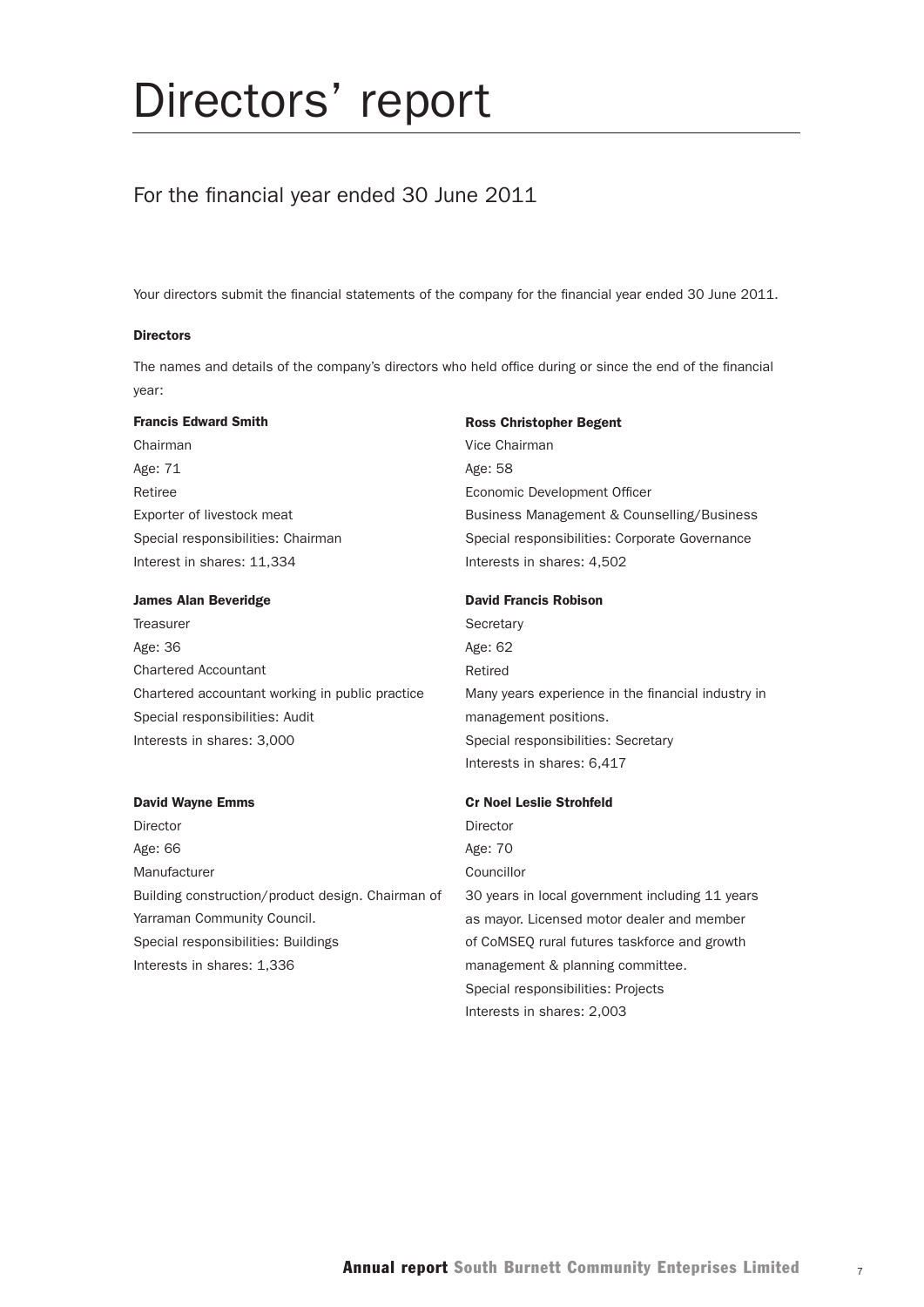#### Brenton Lester McLennan

Director Age: 60 Electrician Electrician with own company Special responsibilities: Human resources Interests in shares: 22,334

#### Jeffrey Bruce Connor

Director Age: 54 Manager Masters in Education Administration. Principal of schools for 20 years. Chairman of the Blackbutt and Benarkin Aged Care Association and Bloomin Beautiful Blackbutt Festival Inc. Justice of the Peace. Special responsibilities: Grnats Program, Sponsorship and Marketing Interests in shares: 10,667

#### Ross Michael Towell

Director (Appointed 14 February 2011) Age: 50 Manager/Editor Part of the Nanango Community Bank project since inception in 2008 .Owner/Editor of the Country Focus Newspaper and President of Nanango Tourism Interests in shares: 1,168 and Development Association. Involved in many community organisations. Special responsibilities: Nanango Steering Committee Interests in shares: Nil

#### Terence Edward Dhann

Director (Resigned 5 April 2011) Age: 66 Past Councillor Business Management/Police Force Special responsibilities: Buildings

Directors were in office for this entire year unless otherwise stated.

No directors have material interests in contracts or proposed contracts with the company.

#### Company Secretary

David Robison was appointed to the position of company secretary on 7 December 2010, replacing Ross Begent who had been the company secretary since the company's establishment. David has many years experience in the financial industry, managing several large offices within a finance company.

#### Principal Activities

The principal activities of the company during the course of the financial year were in facilitating Community Bank® services under management rights to operate franchised branches of Bendigo and Adelaide Bank Limited.

There has been no significant changes in the nature of these activities during the year.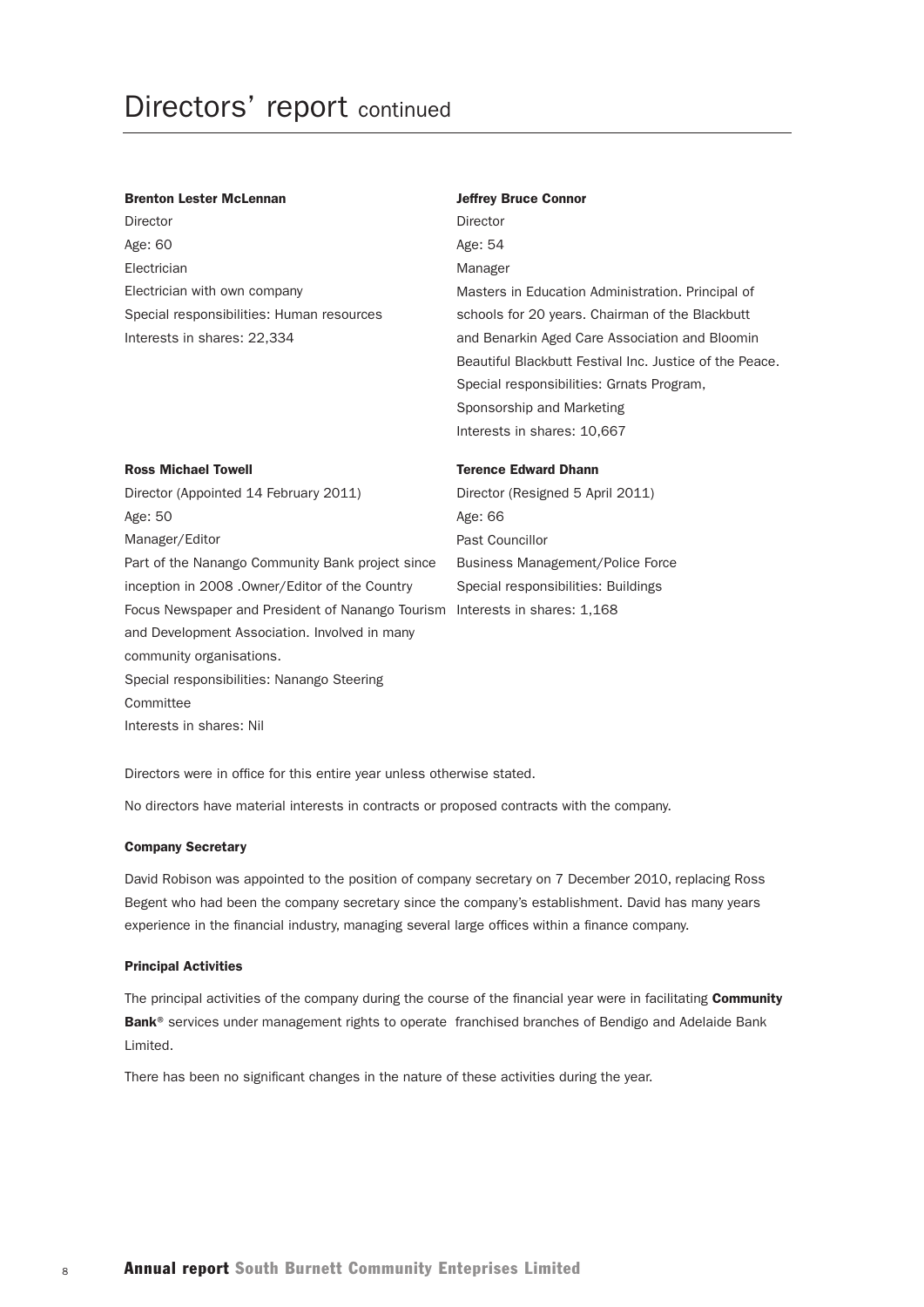#### Operating Results

Operations have continued to perform in line with expectations. The profit/(loss) of the company for the financial year after provision for income tax was:

| Year ended<br>30 June 2011 | Year ended<br>30 June 2010 |
|----------------------------|----------------------------|
| (30,010)                   | 31.449                     |

#### Remuneration Report

No director receives remuneration for services as a company director or committee member.

There are no employees who are directly accountable and have responsibility for the strategic direction and operational management of the entity.

There are therefore no specified executives whose remuneration requires disclosure.

#### Dividends

No dividends were declared or paid for the previous year and the directors recommend that no dividend be paid for the current year.

#### Significant Changes in the State of Affairs

The directors' moved to have a feasibility study performed to determine the viability of opening a third branch in Nanango. Following positive indications from the feasibility study it was decided to proceed with preparation of a prospectus for the purposes of raising capital for the establishment of the third branch. This decision may affect the operations of the company and the results of those operations or state of affairs of the company in future years.

In the opinion of the directors there were no other significant changes in the state of affairs of the company that occurred during the financial year under review not otherwise disclosed in this report or the financial statements.

#### Matters Subsequent to the End of the Financial Year

There are no matters or circumstances that have arisen since the end of the financial year that have significantly affected or may significantly affect the operations of the company, the results of those operations or the state of affairs of the company, in future years.

#### Likely Developments

The company will continue its policy of facilitating banking services to the community.

#### Environmental Regulation

The company is not subject to any significant environmental regulation.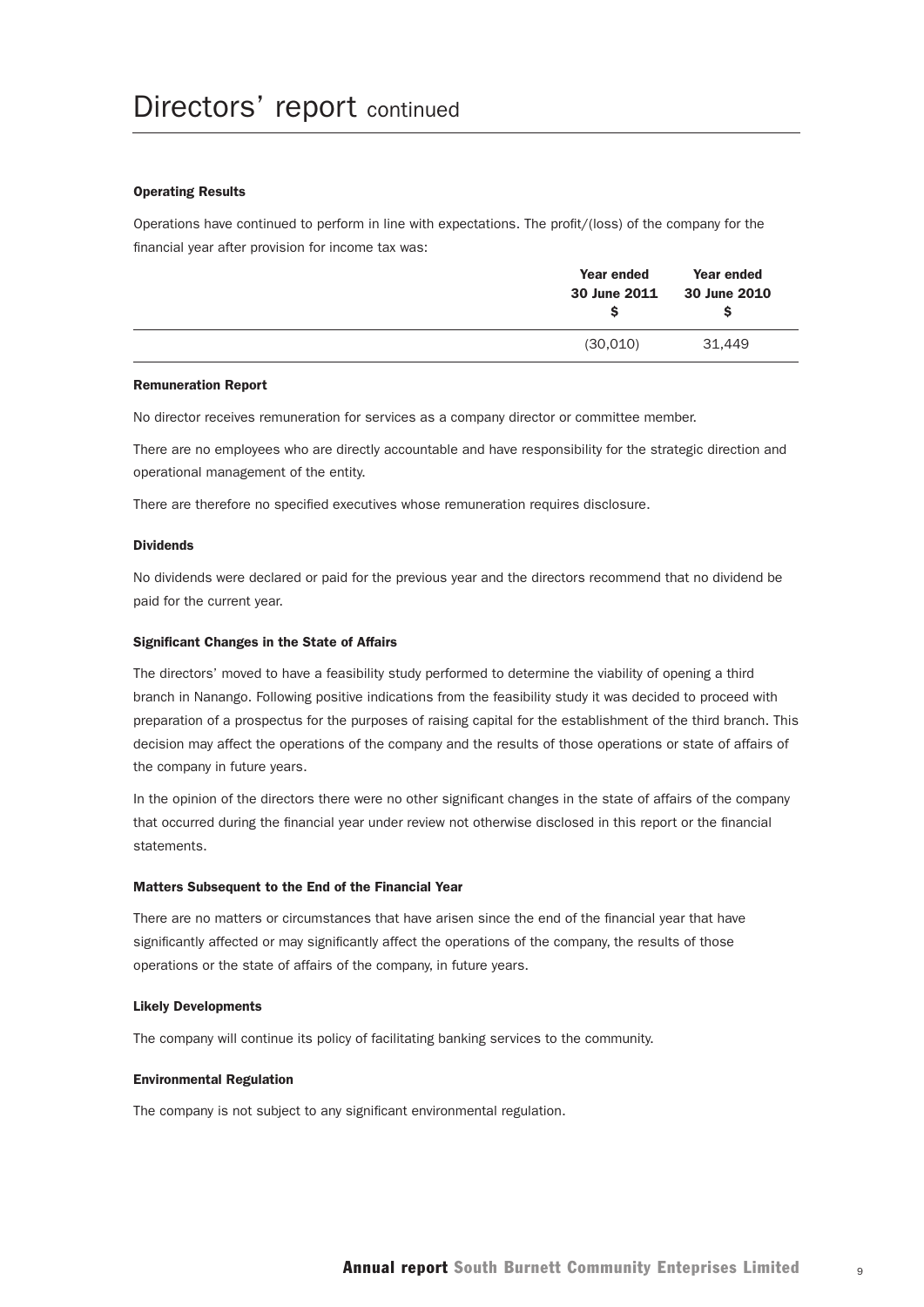#### Directors' Benefits

No director has received or become entitled to receive, during or since the financial year, a benefit because of a contract made by the company, controlled entity or related body corporate with a Director, a firm which a Director is a member or an entity in which a director has a substantial financial interest except as disclosed in note 20 to the financial statements. This statement excludes a benefit included in the aggregate amount of emoluments received or due and receivable by directors shown in the company's accounts, or the fixed salary of a full-time employee of the company, controlled entity or related body corporate.

#### Indemnification and Insurance of Directors and Officers

The company has indemnified all directors and the manager in respect of liabilities to other persons (other than the company or related body corporate) that may arise from their position as directors or manager of the company except where the liability arises out of conduct involving the lack of good faith.

Disclosure of the nature of the liability and the amount of the premium is prohibited by the confidentiality clause of the contract of insurance. The company has not provided any insurance for an auditor of the company or a related body corporate.

#### Directors Meetings

The number of directors meetings attended by each of the directors of the company during the year were:

|                                                  |          | <b>Board Meetings Attended</b> |
|--------------------------------------------------|----------|--------------------------------|
|                                                  | Eligible | Attended                       |
| Francis Edward Smith                             | 11       | 10                             |
| Ross Christopher Begent                          | 11       | 9                              |
| James Alan Beveridge                             | 11       | 9                              |
| David Francis Robison                            | 11       | 11                             |
| David Wayne Emms                                 | 11       | 9                              |
| Cr Noel Leslie Strohfeld                         | 11       | 8                              |
| Brenton Lester McLennan                          | 11       | 10                             |
| Jeffrey Bruce Connor                             | 11       | 9                              |
| Ross Michael Towell (Appointed 14 February 2011) | 5        | 4                              |
| Terence Edward Dhann (Resigned 5 April 2011)     |          | 9                              |

#### Non Audit Services

The company may decide to employ the auditor on assignments additional to their statutory duties where the auditor's expertise and experience with the company are important. Details of the amounts paid or payable to the auditor (Andrew Frewin & Stewart) for audit and non audit services provided during the year are set out in the notes to the accounts.

The board of directors has considered the position, in accordance with the advice received from the audit committee and is satisfied that the provision of the non-audit services is compatible with the general standard of independence for auditors imposed by the Corporations Act 2001.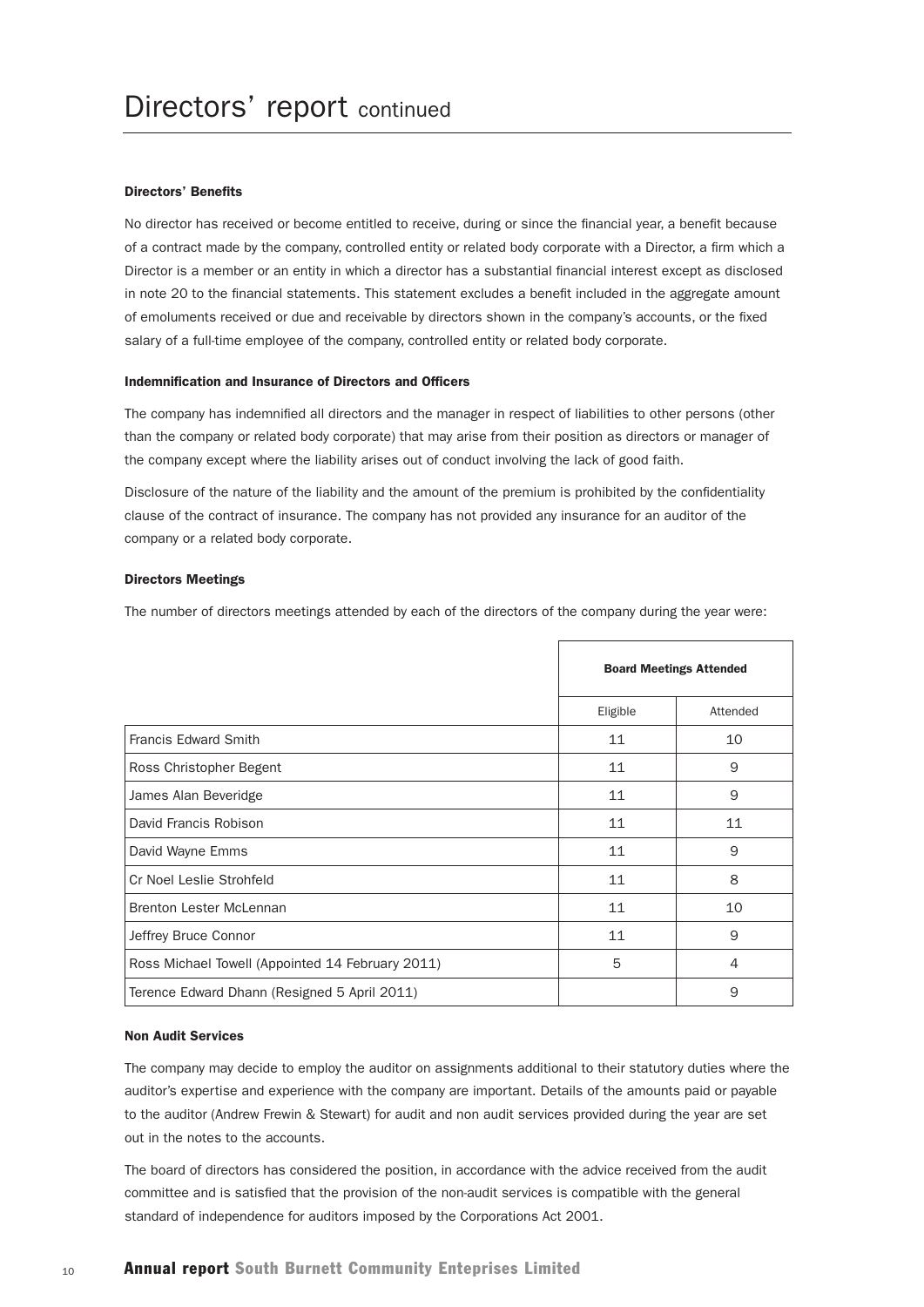# Directors' report continued

The directors are satisfied that the provision of non-audit services by the auditor, as set out in the notes did not compromise the auditor independence requirements of the Corporations Act 2001 for the following reasons:

- all non-audit services have been reviewed by the audit committee to ensure they do not impact on the impartiality and objectivity of the auditor;
- none of the services undermine the general principles relating to auditor independence as set out in APES 110 Code of Ethics for Professional Accountants, including reviewing or auditing the auditor's own work, acting in a management or a decision-making capacity for the company, acting as advocate for the company or jointly sharing economic risk and rewards.

#### Auditors' Independence Declaration

A copy of the auditors' independence declaration as required under section 307C of the Corporations Act 2001 is set out on page 12.

Signed in accordance with a resolution of the board of directors at Yarraman, Queensland on 2 September 2011.

Francis Edward Smith, Chairman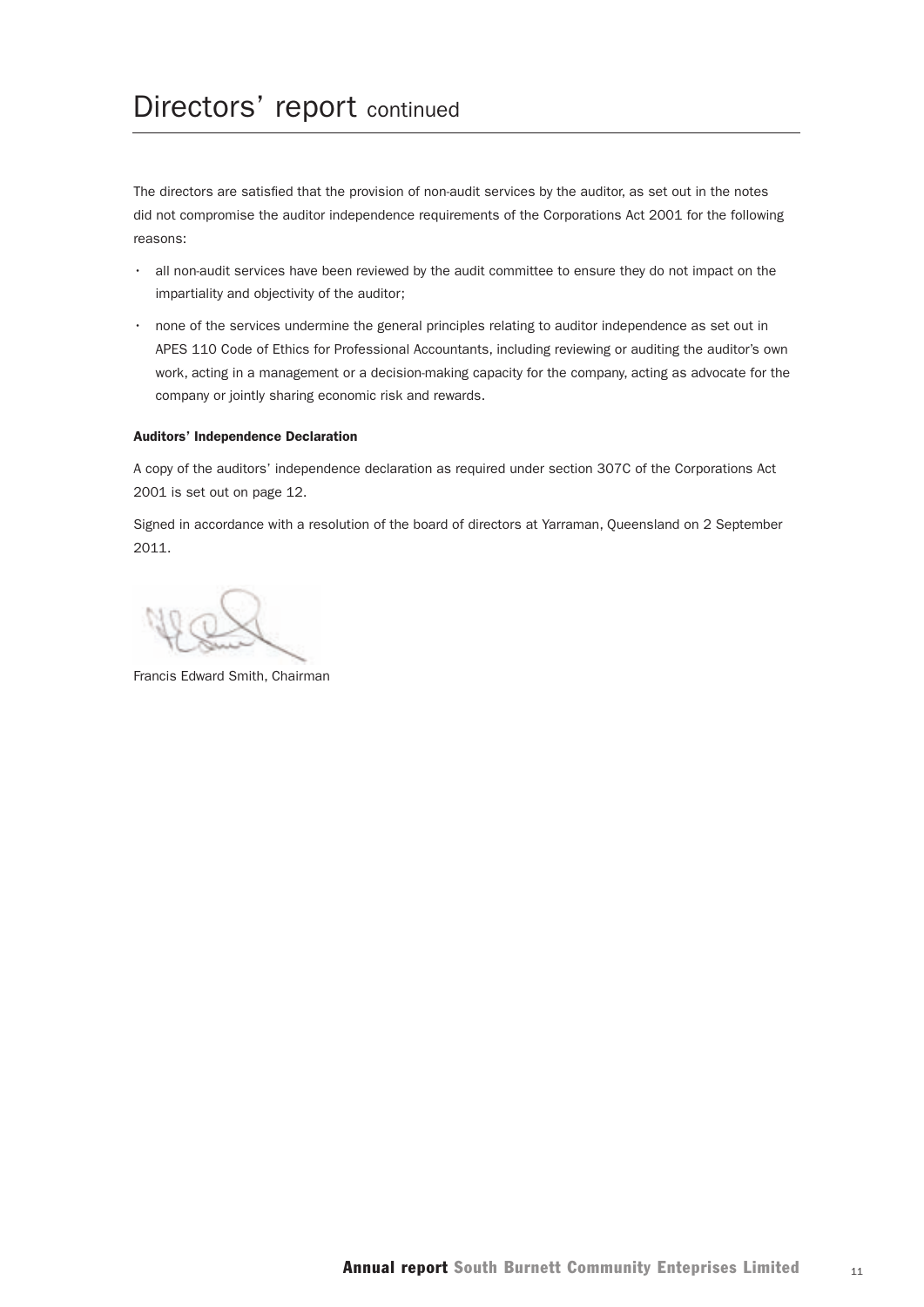# Auditor's independence declaration



#### Lead Auditor's Independence Declaration under section 307C of the Corporations Act 2001 to the directors of South Burnett Community Enterprises Limited

I declare, that to the best of my knowledge and belief, in relation to the audit for the financial year ended 30 June 2011 there have been:

- ×. no contraventions of the auditor independence requirements of the Corporations Act 2001 in relation to the review; and
- ٠ no contraventions of any applicable code of professional conduct in relation to the audit.

**GRAEME STEWART** 

**ANDREW FREWIN & STEWART** 61-65 Bull Street, Bendigo, 3550

19<sup>th</sup> August 2011

|  |          |  | $\frac{3}{2}$                                                                                                                          |      |                   |    |                    |
|--|----------|--|----------------------------------------------------------------------------------------------------------------------------------------|------|-------------------|----|--------------------|
|  |          |  |                                                                                                                                        |      |                   |    |                    |
|  | スマッチストアル |  | <b>Statistic foremed by a scheme approved under Professional Disorderes Lagistation</b><br>61-65 Bull 5t./PO Box 454 Bendigo Vir. 3552 | atua | afsbendige.com.au | WW | afshendlige.com.au |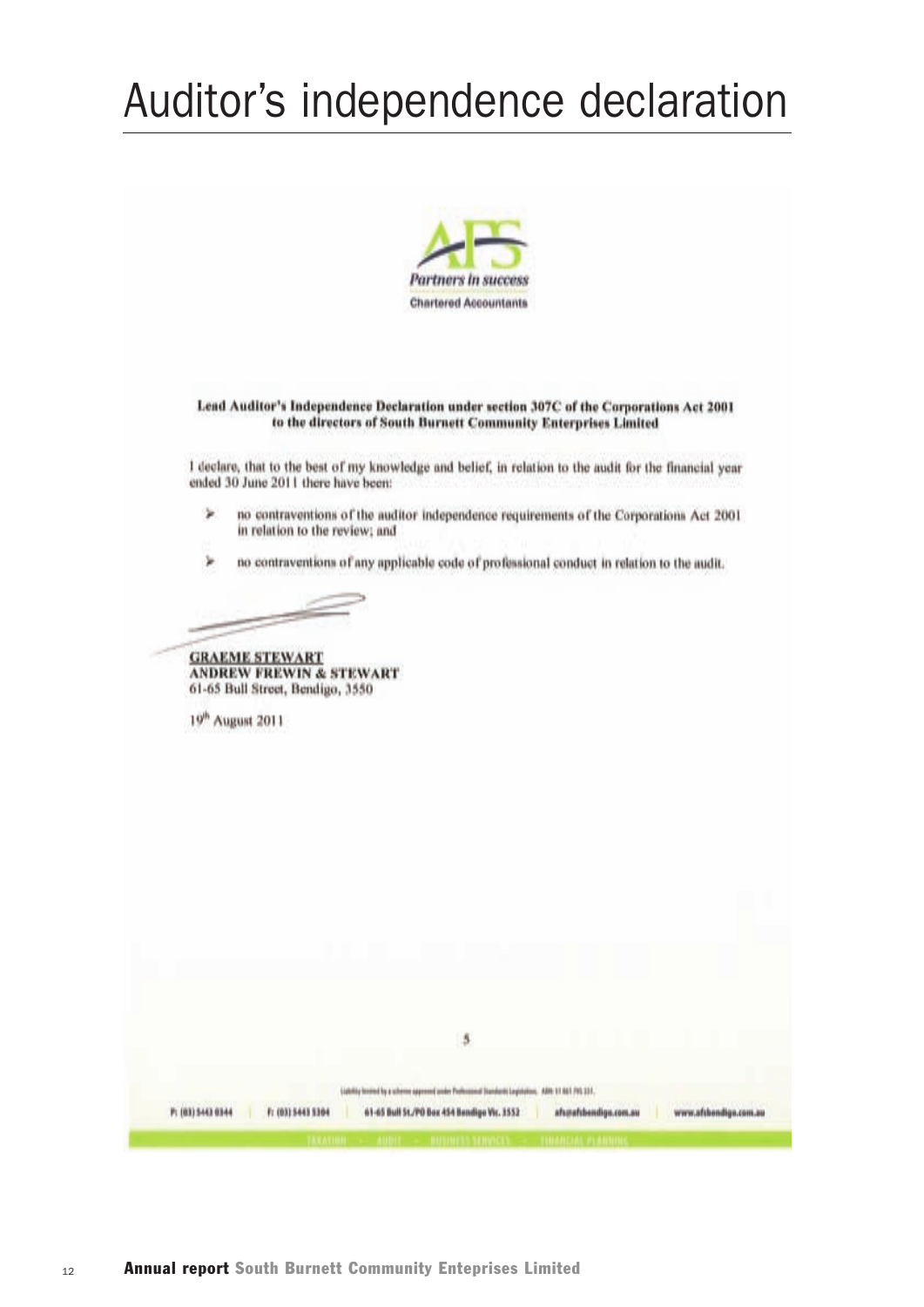# Financial statements

## Statement of Comprehensive Income for the Year Ended 30 June 2011

|                                                              | <b>Note</b><br>\$ | 2011<br>\$  | 2010        |  |
|--------------------------------------------------------------|-------------------|-------------|-------------|--|
| Revenues from ordinary activities                            | 4                 | 766,218     | 690,880     |  |
| Employee benefits expense                                    |                   | (429, 690)  | (347, 557)  |  |
| Charitable donations, sponsorship, advertising and promotion |                   | (77, 659)   | (36, 770)   |  |
| Occupancy and associated costs                               |                   | (70, 762)   | (50, 991)   |  |
| Systems costs                                                |                   | (41, 162)   | (37, 729)   |  |
| Depreciation and amortisation expense                        | 5                 | (44, 702)   | (28, 127)   |  |
| Finance costs                                                | 5                 | (71)        | (20)        |  |
| General administration expenses                              |                   | (140, 724)  | (143, 074)  |  |
| Profit/(loss) before income tax (expense)/credit             |                   | (38, 552)   | 46,612      |  |
| Income tax (expense)/credit                                  | 6                 | 8,542       | (15, 163)   |  |
| Profit/(loss) after income tax (expense)/credit              |                   | (30, 010)   | 31,449      |  |
| Total comprehensive income for the year                      |                   | (30,010)    | 31,449      |  |
|                                                              |                   |             |             |  |
| Earnings per share (cents per share)                         |                   | $\mathbf c$ | $\mathbf c$ |  |
| - basic for profit for the year                              |                   | (3.41)      | 4.60        |  |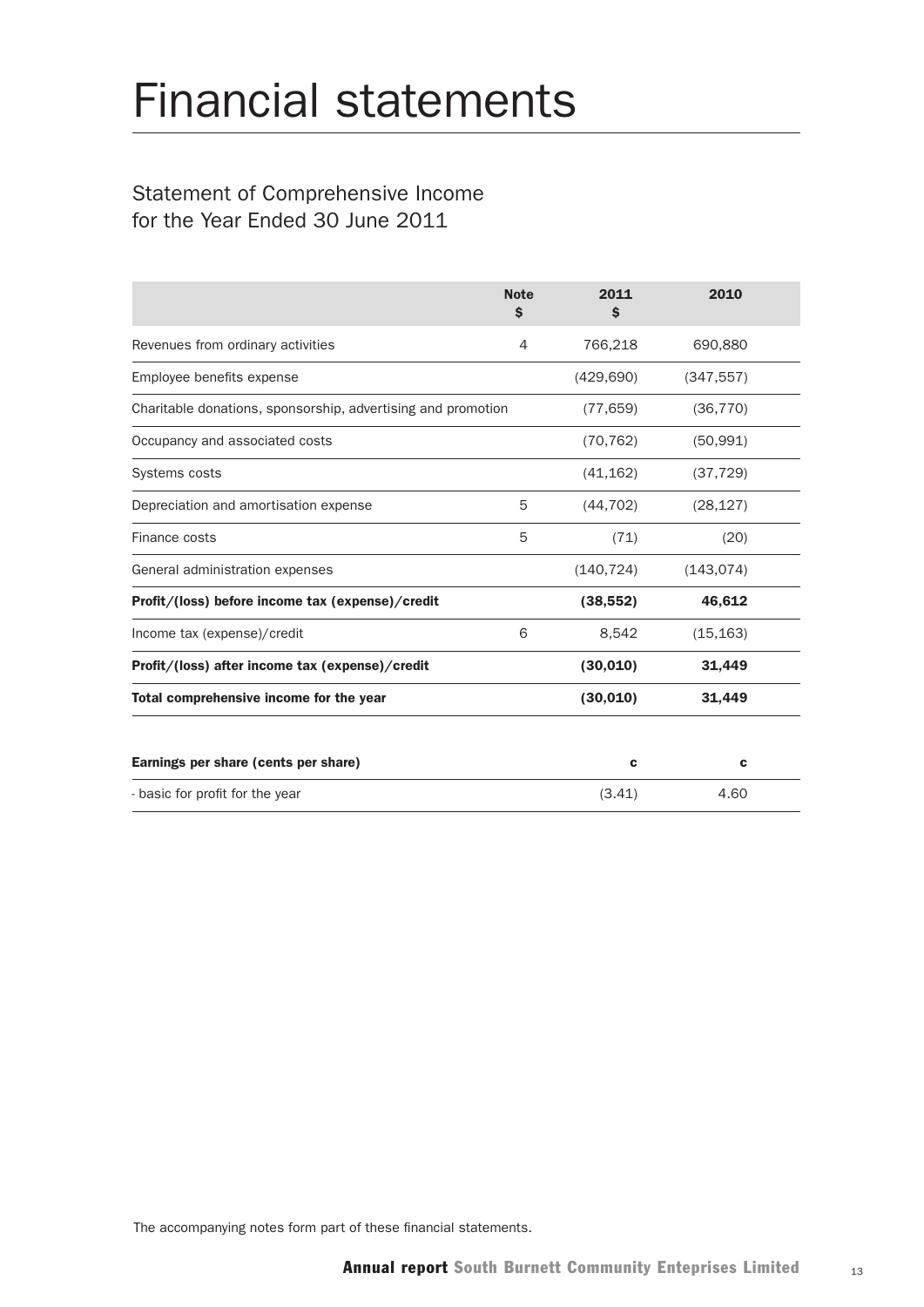Balance Sheet as at 30 June 2011

|                                      | <b>Note</b>    | 2011<br>\$ | 2010<br>\$ |  |
|--------------------------------------|----------------|------------|------------|--|
| <b>ASSETS</b>                        |                |            |            |  |
| <b>Current Assets</b>                |                |            |            |  |
| Cash and cash equivalents            | $\overline{7}$ | 88,656     | 210,347    |  |
| Trade and other receivables          | 8              | 69,725     | 71,227     |  |
| Current tax asset                    | 11             | 14,022     |            |  |
| <b>Total Current Assets</b>          |                | 172,403    | 281,574    |  |
| <b>Non-Current Assets</b>            |                |            |            |  |
| Property, plant and equipment        | 9              | 333,841    | 359,788    |  |
| Intangible assets                    | 10             | 142,373    | 88,054     |  |
| Deferred tax assets                  | 11             | 19,135     | 10,632     |  |
| <b>Total Non-Current Assets</b>      |                | 495,349    | 458,474    |  |
| <b>Total Assets</b>                  |                | 667,752    | 740,048    |  |
| <b>LIABILITIES</b>                   |                |            |            |  |
| <b>Current Liabilities</b>           |                |            |            |  |
| Trade and other payables             | 12             | 34,683     | 69,516     |  |
| <b>Current tax liabilities</b>       | 11             |            | 4,459      |  |
| Borrowings                           | 13             |            | 12,699     |  |
| Provisions                           | 14             | 35,229     | 23,790     |  |
| <b>Total Current Liabilities</b>     |                | 69,912     | 110,464    |  |
| <b>Non-Current Liabilities</b>       |                |            |            |  |
| Provisions                           | 14             | 17,567     | 15,959     |  |
| <b>Total Non-Current Liabilities</b> |                | 17,567     | 15,959     |  |
| <b>Total Liabilities</b>             |                | 87,479     | 126,423    |  |
| <b>Net Assets</b>                    |                | 580,273    | 613,625    |  |
| <b>Equity</b>                        |                |            |            |  |
| Issued capital                       | 15             | 681,768    | 685,110    |  |
| <b>Accumulated losses</b>            | 16             | (101, 495) | (71, 485)  |  |
| <b>Total Equity</b>                  |                | 580,273    | 613,625    |  |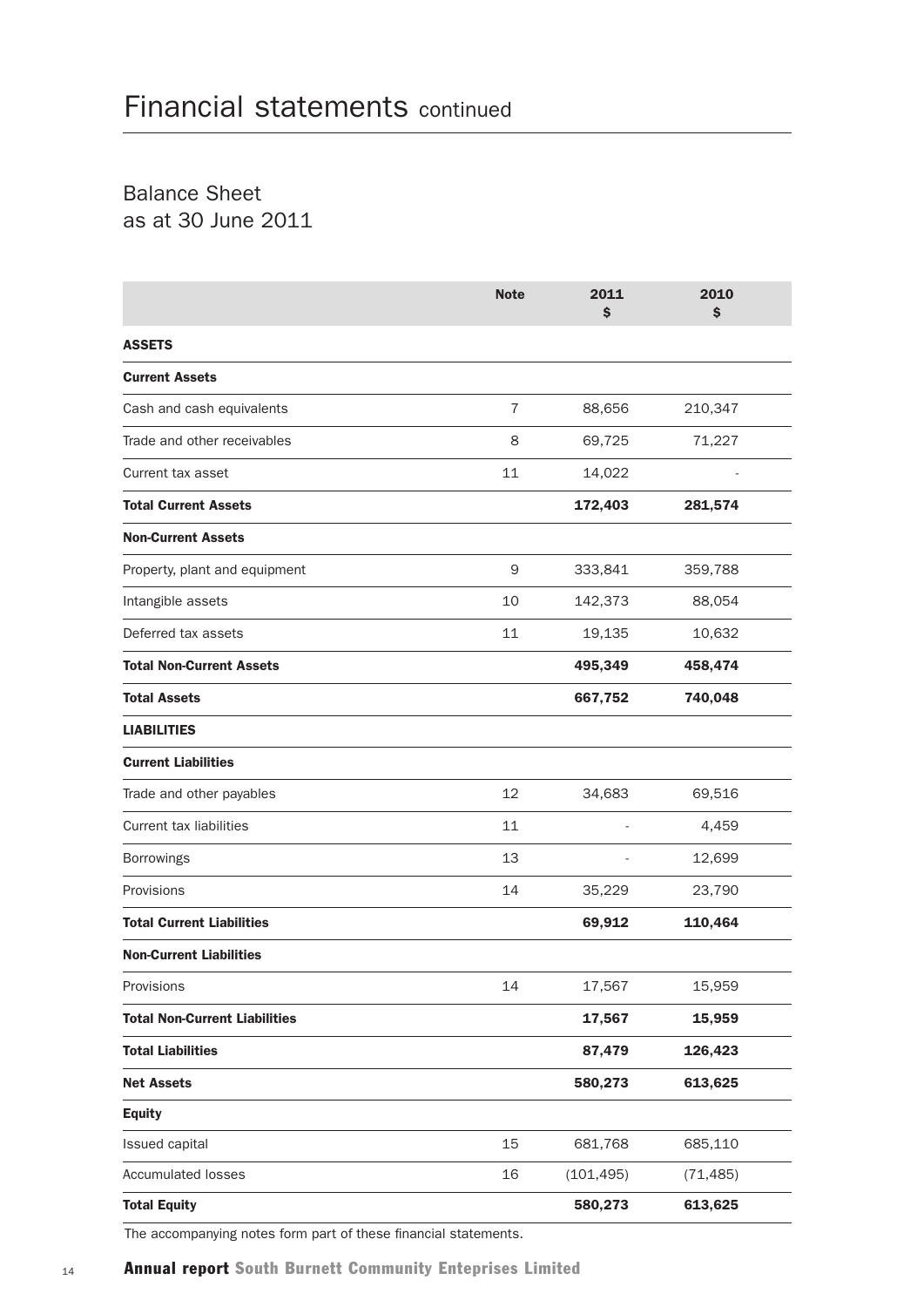## Statement of Changes in Equity for the Year Ended 30 June 2011

|                                                       | <b>Issued</b><br><b>Capital</b><br>\$ | <b>Retained</b><br><b>Earnings</b><br>\$ | <b>Total</b><br><b>Equity</b><br>$\mathsf{s}$ |  |  |
|-------------------------------------------------------|---------------------------------------|------------------------------------------|-----------------------------------------------|--|--|
| Balance at 1 July 2009                                | 396,292                               | (102, 934)                               | 293,358                                       |  |  |
| Total comprehensive income for the year               |                                       | 31,449                                   | 31,449                                        |  |  |
| Transactions with owners in their capacity as owners: |                                       |                                          |                                               |  |  |
| Shares issued during period                           | 311,100                               |                                          | 311,100                                       |  |  |
| Costs of issuing shares                               | (22, 282)                             |                                          | (22, 282)                                     |  |  |
| Dividends provided for or paid                        |                                       |                                          |                                               |  |  |
| Balance at 30 June 2010                               | 685,110                               | (71, 485)                                | 613,625                                       |  |  |
| Balance at 1 July 2010                                | 685,110                               | (71, 485)                                | 613,625                                       |  |  |
| Total comprehensive income for the year               |                                       | (30, 010)                                | (30,010)                                      |  |  |
| Transactions with owners in their capacity as owners: |                                       |                                          |                                               |  |  |
| Shares issued during period                           | 3,250                                 |                                          | 3.250                                         |  |  |
| Costs of issuing shares                               | (6,592)                               |                                          | (6,592)                                       |  |  |
| Dividends provided for or paid                        |                                       |                                          |                                               |  |  |
| Balance at 30 June 2011                               | 681,768                               | (101, 495)                               | 580,273                                       |  |  |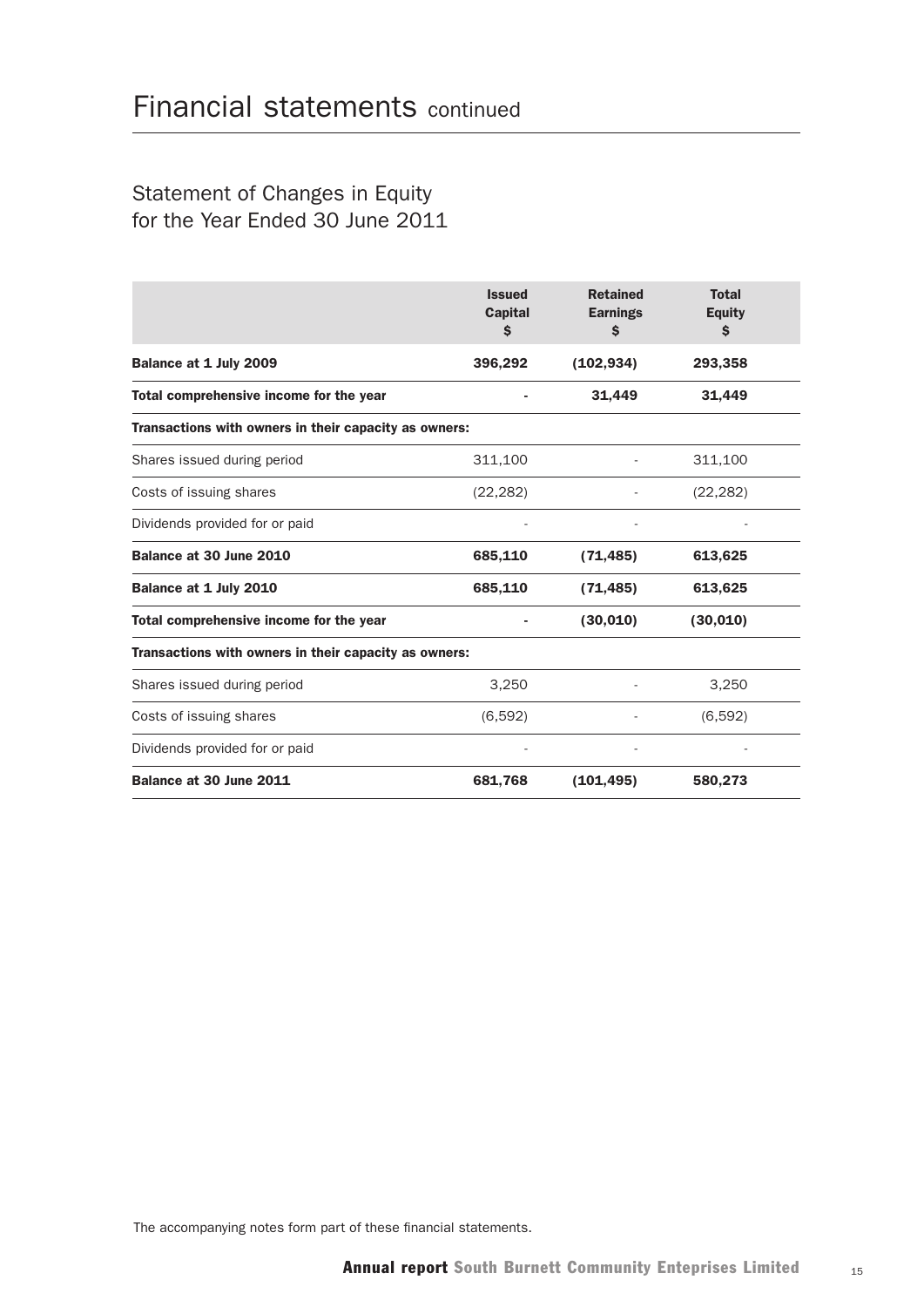## Statement of Cashflows for the Year Ended 30 June 2011

|                                                     | <b>Note</b> | 2011<br>\$ | 2010<br>\$ |  |
|-----------------------------------------------------|-------------|------------|------------|--|
| <b>Cash Flows From Operating Activities</b>         |             |            |            |  |
| Receipts from customers                             |             | 824,525    | 689,306    |  |
| Payments to suppliers and employees                 |             | (811, 284) | (633, 709) |  |
| Interest received                                   |             | 5,565      | 6,842      |  |
| Interest paid                                       |             | (71)       | (20)       |  |
| Income taxes paid                                   |             | (18, 442)  |            |  |
| Net cash provided by operating activities           | 17          | 293        | 62,419     |  |
| <b>Cash Flows From Investing Activities</b>         |             |            |            |  |
| Payments for property, plant and equipment          |             | (35,960)   | (281, 752) |  |
| Payments for intangible assets                      |             | (69, 983)  | (20,000)   |  |
| Net cash used in investing activities               |             | (105, 943) | (301, 752) |  |
| <b>Cash Flows From Financing Activities</b>         |             |            |            |  |
| Proceeds from issues of shares                      |             | 3,250      | 311,100    |  |
| Payment for share issue costs                       |             | (6, 592)   | (22, 282)  |  |
| Net cash provided by/(used in) financing activities |             | (3, 342)   | 288,818    |  |
| Net increase/(decrease) in cash held                |             | (108, 992) | 49,485     |  |
| Cash and cash equivalents at the beginning of the   |             |            |            |  |
| financial year                                      |             | 197,648    | 148,163    |  |
| Cash and cash equivalents at the end of the         |             |            |            |  |
| financial year                                      | 7(a)        | 88,656     | 197,648    |  |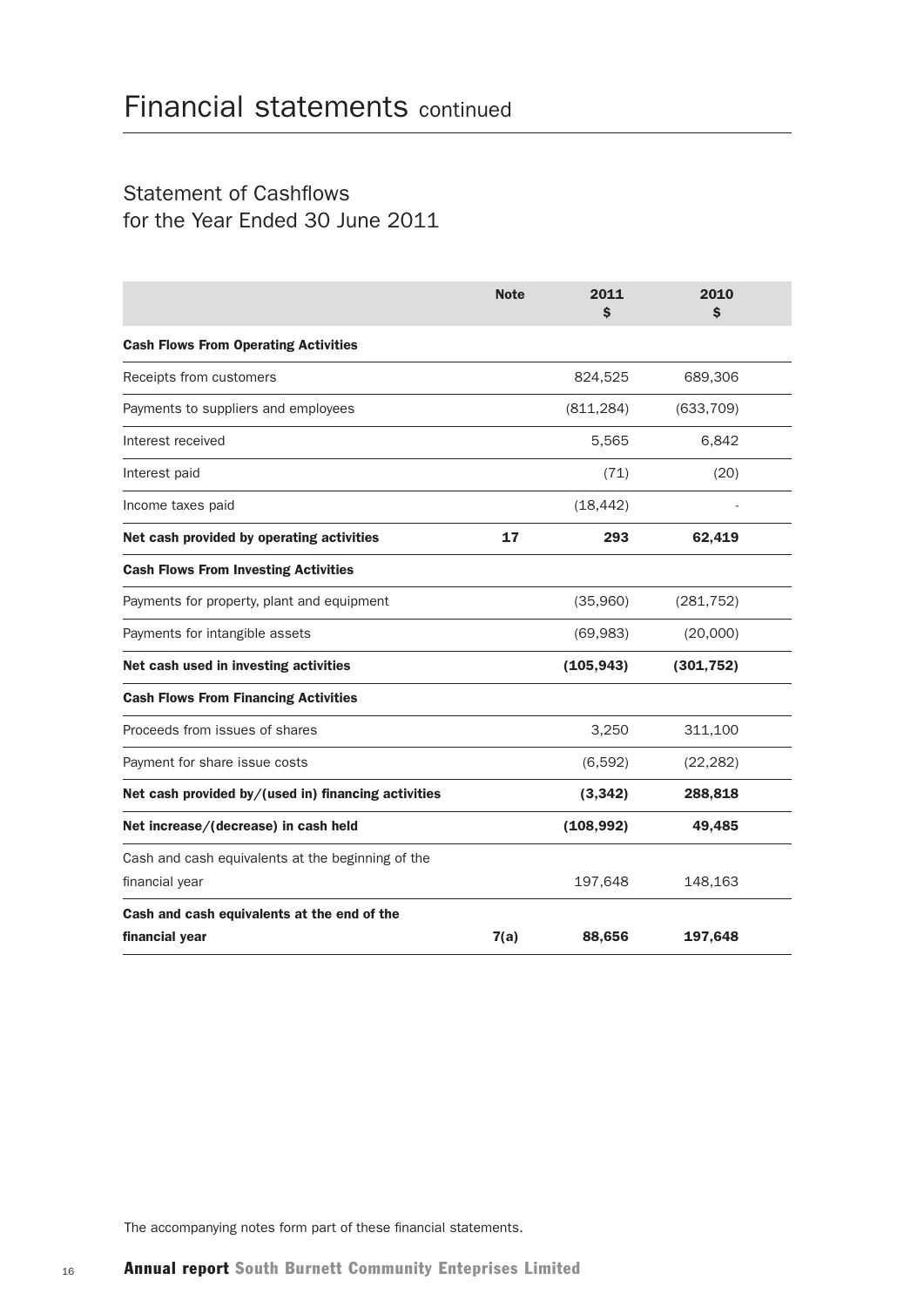# Notes to the financial statements

## For year ended 30 June 2011

## Note 1. Summary of Significant Accounting Policies

#### a) Basis of Preparation

These general purpose financial statements have been prepared in accordance with Australian Accounting Standards, other authoritative pronouncements of the Australian Accounting Standard Boards and the Corporations Act 2001.

#### Compliance with IFRS

These financial statements and notes comply with International Financial Reporting Standards (IFRS) as issued by the International Accounting Standards Board.

#### Critical accounting estimates

The preparation of the financial statements requires the use of certain critical accounting estimates. It also requires management to exercise its judgement in the process of applying the company's accounting policies. These areas involving a higher degree of judgement or complexities, or areas where assumptions and estimates are significant to the financial statements are disclosed in note 3.

#### Financial statement presentation

The company has applied revised AASB 101 Presentation of Financial Statements which became effective on 1 January 2009. The company has elected to present all items of income and expense recognised in the period in a single statement of comprehensive income.

#### Historical cost convention

The financial statements have been prepared under the historical cost convention on an accruals basis as modified by the revaluation of financial assets and liabilities at fair value through profit or loss and where stated, current valuations of non-current assets. Cost is based on the fair values of the consideration given in exchange for assets.

#### Comparative figures

Where required by Australian Accounting Standards comparative figures have been adjusted to conform with changes in presentation for the current financial year.

#### Adoption of new and revised Accounting Standards

During the current year the entity has adopted all of the new and revised Australian Accounting Standards and Interpretations applicable to its operations which became mandatory.

The adoption of these standards has impacted the recognition, measurement and disclosure of certain transactions. The following is an explanation of the impact the adoption of these standards and interpretations has had on the financial statements of the company.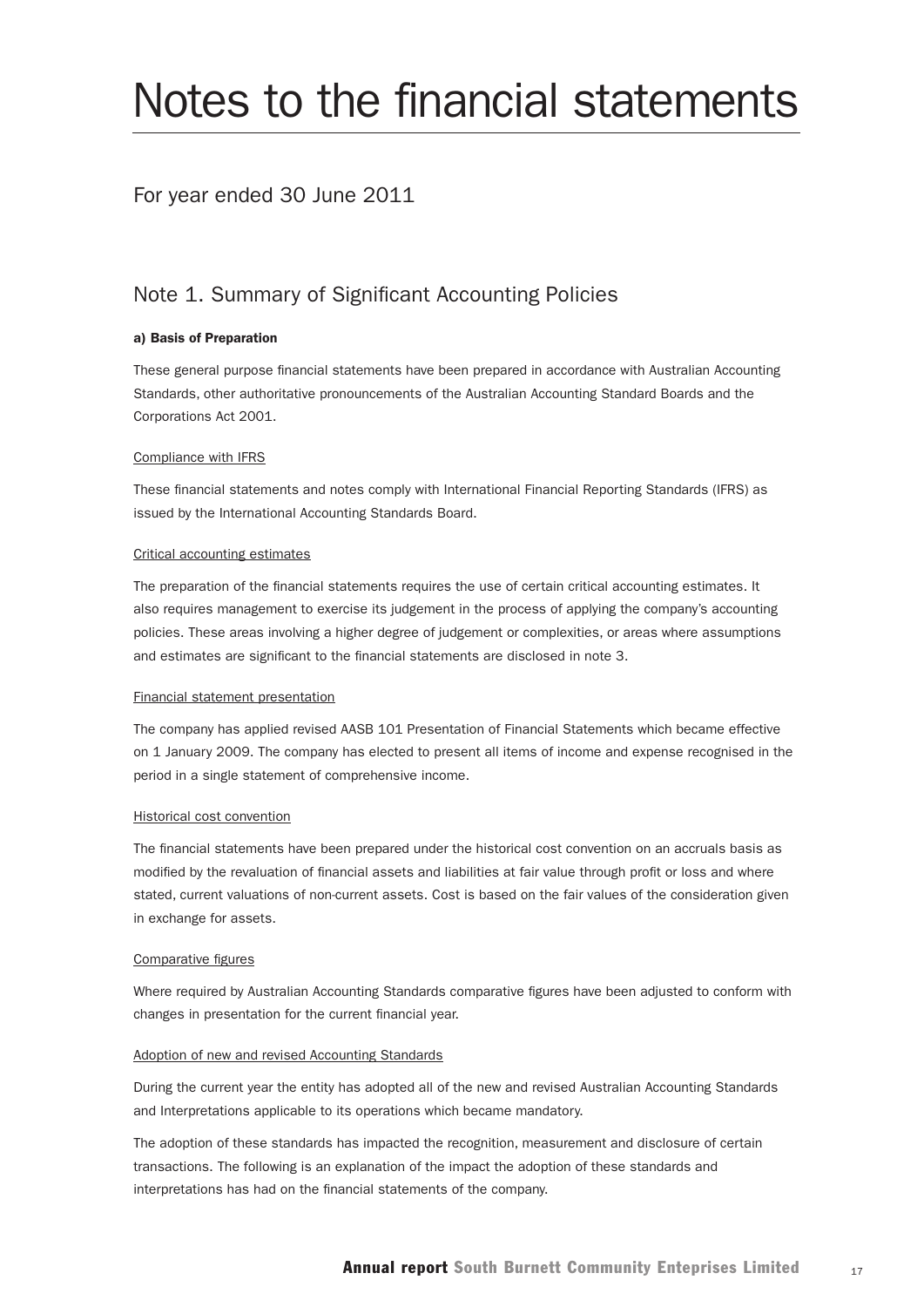#### a) Basis of Preparation (continued)

Adoption of new and revised Accounting Standards (continued)

• AASB 101 Presentation of Financial Statements

 In September 2007 the Australian Accounting Standards Board revised AASB 101, and as a result there have been changes to the presentation and disclosure of certain information within the financial statements. Below is an overview of the key changes and the impact on the company's financial statements.

• Disclosure impact

 Terminology changes – The revised version of AASB 101 contains a number of terminology changes, including the amendment of the names of the primary financial statements.

 Reporting changes in equity – The revised AASB 101 requires all changes in equity arising from transactions with owners in their capacity as owners to be presented separately from non-owner changes in equity. Owner changes in equity are to be presented in the statement of changes in equity, with nonowner changes in equity presented in the statement of comprehensive income. The previous version of AASB 101 required that owner changes in equity and other comprehensive income be presented in the statement of changes in equity.

 Statement of comprehensive income – The revised AASB 101 requires all income and expenses to be presented in either one statement, the statement of comprehensive income, or two statements, a separate income statement and a statement of comprehensive income. The previous version of AASB 101 required only the presentation of a single income statement.

The company's financial statements contain a single statement of comprehensive income.

 Other comprehensive income – The revised version of AASB 101 introduces the concept of "other comprehensive income" which comprises of income and expense that are not recognised in profit or loss as required by other Australian Accounting Standards. Items of other comprehensive income are to be disclosed in the statement of comprehensive income. Entities are required to disclose the income tax relating to each component of other comprehensive income. The previous version of AASB 101 did not contain an equivalent concept.

#### New Accounting Standards for application in future periods

The AASB has issued new and amended accounting standards and interpretations that have mandatory application dates for future reporting periods, as follows:

- AASB 9: Financial Instruments and AASB 2009-11: Amendments to Australian Accounting Standards arising from AASB 9 [AASB 1, 3, 4, 5, 7, 101, 102, 108, 112, 118, 121, 127, 128, 131, 132, 136, 139, 1023 & 1038 and Interpretations 10 & 12] (applicable for annual reporting periods commencing on or after 1 January 2013)
- AASB 2009-12: Amendments to Australian Accounting Standards [AASBs 5, 8, 108, 110, 112, 119, 133, 137, 139, 1023 & 1031 and Interpretations 2, 4, 16, 1039 & 1052] (applicable for annual reporting periods commencing on or after 1 January 2011)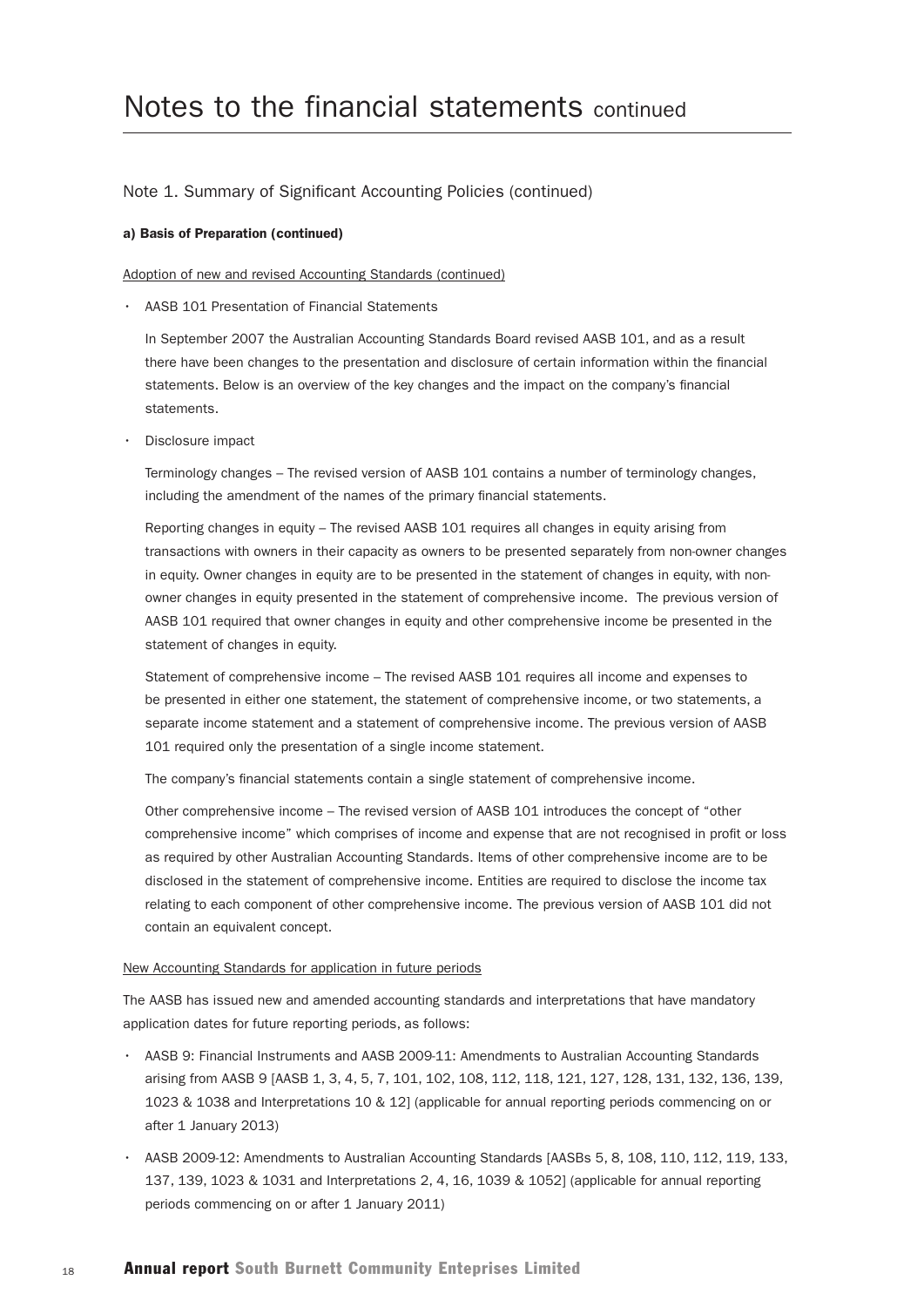#### a) Basis of Preparation (continued)

#### New Accounting Standards for application in future periods (continued)

These standards are applicable retrospectively and amend the classification and measurement of financial assets. The company has determined these amendments will have no impact on the preparation of the financial statements and therefore they have not been applied.

#### Economic dependency - Bendigo and Adelaide Bank Limited

The company has entered into a franchise agreement with Bendigo and Adelaide Bank Limited that governs the management of the **Community Bank®** branch at Yarraman and Blackbutt Queensland.

The branch operates as a franchise of Bendigo and Adelaide Bank Limited, using the name "Bendigo Bank" and the logo and system of operations of Bendigo and Adelaide Bank Limited. The company manages the Community Bank® branch on behalf of Bendigo and Adelaide Bank Limited, however all transactions with customers conducted through the **Community Bank®** branches are effectively conducted between the customers and Bendigo and Adelaide Bank Limited.

All deposits are made with Bendigo and Adelaide Bank Limited, and all personal and investment products are products of Bendigo and Adelaide Bank Limited, with the company facilitating the provision of those products. All loans, leases or hire purchase transactions, issues of new credit or debit cards, temporary or bridging finance and any other transaction that involves creating a new debt, or increasing or changing the terms of an existing debt owed to Bendigo and Adelaide Bank Limited, must be approved by Bendigo and Adelaide Bank Limited. All credit transactions are made with Bendigo and Adelaide Bank Limited, and all credit products are products of Bendigo and Adelaide Bank Limited.

Bendigo and Adelaide Bank Limited provides significant assistance in establishing and maintaining the **Community Bank®** branch franchise operations. It also continues to provide ongoing management and operational support, and other assistance and guidance in relation to all aspects of the franchise operation, including advice in relation to:

- advice and assistance in relation to the design, layout and fit out of the **Community Bank**® branch;
- training for the branch manager and other employees in banking, management systems and interface protocol;
- methods and procedures for the sale of products and provision of services;
- security and cash logistic controls;
- calculation of company revenue and payment of many operating and administrative expenses
- the formulation and implementation of advertising and promotional programs; and
- sales techniques and proper customer relations.

The following is a summary of the material accounting policies adopted by the company in the preparation of the financial statements. The accounting policies have been consistently applied, unless otherwise stated.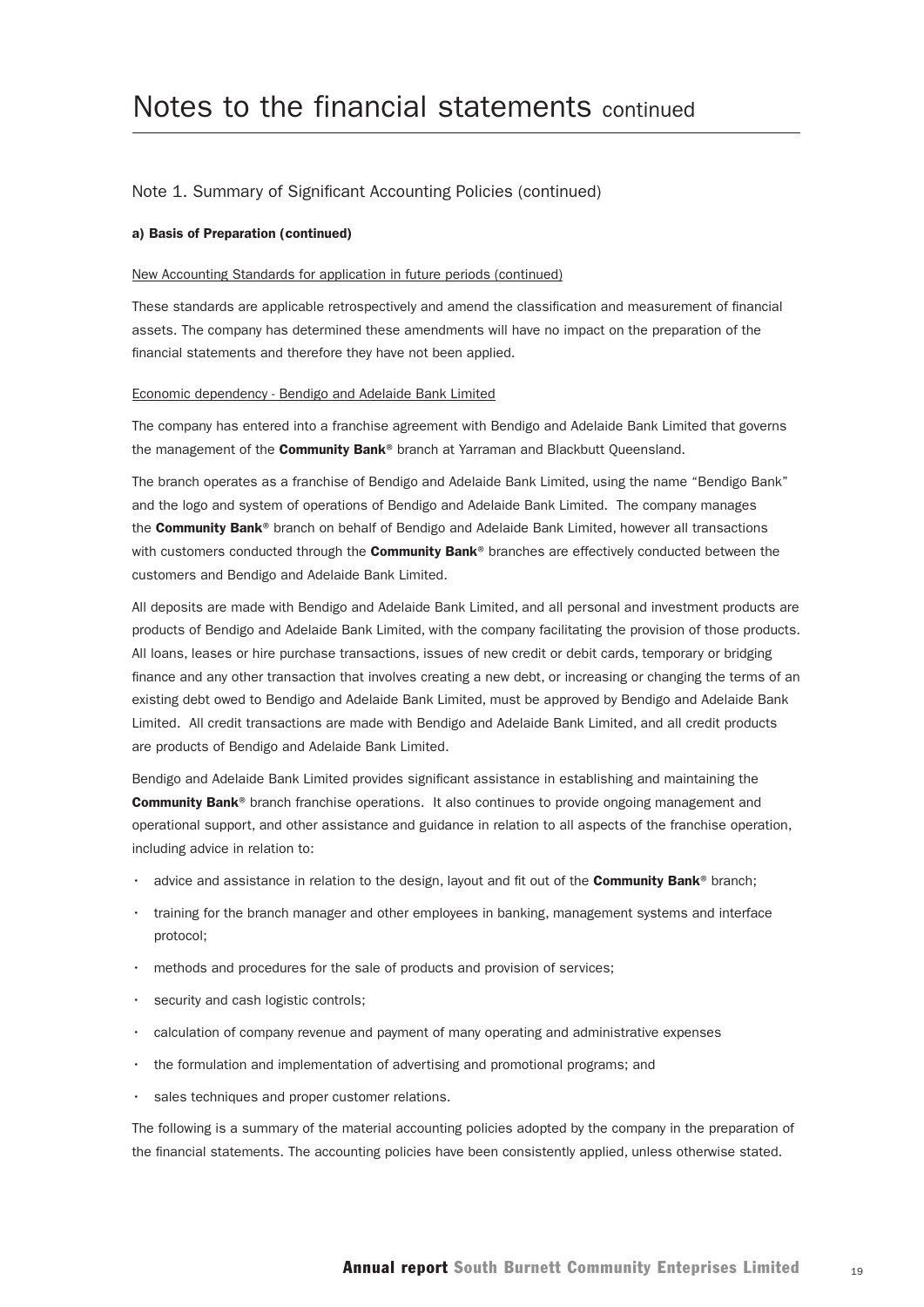#### b) Revenue

Revenue is recognised when the amount of revenue can be reliably measured, it is probable that future economic benefit will flow to the company and any specific criteria have been met. Interest and fee revenue is recognised when earned. The gain or loss on disposal of property, plant and equipment is recognised on a net basis and is classified as income rather than revenue. All revenue is stated net of the amount of Goods and Services Tax (GST).

#### Revenue calculation

The franchise agreement with Bendigo and Adelaide Bank Limited provides for three types of revenue earned by the company. First, the company is entitled to 50% of the monthly gross margin earned by Bendigo and Adelaide Bank Limited on products and services provided through the company that are regarded as "day to day" banking business (ie 'margin business'). This arrangement also means that if the gross margin reflects a loss (that is, the gross margin is a negative amount), the company effectively incurs, and must bear, 50% of that loss.

The second source of revenue is commission paid by Bendigo and Adelaide Bank Limited on the other products and services provided through the company (ie 'commission business'). The commission is currently payable on various specified products and services, including insurance, financial planning, common fund, Sandhurst Select, superannuation, commercial loan referrals, products referred by Rural Bank, leasing referrals, fixed loans and certain term deposits (>90 days). The amount of commission payable can be varied in accordance with the Franchise Agreement (which, in some cases, permits commissions to be varied at the discretion of Bendigo and Adelaide Bank Limited). This discretion has be exercised on several occasions previously. For example in February 2011 Bendigo and Adelaide Bank Limited reduced commissions on two core banking products to ensure a more even distribution of income between Bendigo and Adelaide Bank Limited and its Community Bank® partners. The revenue share model is subject to regular review to ensure that the interests of Bendigo and Adelaide Bank Limited and Community Bank® companies remain balanced.

The third source of revenue is a proportion of the fees and charges (ie, what are commonly referred to as 'bank fees and charges') charged to customers. This proportion, determined by Bendigo and Adelaide Bank Limited, may vary between products and services and may be amended by Bendigo and Adelaide Bank Limited from time to time.

#### c) Income Tax

#### Current tax

Current tax is calculated by reference to the amount of income taxes payable or recoverable in respect of the taxable profit or loss for the period. It is calculated using tax rates and tax laws that have been enacted or substantively enacted by reporting date. Current tax for current and prior periods is recognised as a liability (or asset) to the extent that it is unpaid (or refundable).

#### Deferred tax

Deferred tax is accounted for using the balance sheet liability method on temporary differences arising from differences between the carrying amount of assets and liabilities in the financial statements and the corresponding tax base of those items.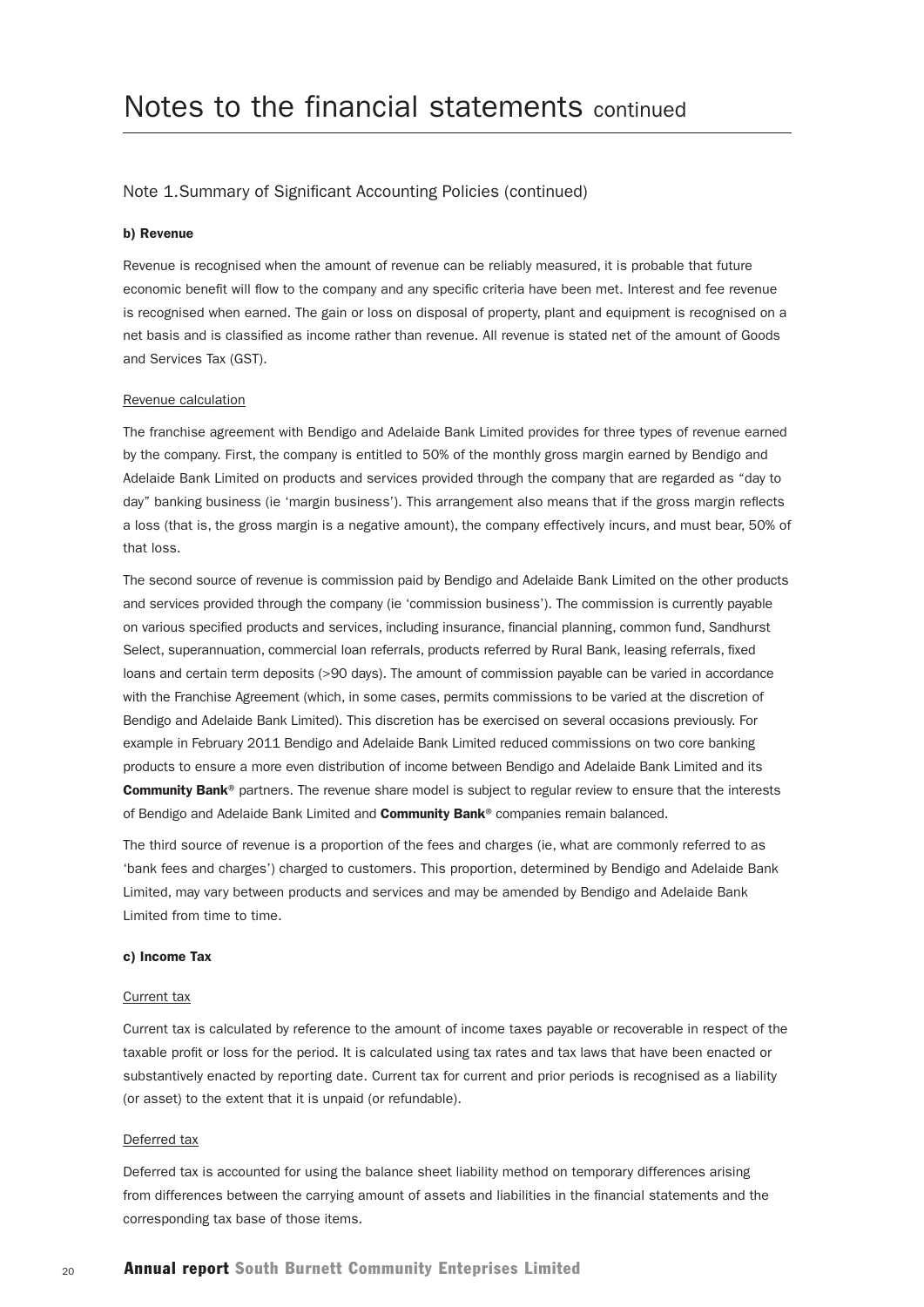#### c) Income Tax (continued)

In principle, deferred tax liabilities are recognised for all taxable temporary differences. Deferred tax assets are recognised to the extent that it is probable that sufficient taxable amounts will be available against which deductible temporary differences or unused tax losses and tax offsets can be utilised. However, deferred tax assets and liabilities are not recognised if the temporary differences giving rise to them arise from the initial recognition of assets and liabilities (other than as a result of a business combination) which affects neither taxable income nor accounting profit. Furthermore, a deferred tax liability is not recognised in relation to taxable temporary differences arising from goodwill.

Deferred tax assets and liabilities are measured at the tax rates that are expected to apply to the period(s) when the asset and liability giving rise to them are realised or settled, based on tax rates (and tax laws) that have been enacted or substantively enacted by reporting date. The measurement of deferred tax liabilities reflects the tax consequences that would follow from the manner in which the consolidated entity expects, at the reporting date, to recover or settle the carrying amount of its assets and liabilities.

Deferred tax assets and liabilities are offset when there is a legally enforceable right to offset current tax and when the balances relate to taxes levied by the same taxation authority and the company entity intends to settle its tax assets and liabilities on a net basis.

#### Current and deferred tax for the period

Current and deferred tax is recognised as an expense or income in the statement of comprehensive income, except when it relates to items credited or debited to equity, in which case the deferred tax is also recognised directly in equity, or where it arises from initial accounting for a business combination, in which case it is taken into account in the determination of goodwill or excess.

#### d) Employee Entitlements

Provision is made for the company's liability for employee benefits arising from services rendered by employees to balance date. Employee benefits that are expected to be settled within one year have been measured at the amounts expected to be paid when the liability is settled, plus related on-costs. Employee benefits payable later than one year have been measured at the present value of the estimated future cash outflows to be made for those benefits.

The company contributes to a defined contribution plan. Contributions to employee superannuation funds are charged against income as incurred.

#### e) Cash and Cash Equivalents

For the purposes of the statement of cash flows, cash includes cash on hand and in banks and investments in money market instruments, net of outstanding bank overdrafts. Bank overdrafts are shown within borrowings in current liabilities on the balance sheet.

#### f) Trade Receivables and Payables

Receivables are carried at their amounts due. The collectability of debts is assessed at balance date and specific provision is made for any doubtful accounts. Liabilities for trade creditors and other amounts are carried at cost that is the fair value of the consideration to be paid in the future for goods and services received, whether or not billed to the company.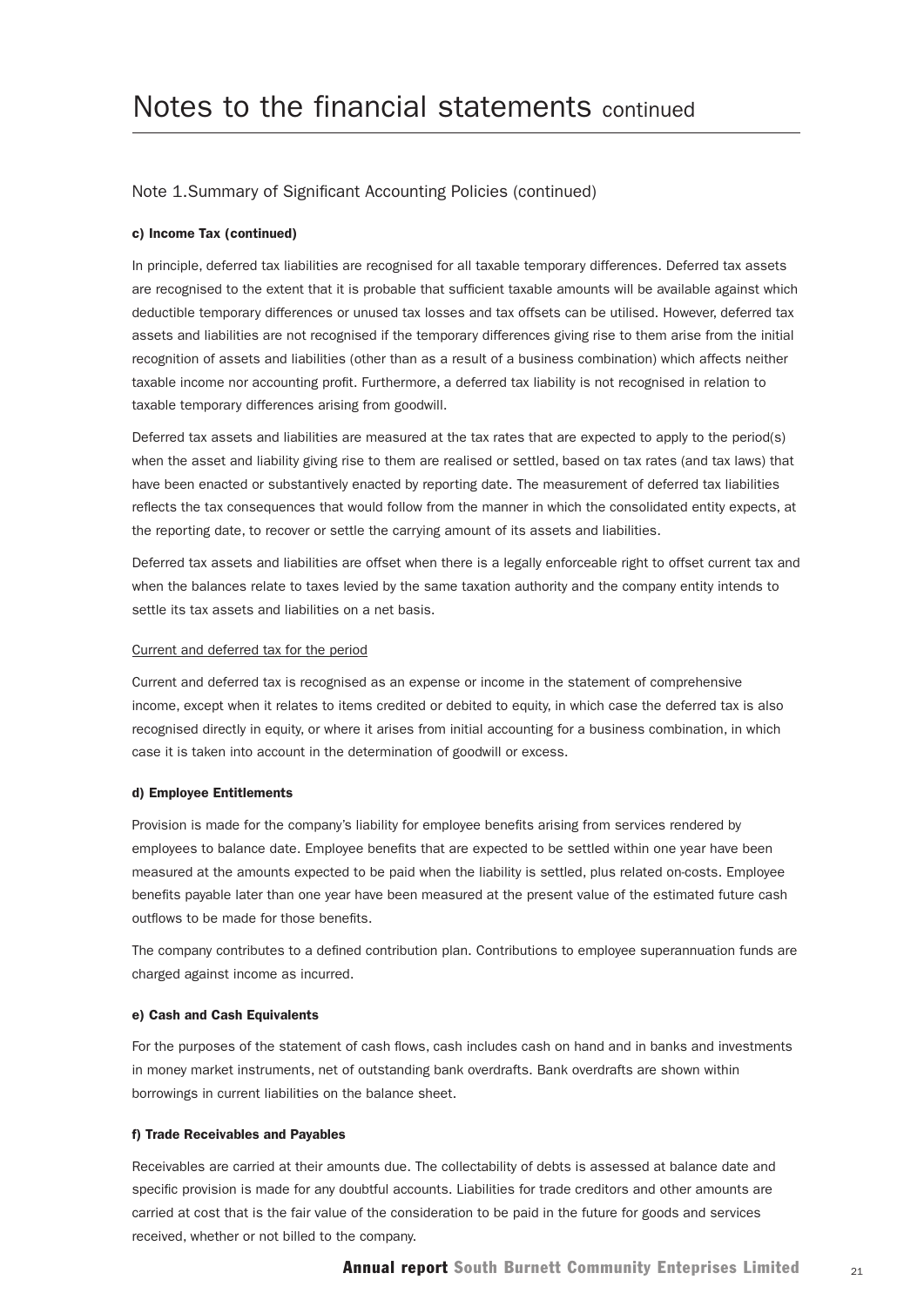#### g) Property, Plant and Equipment

Plant and equipment, leasehold improvements and equipment under finance lease are stated at cost less accumulated depreciation and impairment. Cost includes expenditure that is directly attributable to the acquisition of the item. In the event that settlement of all or part of the purchase consideration is deferred, cost is determined by discounting the amounts payable in the future to their present value as at the date of acquisition.

Depreciation is provided on property, plant and equipment, including freehold buildings but excluding land. Depreciation is calculated on a straight line basis so as to write off the net cost of each asset over its expected useful life to its estimated residual value. Leasehold improvements are depreciated at the rate equivalent to the available building allowance using the straight line method. The estimated useful lives, residual values and depreciation method is reviewed at the end of each annual reporting period.

The following estimated useful lives are used in the calculation of depreciation:

| - leasehold improvements | 40 years         |
|--------------------------|------------------|
| - plant and equipment    | $2.5 - 40$ years |
| - furniture and fittings | 4 - 40 years     |

#### h) Intangibles

The franchise fee paid to Bendigo and Adelaide Bank Limited has been recorded at cost and is amortised on a straight line basis over the life of the franchise agreement.

The establishment fee paid to Bendigo and Adelaide Bank Limited when renewing the franchise agreement has also been recorded at cost and is amortised on a straight line basis over the life of the franchise agreement.

#### i) Payment Terms

Receivables and payables are non interest bearing and generally have payment terms of between 30 and 90 days.

#### j) Borrowings

All loans are initially measured at the principal amount. Interest is recognised as an expense as it accrues.

#### k) Financial Instruments

#### Recognition and initial measurement

Financial instruments, incorporating financial assets and financial liabilities, are recognised when the entity becomes a party to the contractual provisions of the instrument.

Financial instruments are initially measured at fair value plus transaction costs. Financial instruments are classified and measured as set out below.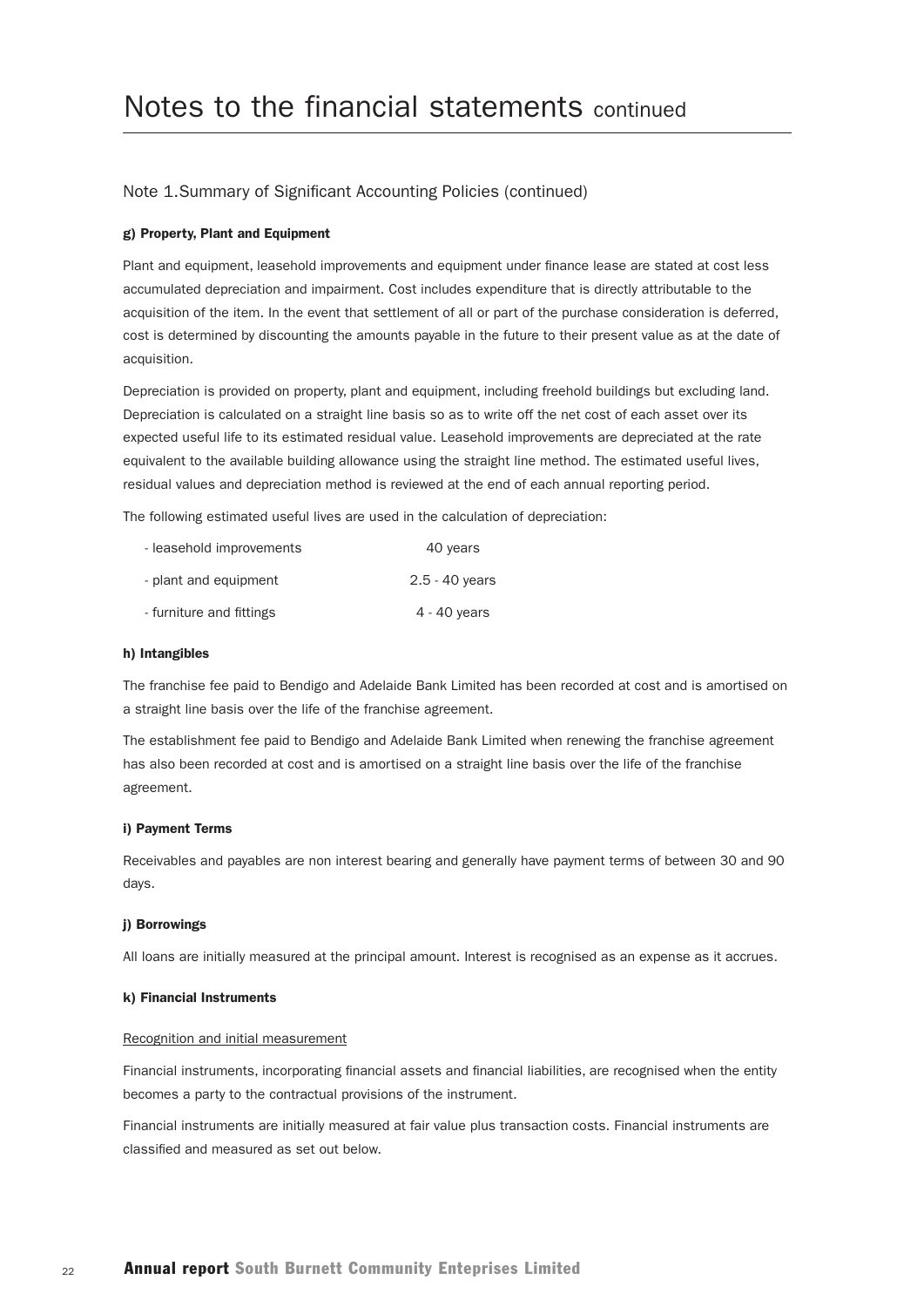#### k) Financial Instruments (continued)

#### Derecognition

Financial assets are derecognised where the contractual rights to receipt of cash flows expires or the asset is transferred to another party whereby the entity no longer has any significant continuing involvement in the risks and benefits associated with the asset.

#### Classification and subsequent measurement

(i) Loans and receivables

 Loans and receivables are non-derivative financial assets with fixed or determinable payments that are not quoted in an active market and are subsequently measured at amortised cost using the effective interest rate method.

(ii) Held-to-maturity investments

 Held-to-maturity investments are non-derivative financial assets that have fixed maturities and fixed or determinable payments, and it is the entity's intention to hold these investments to maturity. They are subsequently measured at amortised cost using the effective interest rate method.

(iii) Financial liabilities

 Non-derivative financial liabilities (excluding financial guarantees) are subsequently measured at amortised cost using the effective interest rate method.

#### Impairment

At each reporting date, the entity assesses whether there is objective evidence that a financial instrument has been impaired. Impairment losses are recognised in the statement of comprehensive income.

#### l) Leases

Leases of fixed assets where substantially all the risks and benefits incidental to the ownership of the asset, but not the legal ownership are transferred to the company are classified as finance leases. Finance leases are capitalised by recording an asset and a liability at the lower of the amounts equal to the fair value of the leased property or the present value of the minimum lease payments, including any guaranteed residual values. Lease payments are allocated between the reduction of the lease liability and the lease interest expense for the period.

Leased assets are depreciated on a straight-line basis over the shorter of their estimated useful lives or the lease term. Lease payments for operating leases, where substantially all the risks and benefits remain with the lessor, are charged as expenses in the periods in which they are incurred. Lease incentives under operating leases are recognised as a liability and amortised on a straight-line basis over the life of the lease term.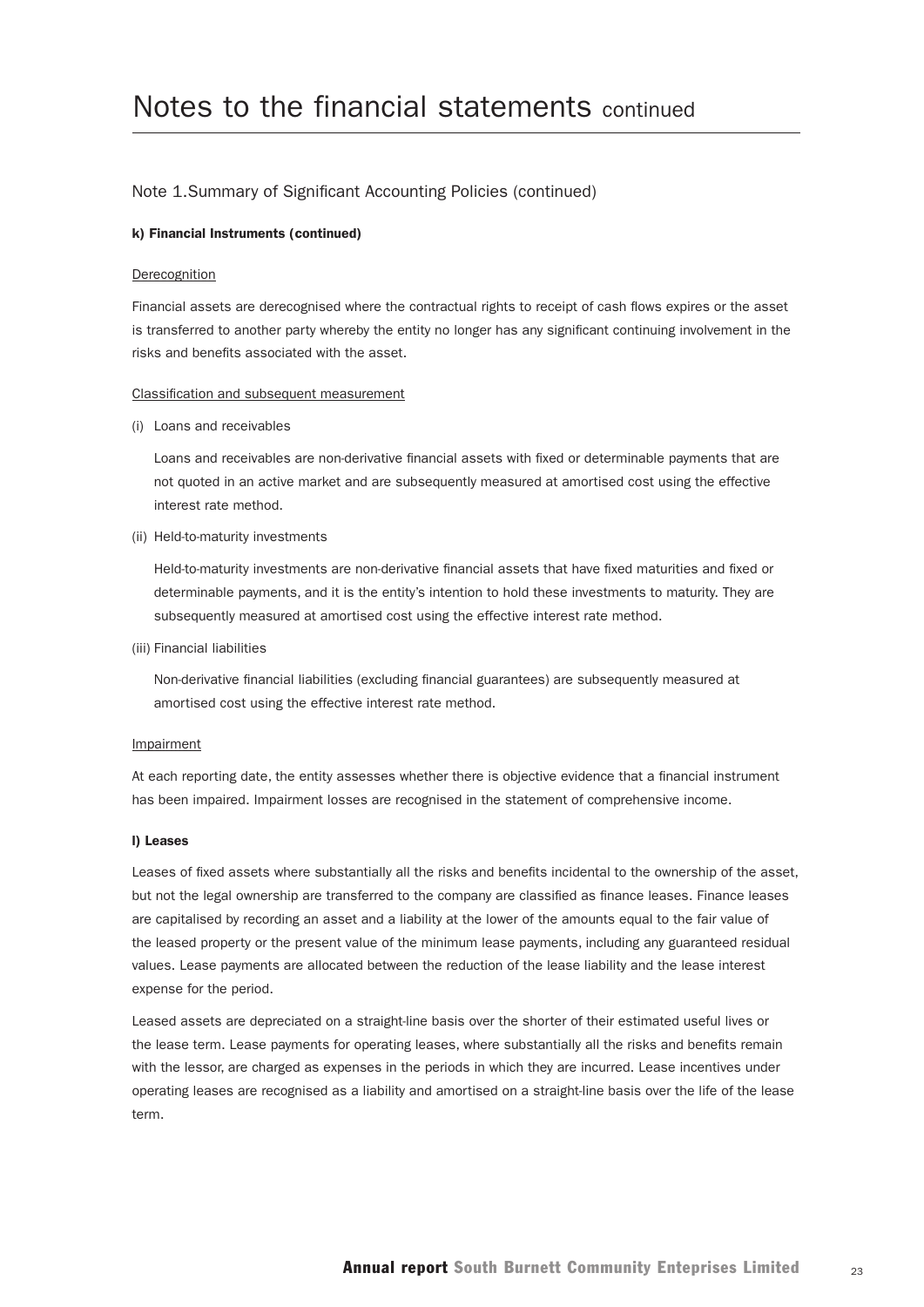#### m) Provisions

Provisions are recognised when the economic entity has a legal, equitable or constructive obligation to make a future sacrifice of economic benefits to other entities as a result of past transactions of other past events, it is probable that a future sacrifice of economic benefits will be required and a reliable estimate can be made of the amount of the obligation.

A provision for dividends is not recognised as a liability unless the dividends are declared, determined or publicly recommended on or before the reporting date.

#### n) Contributed Equity

Ordinary shares are recognised at the fair value of the consideration received by the company. Any transaction costs arising on the issue of ordinary shares are recognised directly in equity as a reduction of the share proceeds received.

#### o) Earnings Per Share

Basic earnings per share is calculated by dividing the profit attributable to equity holders of the company, excluding any costs of servicing equity other than ordinary shares, by the weighted average number of ordinary shares outstanding during the financial year, adjusted for bonus elements in ordinary shares issued during the year.

#### p) Goods and Services Tax

Revenues, expenses and assets are recognised net of the amount of Goods and Services Tax (GST), except where the amount of GST incurred is not recoverable from the taxation authority. In these circumstances, the GST is recognised as part of the cost of acquisition of the asset or as part of the expense.

Receivables and payables are stated with the amount of GST included. The net amount of GST recoverable from, or payable to, the taxation authority is included as part of receivables or payables in the balance sheet. Cash flows are included in the statement of cash flows on a gross basis.

The GST components of cash flows arising from investing and financing activities which are recoverable from, or payable to, the taxation authority are classified as operating cash flows.

### Note 2. Financial Risk Management

The company's activities expose it to a limited variety of financial risks: market risk (including currency risk, fair value interest risk and price risk), credit risk, liquidity risk and cash flow interest rate risk. The company's overall risk management program focuses on the unpredictability of financial markets and seeks to minimise potential adverse effects on the financial performance of the entity. The entity does not use derivative instruments.

Risk management is carried out directly by the board of directors.

#### (i) Market risk

The company has no exposure to any transactions denominated in a currency other than Australian dollars.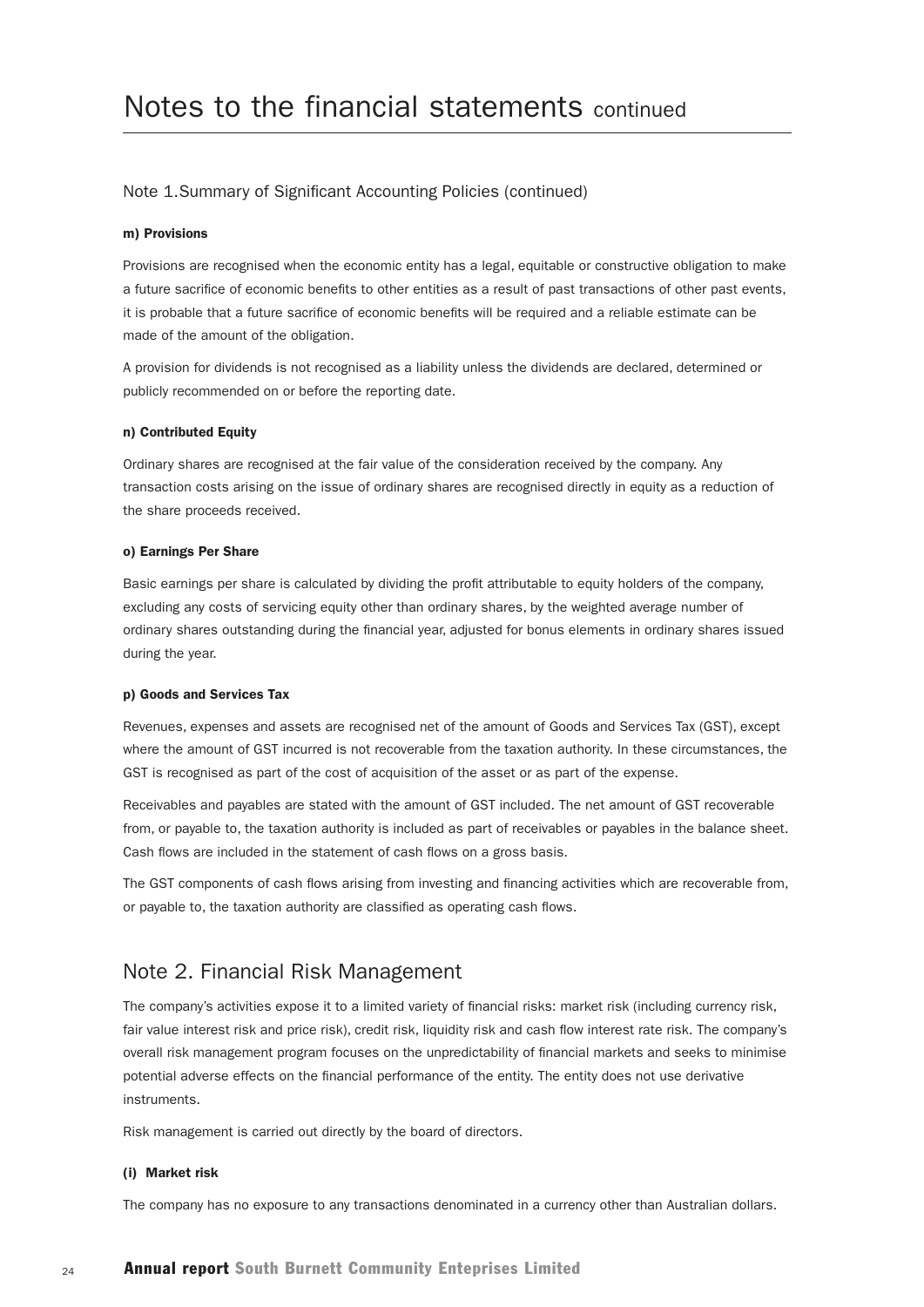#### Note 2. Financial Risk Management (continued)

#### (ii) Price risk

The company is not exposed to equity securities price risk as it does not hold investments for sale or at fair value. The company is not exposed to commodity price risk.

#### (iii) Credit risk

The company has no significant concentrations of credit risk. It has policies in place to ensure that customers have an appropriate credit history. The company's franchise agreement limits the company's credit exposure to one financial institution, being Bendigo and Adelaide Bank Limited.

#### (iv) Liquidity risk

Prudent liquidity management implies maintaining sufficient cash and marketable securities and the availability of funding from credit facilities. The company believes that its sound relationship with Bendigo and Adelaide Bank Limited mitigates this risk significantly.

#### (v) Cash flow and fair value interest rate risk

Interest-bearing assets are held with Bendigo and Adelaide Bank Limited and subject to movements in market interest. Interest-rate risk could also arise from long-term borrowings. Borrowings issued at variable rates expose the company to cash flow interest-rate risk. The company believes that its sound relationship with Bendigo and Adelaide Bank Limited mitigates this risk significantly.

#### (vi) Capital management

The board's policy is to maintain a strong capital base so as to sustain future development of the company. The board of directors monitor the return on capital and the level of dividends to shareholders. Capital is represented by total equity as recorded in the balance sheet.

In accordance with the franchise agreement, in any 12 month period, the funds distributed to shareholders shall not exceed the distribution limit.

- (i) the distribution limit is the greater of:
	- (a) 20% of the profit or funds of the franchisee otherwise available for distribution to shareholders in that 12 month period; and
	- (b) subject to the availability of distributable profits, the relevant rate of return multiplied by the average level of share capital of the franchisee over that 12 month period; and
- (ii) the relevant rate of return is equal to the weighted average interest rate on 90 day bank bills over that 12 month period plus 5%.

The board is managing the growth of the business in line with this requirement. There are no other externally imposed capital requirements, although the nature of the company is such that amounts will be paid in the form of charitable donations and sponsorship. Charitable donations and sponsorship paid for the year ended 30 June 2011 can be seen in the statement of comprehensive income.

There were no changes in the company's approach to capital management during the year.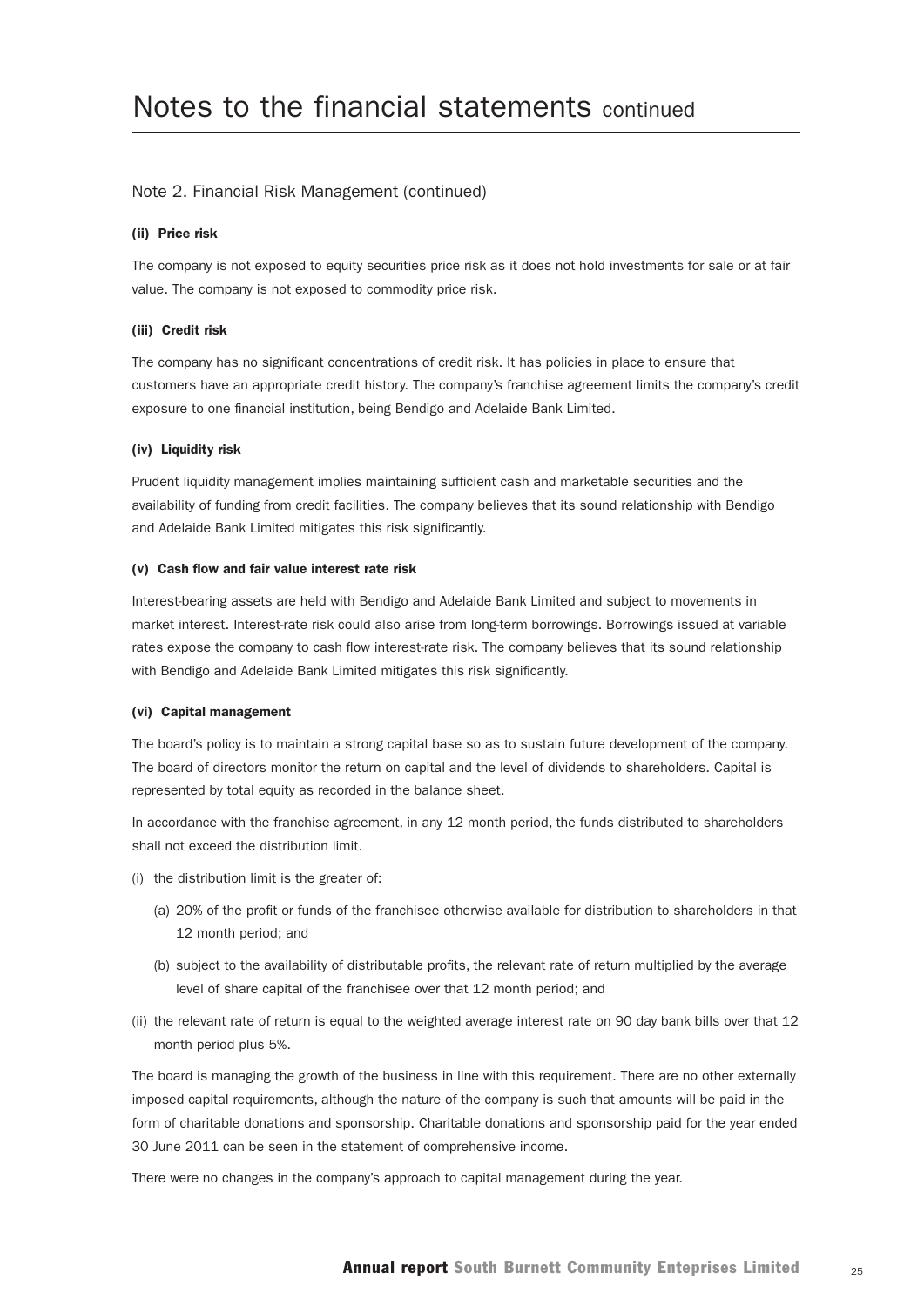### Note 3. Critical Accounting Estimates and Judgements

Estimates and judgements are continually evaluated and are based on historical experience and other factors, including expectations of future events that may have a financial impact on the entity and that are believed to be reasonable under the circumstances.

The company makes estimates and assumptions concerning the future. The resulting accounting estimates will, by definition, seldom equal the related actual results.

Management has identified the following critical accounting policies for which significant judgements, estimates and assumptions are made. Actual results may differ from these estimates under different assumptions and conditions and may materially affect financial results or the financial position reported in future periods.

Further details of the nature of these assumptions and conditions may be found in the relevant notes to the financial statements.

#### **Taxation**

Judgement is required in assessing whether deferred tax assets and certain tax liabilities are recognised on the balance sheet. Deferred tax assets, including those arising from un-recouped tax losses, capital losses and temporary differences, are recognised only where it is considered more likely than not that they will be recovered, which is dependent on the generation of sufficient future taxable profits.

Assumptions about the generation of future taxable profits depend on management's estimates of future cash flows. These depend on estimates of future sales volumes, operating costs, capital expenditure, dividends and other capital management transactions. Judgements are also required about the application of income tax legislation.

These judgements and assumptions are subject to risk and uncertainty, hence there is a possibility that changes in circumstances will alter expectations, which may impact the amount of deferred tax assets and deferred tax liabilities recognised on the balance sheet and the amount of other tax losses and temporary differences not yet recognised. In such circumstances, some or all of the carrying amount of recognised deferred tax assets and liabilities may require adjustment, resulting in corresponding credit or charge to the statement of comprehensive income.

#### Estimation of useful lives of assets

The estimation of the useful lives of assets has been based on historical experience and the condition of the asset is assessed at least once per year and considered against the remaining useful life. Adjustments to useful lives are made when considered necessary.

#### Goodwill

Goodwill represents the excess of the cost of an acquisition over the fair value of the company's share of the net identifiable assets of the acquired branch/agency at the date of acquisition. Goodwill on acquisition is included in intangible assets. Goodwill is not amortised. Instead, goodwill is tested for impairment annually, or more frequently if events or changes in circumstances indicate that it might be impaired, and is carried at cost less accumulated impairment losses.

The calculations require the use of assumptions.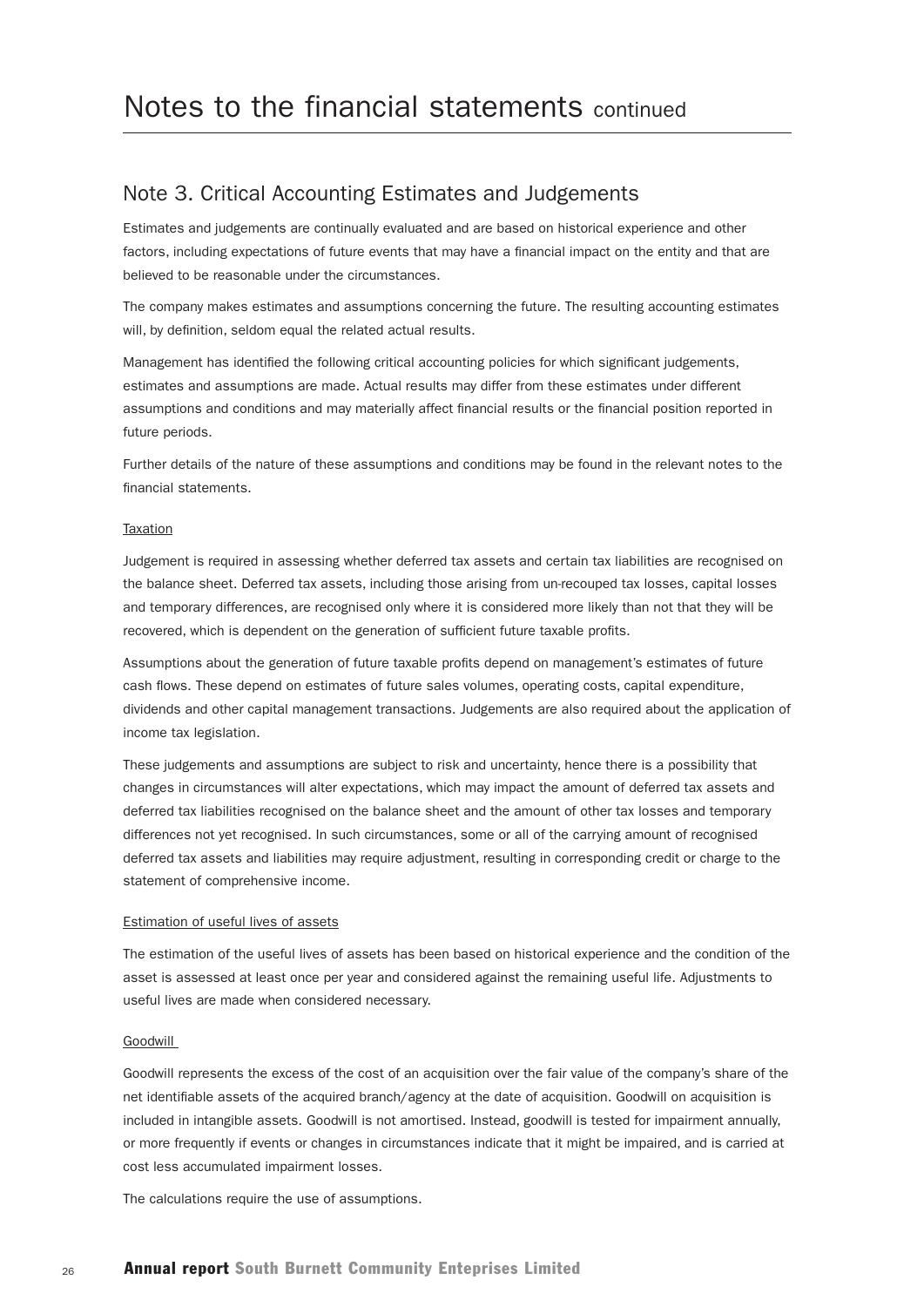#### Note 3. Critical Accounting Estimates and Judgements (continued)

#### Impairment of assets

At each reporting date, the company reviews the carrying amounts of its tangible and intangible assets that have an indefinite useful life to determine whether there is any indication that those assets have suffered an impairment loss. If any such indication exists, the recoverable amount of the asset is estimated in order to determine the extent of the impairment loss (if any). Where the asset does not generate cash flows that are independent from other assets, the consolidated entity estimates the recoverable amount of the cashgenerating unit to which the asset belongs.

Recoverable amount is the higher of fair value less costs to sell and value in use. In assessing value in use, the estimated future cash flows are discounted to their present value using a pre-tax discount rate that reflects current market assessments of the time value of money and the risks specific to the asset for which the estimates of future cash flows have not been adjusted.

If the recoverable amount of an asset (or cash-generating unit) is estimated to be less than its carrying amount, the carrying amount of the asset (cash-generating unit) is reduced to its recoverable amount. An impairment loss is recognised in profit or loss immediately, unless the relevant asset is carried at fair value, in which case the impairment loss is treated as a revaluation decrease.

Where an impairment loss subsequently reverses, the carrying amount of the asset (cash-generating unit) is increased to the revised estimate of its recoverable amount, but only to the extent that the increased carrying amount does not exceed the carrying amount that would have been determined had no impairment loss been recognised for the asset (cash-generating unit) in prior years. A reversal of an impairment loss is recognised in profit or loss immediately, unless the relevant asset is carried at fair value, in which case the reversal of the impairment loss is treated as a revaluation increase.

| 2011        | 2010 |  |
|-------------|------|--|
| $\sim$<br>- | æ    |  |

## Note 4. Revenue from Ordinary Activities

Operating activities:

| <b>Total revenues from ordinary activities</b> | 766.218 | 690,880 |  |
|------------------------------------------------|---------|---------|--|
| Total revenue from non-operating activities    | 4,783   | 7,187   |  |
| - interest received                            | 4,783   | 7.187   |  |
| Non-operating activities:                      |         |         |  |
| Total revenue from operating activities        | 761,435 | 683,693 |  |
| - services commissions                         | 761.435 | 683.693 |  |
|                                                |         |         |  |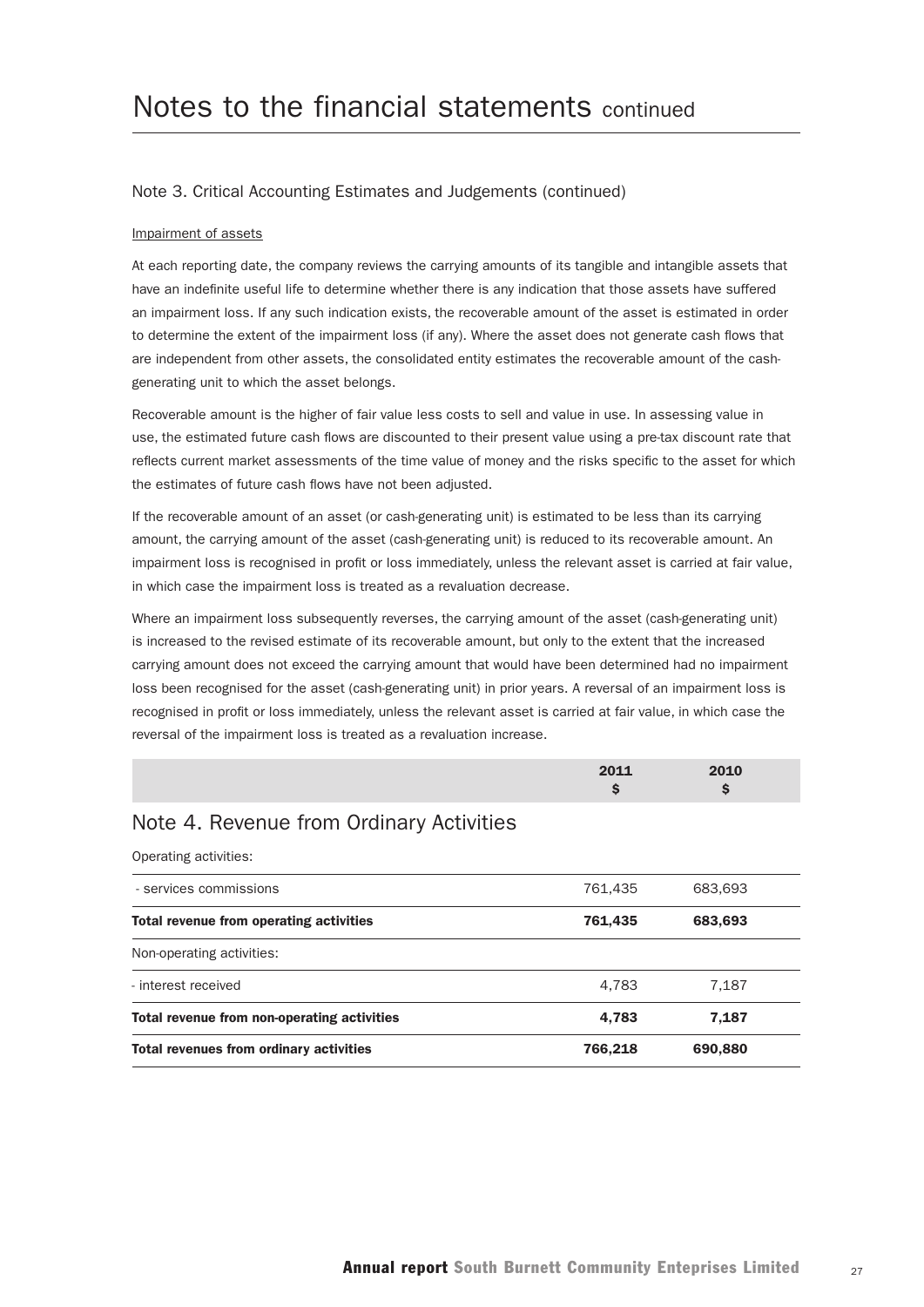|                                       | <b>Note</b> | 2011<br>\$ | 2010<br>\$ |
|---------------------------------------|-------------|------------|------------|
| Note 5. Expenses                      |             |            |            |
| Depreciation of non-current assets:   |             |            |            |
| - plant and equipment                 |             | 13,737     | 5,875      |
| - leasehold improvements              |             | 15,301     | 8,032      |
| Amortisation of non-current assets:   |             |            |            |
| - franchise agreement                 |             | 2,022      | 12,000     |
| - franchise establishment/renewal fee |             | 13,642     | 2,220      |
|                                       |             | 44,702     | 28,127     |
| Finance costs:                        |             |            |            |
| - interest paid                       |             | 71         | 20         |
| <b>Bad debts</b>                      |             | 3,418      | 899        |

## Note 6. Income Tax Expense

The components of tax expense comprise:

| - Current tax                                                                                                                                   |    |           | 4,459    |  |
|-------------------------------------------------------------------------------------------------------------------------------------------------|----|-----------|----------|--|
| - Future income tax benefit attributed to losses                                                                                                |    | (3,435)   |          |  |
| - Movement in deferred tax                                                                                                                      |    | (5,068)   | (3,207)  |  |
| - Recoupment of prior year tax loss                                                                                                             |    |           | 13,911   |  |
| - Over provision of tax in the prior period                                                                                                     |    | (39)      |          |  |
|                                                                                                                                                 |    | (8, 542)  | 15,163   |  |
| The prima facie tax on profit/(loss) from ordinary activities before<br>income tax is reconciled to the income tax expense/(credit) as follows: |    |           |          |  |
| Operating profit                                                                                                                                |    | (38, 552) | 46,612   |  |
| Prima facie tax on profit from ordinary activities at 30%                                                                                       |    | (11, 565) | 14,023   |  |
| Add tax effect of:                                                                                                                              |    |           |          |  |
| - non-deductible expenses                                                                                                                       |    | 4,699     | 4,266    |  |
| - timing difference expenses                                                                                                                    |    | 5,068     | 3,206    |  |
| - other deductible expenses                                                                                                                     |    | (1,637)   | (3, 125) |  |
|                                                                                                                                                 |    | (3, 435)  | 18,370   |  |
| Movement in deferred tax                                                                                                                        | 11 | (5,068)   | (3,207)  |  |
| Over provision of tax in the prior period                                                                                                       |    | (39)      |          |  |
|                                                                                                                                                 |    | (8, 542)  | 15,163   |  |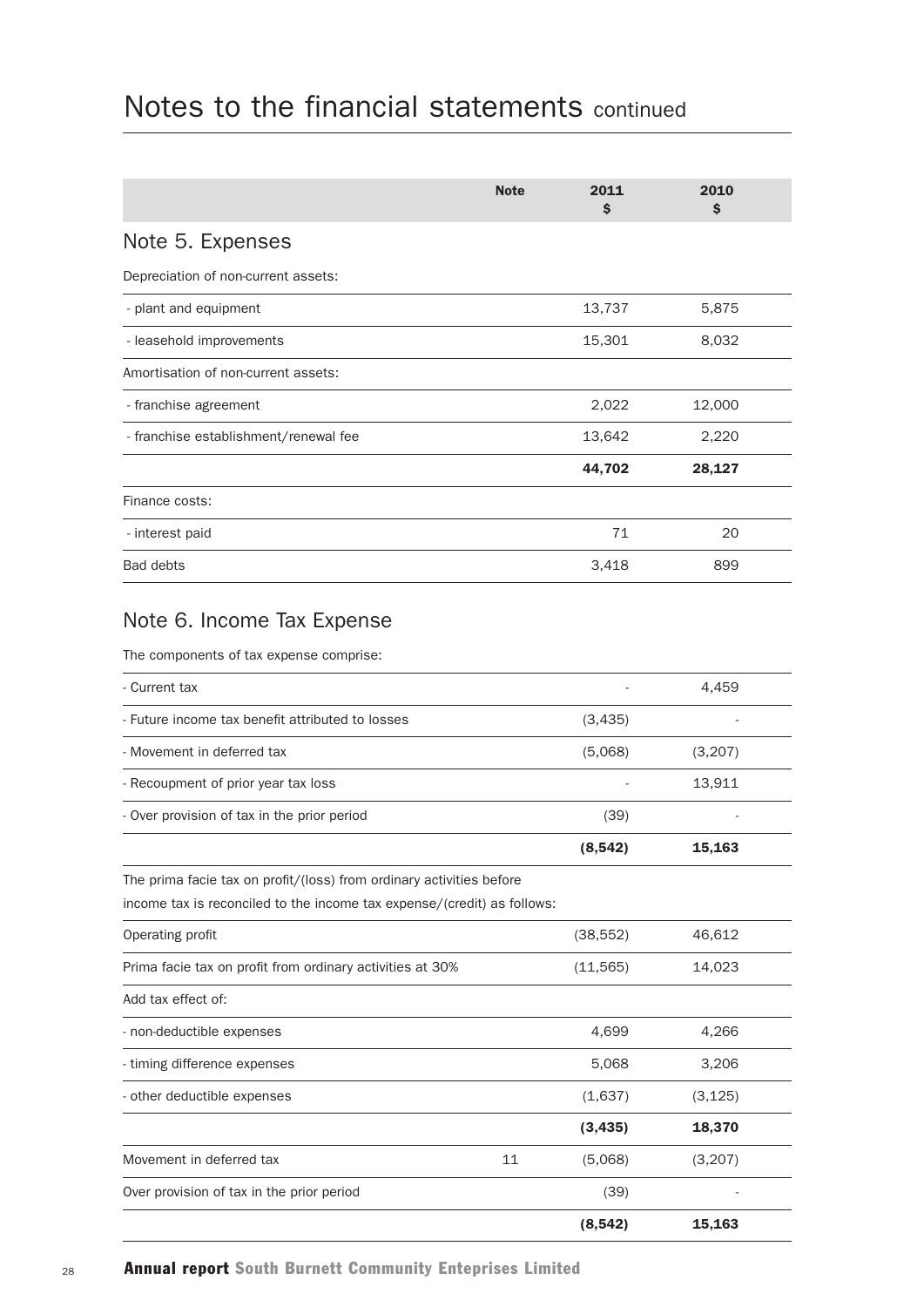|                                                            | <b>Note</b> | 2011<br>\$ | 2010<br>\$ |  |
|------------------------------------------------------------|-------------|------------|------------|--|
| Note 7. Cash and Cash Equivalents                          |             |            |            |  |
| Cash at bank and on hand                                   |             | 32,830     | 61,063     |  |
| Term deposits                                              |             | 55,826     | 149,284    |  |
|                                                            |             | 88,656     | 210,347    |  |
| The above figures are reconciled to cash at the end of the |             |            |            |  |
| financial year as shown in the statement of cashflows      |             |            |            |  |
| as follows:                                                |             |            |            |  |
| Note 7.(a) Reconciliation of cash                          |             |            |            |  |
| Cash at bank and on hand                                   |             | 32,830     | 61,063     |  |
| Term deposits                                              |             | 55,826     | 149,284    |  |
| Bank overdraft                                             | 13          |            | (12,699)   |  |
|                                                            |             | 88,656     | 197,648    |  |
|                                                            |             |            |            |  |

# Note 8. Trade and Other Receivables

|                                | 69,725 | 71,227 |  |
|--------------------------------|--------|--------|--|
| Prepayments                    | 9.274  | 20,660 |  |
| Other receivables and accruals | 462    | 1.444  |  |
| Trade receivables              | 59,989 | 49,123 |  |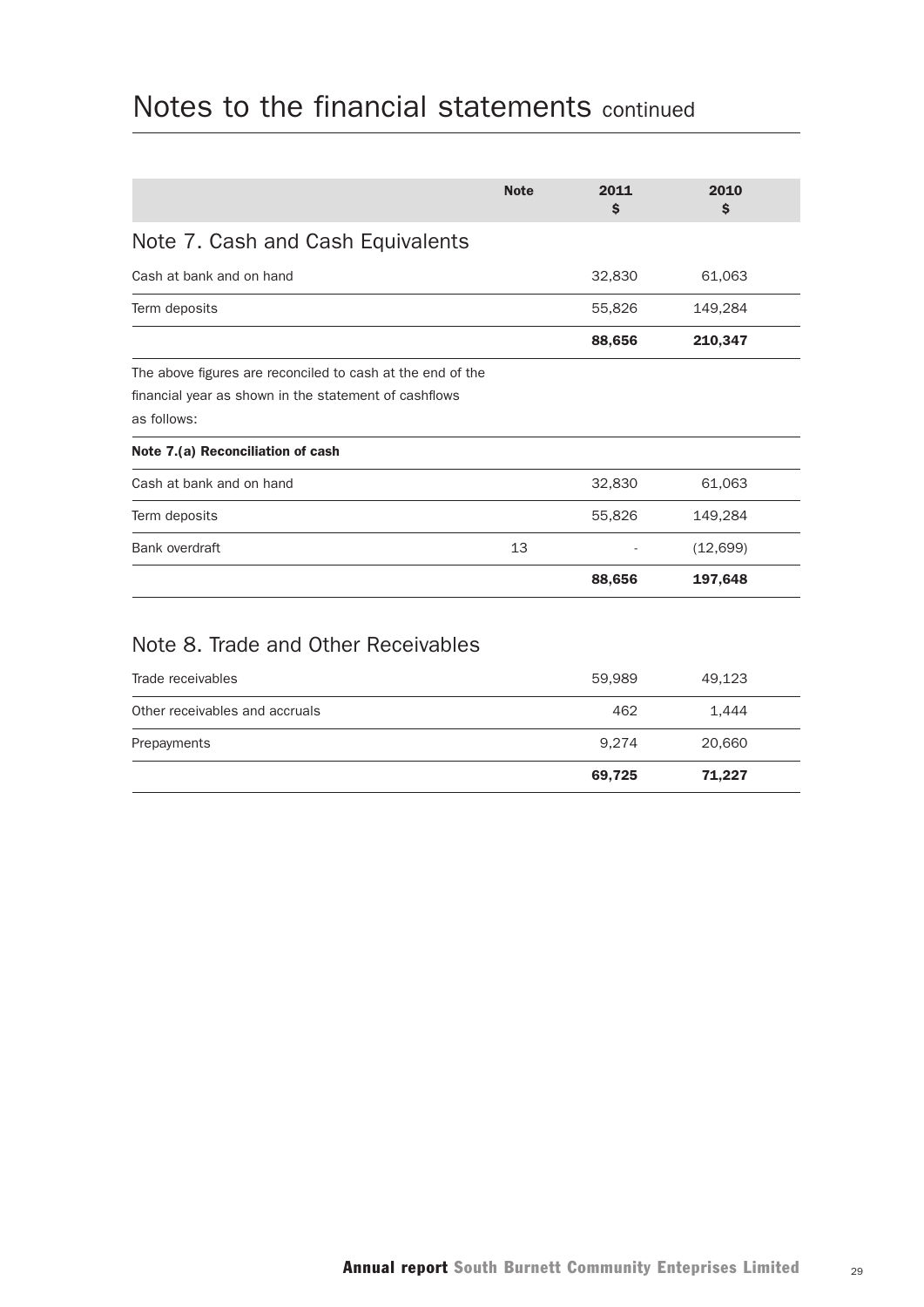|                                       | <b>Note</b> | 2011<br>\$ | 2010<br>\$ |  |
|---------------------------------------|-------------|------------|------------|--|
| Note 9. Property, Plant and Equipment |             |            |            |  |
| <b>Plant and equipment</b>            |             |            |            |  |
| At cost                               |             | 95,867     | 93,774     |  |
| Less accumulated depreciation         |             | (24, 479)  | (10, 742)  |  |
|                                       |             | 71,388     | 83,032     |  |
| <b>Leasehold improvements</b>         |             |            |            |  |
| At cost                               |             | 294,810    | 293,811    |  |
| Less accumulated depreciation         |             | (32, 357)  | (17,055)   |  |
|                                       |             | 262,453    | 276,756    |  |
| <b>Total written down amount</b>      |             | 333,841    | 359,788    |  |
| <b>Movements in carrying amounts:</b> |             |            |            |  |
| <b>Plant and equipment</b>            |             |            |            |  |
| Carrying amount at beginning          |             | 83,032     | 8,056      |  |
| Additions                             |             | 2,093      | 80,851     |  |
| Less: depreciation expense            |             | (13, 737)  | (5,875)    |  |
| Carrying amount at end                |             | 71,388     | 83,032     |  |
| <b>Leasehold improvements</b>         |             |            |            |  |
| Carrying amount at beginning          |             | 276,756    | 39,697     |  |
| Additions                             |             | 999        | 245,091    |  |
| Less: depreciation expense            |             | (15, 302)  | (8,032)    |  |
| <b>Carrying amount at end</b>         |             | 262,453    | 276,756    |  |
| <b>Total written down amount</b>      |             | 333,841    | 359,788    |  |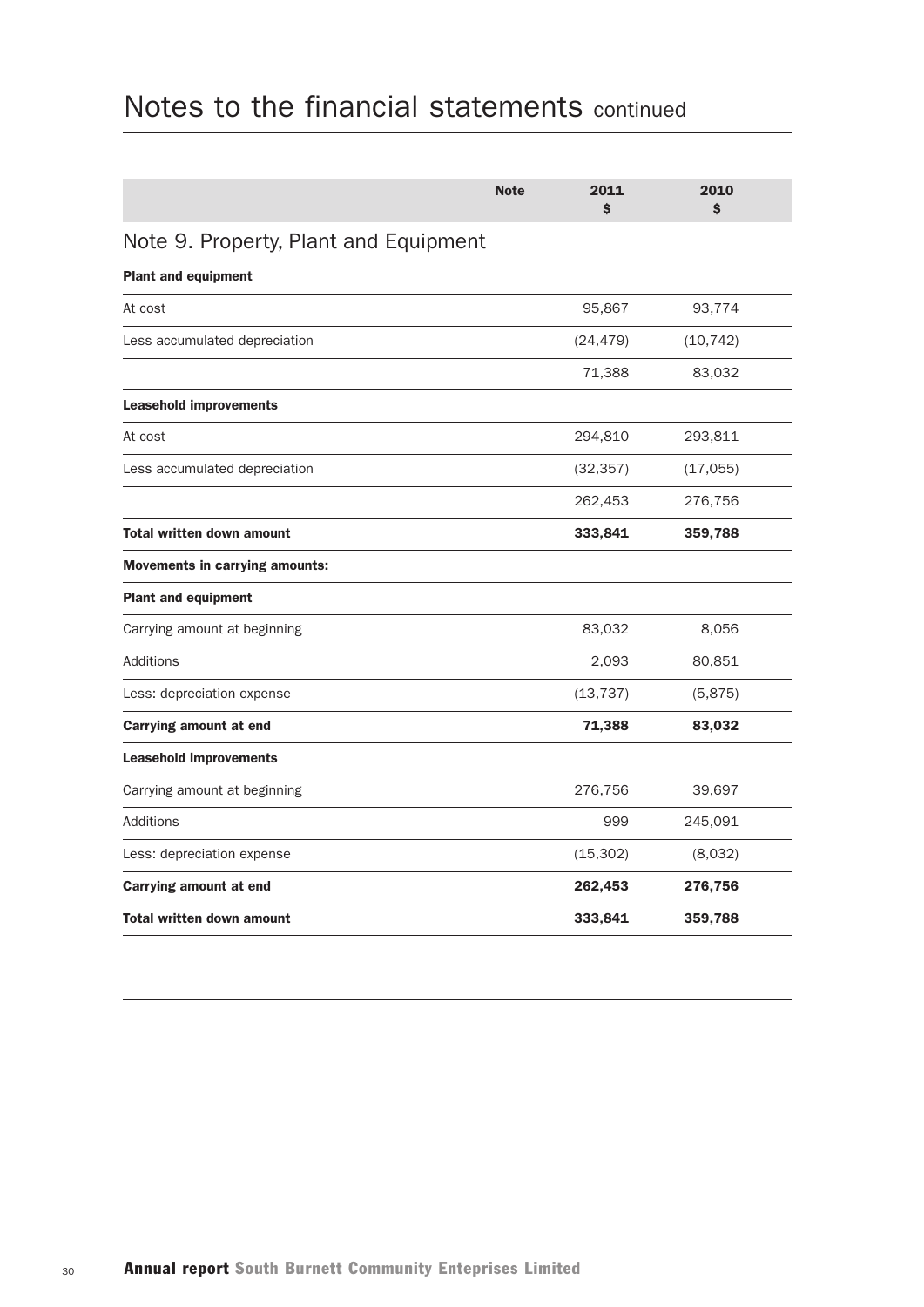|                                                                                     | 2011<br>\$ | 2010<br>\$ |  |
|-------------------------------------------------------------------------------------|------------|------------|--|
| Note 10. Intangible Assets                                                          |            |            |  |
| <b>Franchise fee</b>                                                                |            |            |  |
| At cost                                                                             | 72,130     | 60,000     |  |
| Less: accumulated amortisation                                                      | (62, 022)  | (60,000)   |  |
|                                                                                     | 10,108     |            |  |
| Establishment/Renewal processing fee                                                |            |            |  |
| At cost                                                                             | 77,853     | 20,000     |  |
| Less: accumulated amortisation                                                      | (15, 862)  | (2,220)    |  |
|                                                                                     | 61,991     | 17,780     |  |
| Goodwill                                                                            | 70,274     | 70,274     |  |
| <b>Total written down amount</b>                                                    | 142,373    | 88,054     |  |
| Note 11. Tax<br><b>Current:</b><br>Income tax payable/(refundable)                  | (14, 022)  | 4,459      |  |
| <b>Non-Current:</b>                                                                 |            |            |  |
| <b>Deferred tax assets</b>                                                          |            |            |  |
| - employee provisions                                                               | 15,839     | 11,925     |  |
| - tax losses carried forward                                                        | 3,435      |            |  |
|                                                                                     | 19,274     | 11,925     |  |
| <b>Deferred tax liability</b>                                                       |            |            |  |
| - accruals                                                                          | 139        | 373        |  |
| - deductible prepayments                                                            |            | 920        |  |
|                                                                                     | 139        | 1,293      |  |
| Net deferred tax asset                                                              | 19,135     | 10,632     |  |
| Movement in deferred tax charged/(credited) to statement<br>of comprehensive income | (8,503)    | 10,704     |  |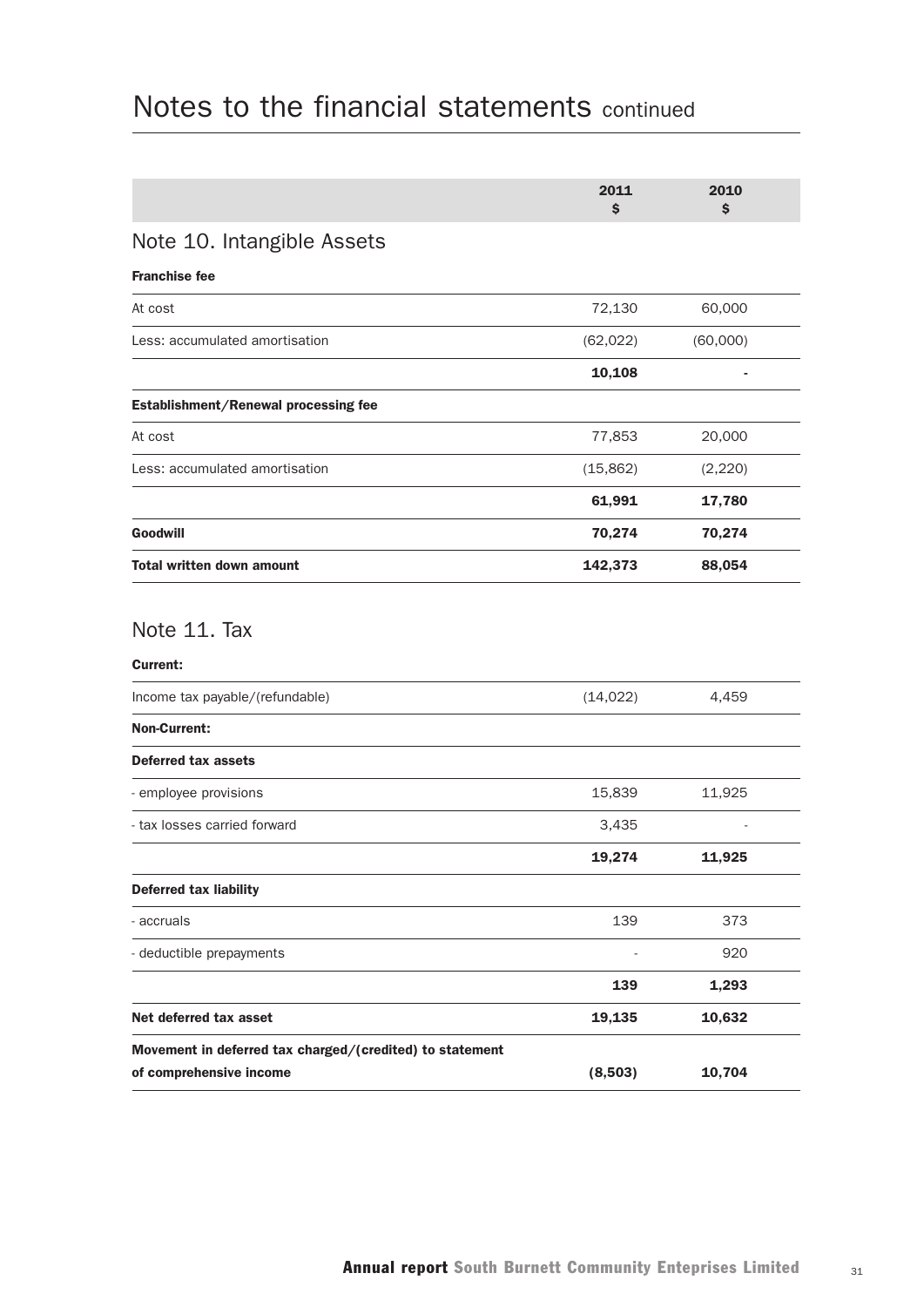|                                                    | 2011<br>\$ | 2010<br>Ś |  |
|----------------------------------------------------|------------|-----------|--|
| Note 12. Trade and Other Payables                  |            |           |  |
| Trade creditors                                    | 31,383     | 60,785    |  |
| Other creditors and accruals                       | 3,300      | 8,731     |  |
|                                                    | 34,683     | 69,516    |  |
| Note 13. Borrowings                                |            |           |  |
| Current:                                           |            |           |  |
| <b>Bank overdrafts</b>                             |            | 12,699    |  |
|                                                    |            | 12,699    |  |
| Note 14. Provisions<br><b>Current:</b>             |            |           |  |
| <b>Provision for annual leave</b>                  | 35,229     | 23,790    |  |
| <b>Non-Current:</b>                                |            |           |  |
| Provision for long service leave                   | 17,567     | 15,959    |  |
| Number of employees at year end                    | 6          | 5         |  |
| Note 15. Contributed Equity                        |            |           |  |
| 881,128 Ordinary shares fully paid (2010: 880,878) | 739,350    | 736,100   |  |
| Less: equity raising expenses                      | (57, 582)  | (50, 990) |  |
|                                                    | 681,768    | 685,110   |  |
| <b>Rights attached to shares</b>                   |            |           |  |

### (a) Voting rights

Subject to some limited exceptions, each member has the right to vote at a general meeting.

 On a show of hands or a poll, each member attending the meeting (whether they are attending the meeting in person or by attorney, corporate representative or proxy) has one vote, regardless of the number of shares held. However, where a person attends a meeting in person and is entitled to vote in more than one capacity (for example, the person is a member and has also been appointed as proxy for another member) that person may only exercise one vote on a show of hands. On a poll, that person may exercise one vote as a member and one vote for each other member that person represents as duly appointed attorney, corporate representative or proxy.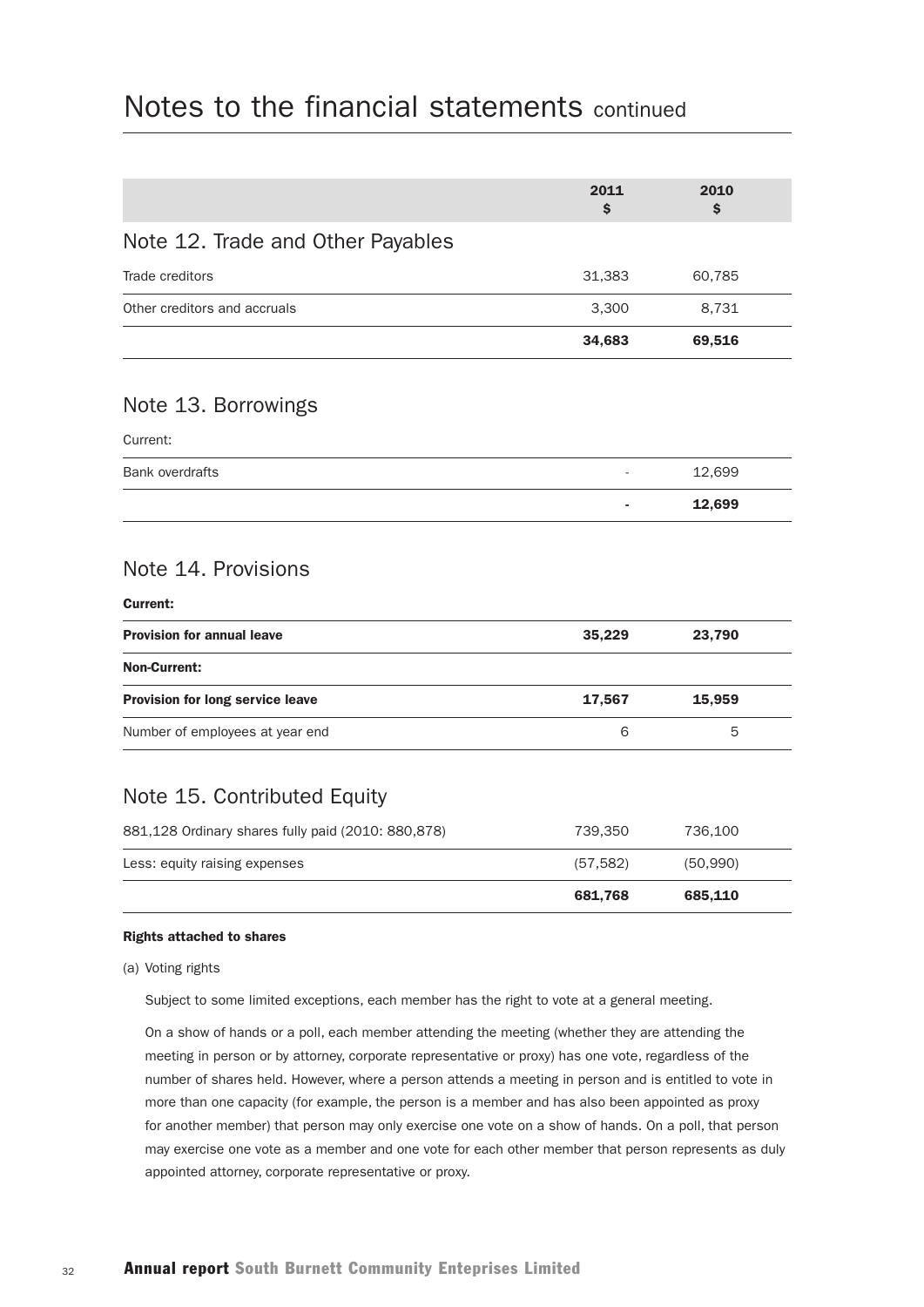#### Note 15. Contributed Equity (continued)

(a) Voting rights (continued)

 The purpose of giving each member only one vote, regardless of the number of shares held, is to reflect the nature of the company as a community based company, by providing that all members of the community who have contributed to the establishment and ongoing operation of the Community Bank® have the same ability to influence the operation of the company.

#### (b) Dividends

 Generally, dividends are payable to members in proportion to the amount of the share capital paid up on the shares held by them, subject to any special rights and restrictions for the time being attaching to shares. The franchise agreement with Bendigo and Adelaide Bank Limited contains a limit on the level of profits or funds that may be distributed to shareholders. There is also a restriction on the payment of dividends to certain shareholders if they have a prohibited shareholding interest (see below).

#### (c) Transfer

 Generally, ordinary shares are freely transferable. However, the directors have a discretion to refuse to register a transfer of shares.

 Subject to the foregoing, shareholders may transfer shares by a proper transfer effected in accordance with the company's constitution and the Corporations Act.

#### Prohibited shareholding interest

A person must not have a prohibited shareholding interest in the company.

In summary, a person has a prohibited shareholding interest if they control or own 10% or more of the shares in the company (the "10% limit").

As with voting rights, the purpose of this prohibited shareholding provision is to reflect the community-based nature of the company.

Where a person has a prohibited shareholding interest, the voting and dividend rights attaching to the shares in which the person (and his or her associates) have a prohibited shareholding interest, are suspended.

The board has the power to request information from a person who has (or is suspected by the board of having) a legal or beneficial interest in any shares in the company or any voting power in the company, for the purpose of determining whether a person has a prohibited shareholding interest. If the board becomes aware that a member has a prohibited shareholding interest, it must serve a notice requiring the member (or the member's associate) to dispose of the number of shares the board considers necessary to remedy the breach. If a person fails to comply with such a notice within a specified period (that must be between three and six months), the board is authorised to sell the specified shares on behalf of that person. The holder will be entitled to the consideration from the sale of the shares, less any expenses incurred by the board in selling or otherwise dealing with those shares.

In the constitution, members acknowledge and recognise that the exercise of the powers given to the board may cause considerable disadvantage to individual members, but that such a result may be necessary to enforce the prohibition.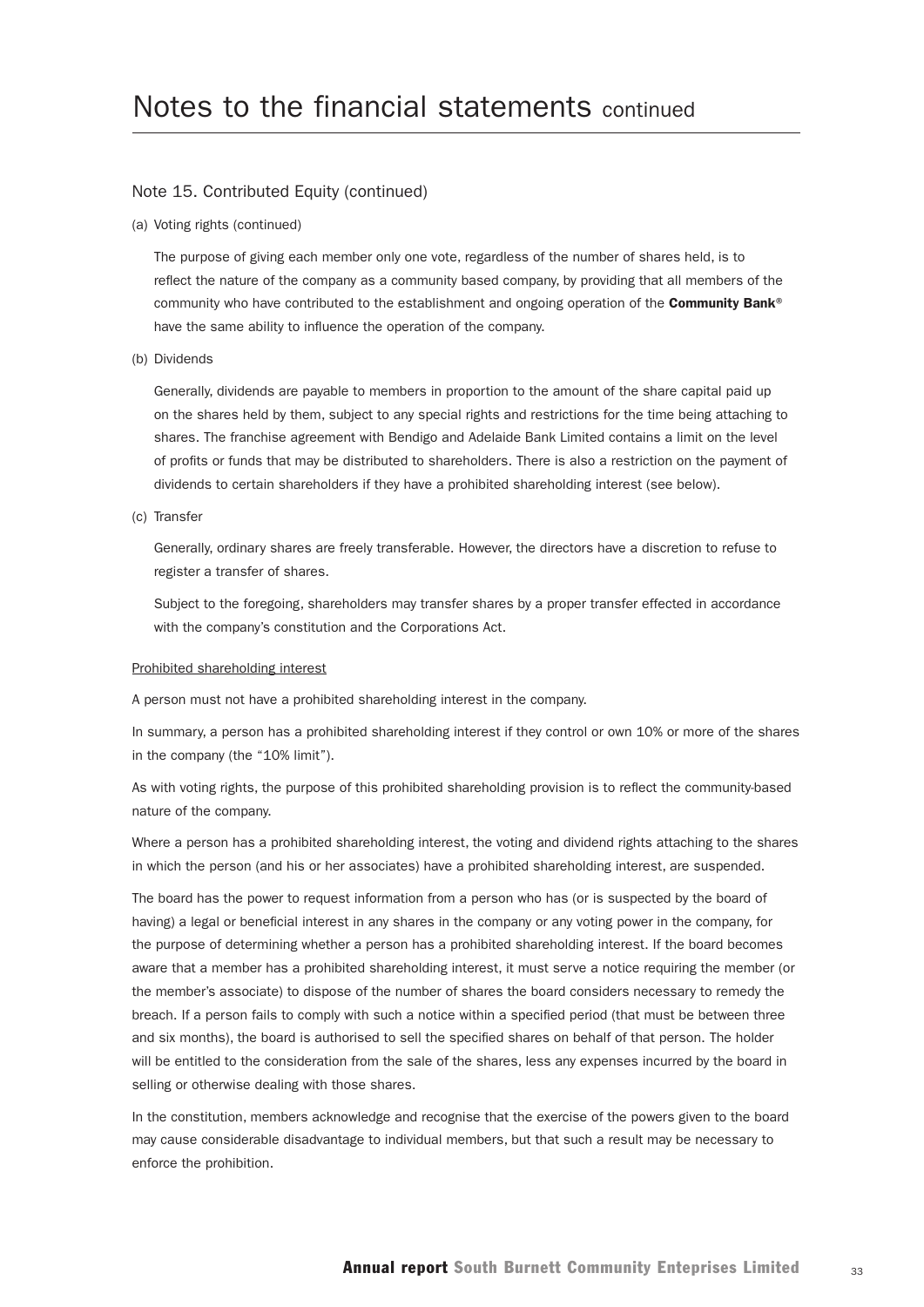|                                                      | 2011<br>S | 2010<br>Ş |  |
|------------------------------------------------------|-----------|-----------|--|
| Note 16. Accumulated Losses                          |           |           |  |
| Balance at the beginning of the financial year       | (71, 485) | (102.934) |  |
| Net profit from ordinary activities after income tax | (30,010)  | 31.449    |  |
| Balance at the end of the financial year             | (101,495) | (71,485)  |  |

# Note 17. Statement of Cashflows

Reconciliation of profit/(loss) from ordinary activities after tax

to net cash provided by operating activities

| Profit from ordinary activities after income tax | (30, 010) | 31,449    |  |
|--------------------------------------------------|-----------|-----------|--|
| Non cash items:                                  |           |           |  |
| - depreciation                                   | 29,038    | 13,907    |  |
| - amortisation                                   | 15,664    | 14,220    |  |
| Changes in assets and liabilities:               |           |           |  |
| - (increase)/decrease in receivables             | 1,502     | (13,203)  |  |
| - (increase)/decrease in other assets            | (8,503)   | 10,704    |  |
| - increase/(decrease) in payables                | (1,964)   | (10, 149) |  |
| - increase/(decrease) in provisions              | 13,047    | 11,032    |  |
| - increase/(decrease) in current tax liabilities | (18, 481) | 4,459     |  |
| Net cashflows provided by operating activities   | 293       | 62,419    |  |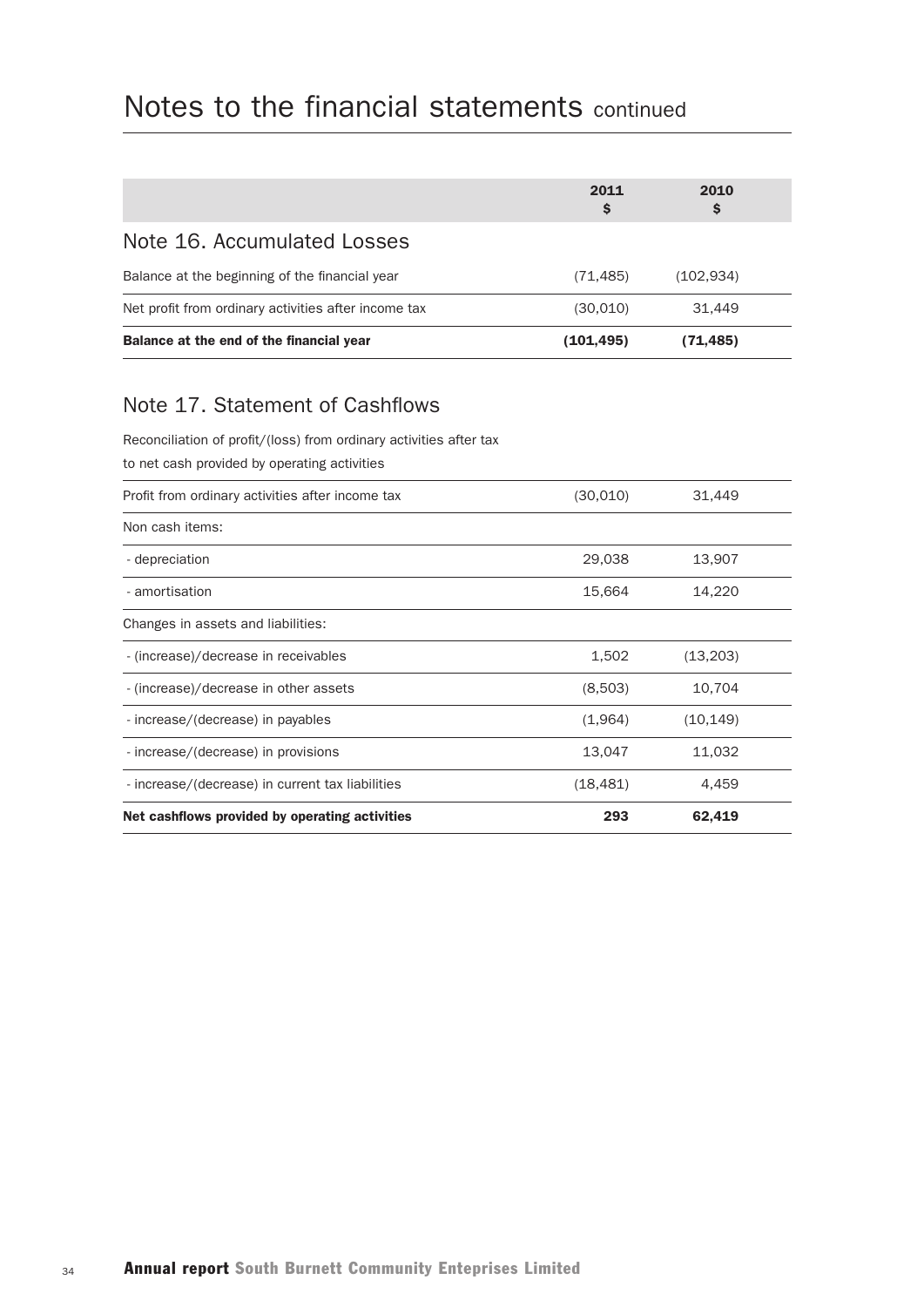|                                                                                                    | 2011<br>\$ | 2010<br>\$ |
|----------------------------------------------------------------------------------------------------|------------|------------|
| Note 18. Leases                                                                                    |            |            |
| <b>Operating lease commitments</b>                                                                 |            |            |
| Non-cancellable operating leases contracted for but not<br>capitalised in the financial statements |            |            |
| Payable - minimum lease payments                                                                   |            |            |
| - not later than 12 months                                                                         | 41,069     | 9.079      |
| - between 12 months and 5 years                                                                    | 106,652    | 11,629     |
| - greater than 5 years                                                                             |            |            |
|                                                                                                    | 147,721    | 20,708     |
|                                                                                                    |            |            |

The lease on the Yarraman branch premises is a non-cancellable lease with a five-year term which expires in 2015. Annual rent is currently \$32,560 plus GST.

The lease on the Blackbutt branch premises is a non-cancellable lease with a five-year term which expires in November 2012.

An option to renew the lease for a further 5 term is available. Annual rent is currently \$8,509 plus GST.

## Note 19. Auditors' Remuneration

Amounts received or due and receivable by the auditor of the company for:

|                             | 12,707 | 20,165 |  |
|-----------------------------|--------|--------|--|
| - non audit services        | 6.310  | 12.568 |  |
| - share registry services   | 1,897  | 3,097  |  |
| - audit and review services | 4.500  | 4,500  |  |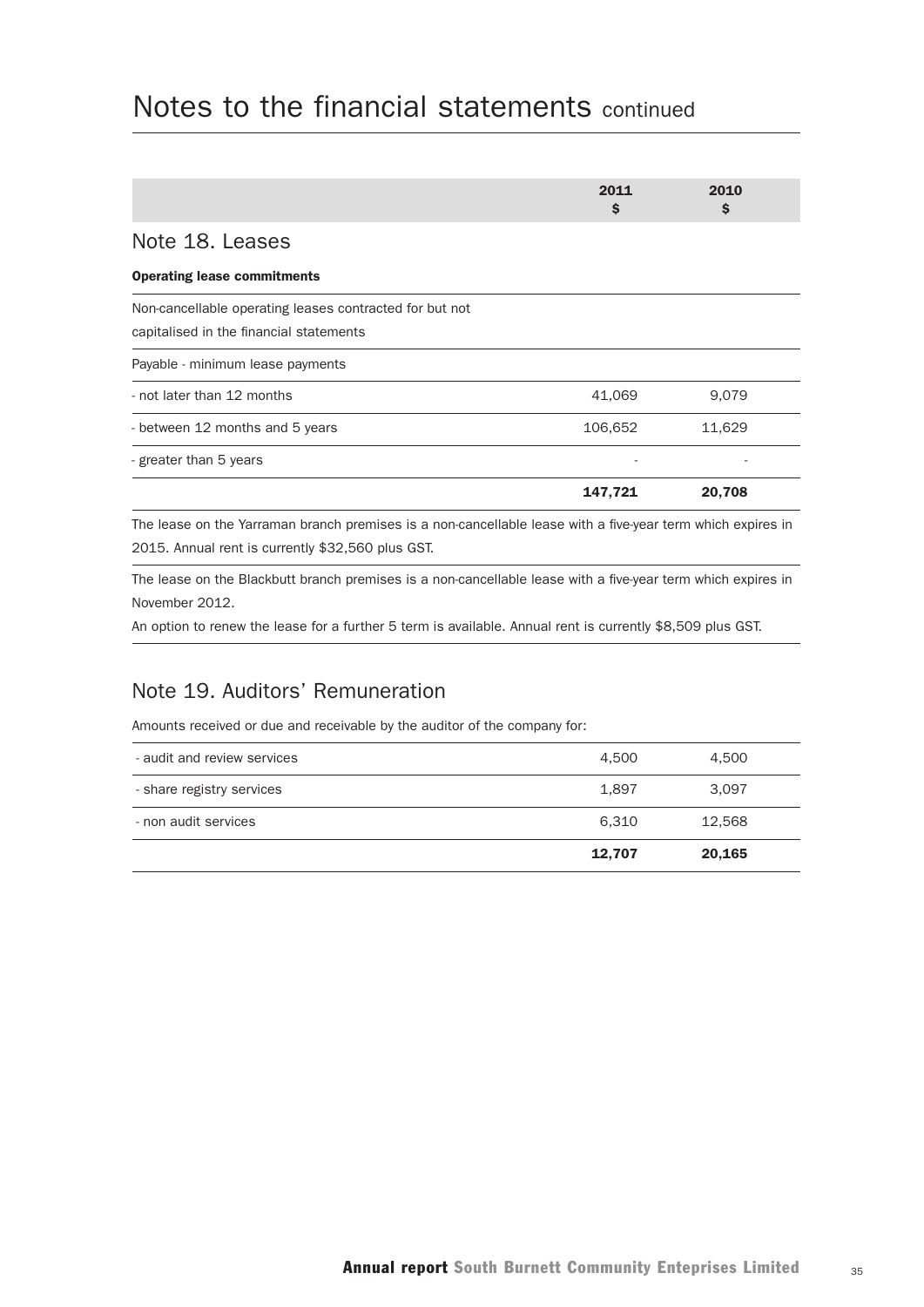### Note 20. Director and Related Party Disclosures

The names of directors who have held office during the financial year are:

Francis Edward Smith Ross Christopher Begent James Alan Beveridge David Francis Robison David Wayne Emms Cr Noel Leslie Strohfeld Brenton Lester McLennan Jeffrey Bruce Connor Ross Michael Towell (Appointed 14 February 2011) Terence Edward Dhann (Resigned 5 April 2011)

Except for James Beveridge, David Emms and Ross Towell, no Director or related entity has entered into a material contract with the company. No director's fees have been paid as the positions are held on a voluntary basis.

James Beveridge is a Director at Beveridge Carey Accountants Pty Ltd which supplied the company with accounting and taxation services during the financial year. During the financial year the total benefit received by Beveridge Carey Accountants Pty Ltd was \$17,622 (2010:\$17,010).

David Emms runs a building contractor business which provided services to the company by attending, supervising and obtaining council certification for the erection of Community Bank signs in Yarraman and Blackbutt. The amount received for these services was \$1,000 (2010:\$0).

Ross Towell is the owner/editor of Country Focus newspaper which provided advertising for the company during the financial year. During the financial year the total benefit received by Country Focus was \$3,282 (2010:\$0).

| <b>Directors Shareholdings</b>                   | 2011   | 2010   |  |
|--------------------------------------------------|--------|--------|--|
| <b>Francis Edward Smith</b>                      | 11,344 | 11,344 |  |
| Ross Christopher Begent                          | 4,502  | 4,502  |  |
| James Alan Beveridge                             | 3,000  | 3,000  |  |
| David Francis Robison                            | 6,417  | 5,667  |  |
| David Wayne Emms                                 | 1,336  | 1,336  |  |
| Cr Noel Leslie Strohfeld                         | 2,003  | 2,003  |  |
| <b>Brenton Lester McLennan</b>                   | 22,334 | 21,667 |  |
| Jeffrey Bruce Connor                             | 10,667 | 10,667 |  |
| Ross Michael Towell (Appointed 14 February 2011) |        |        |  |
| Terence Edward Dhann (Resigned 5 April 2011)     | 1,168  | 1,168  |  |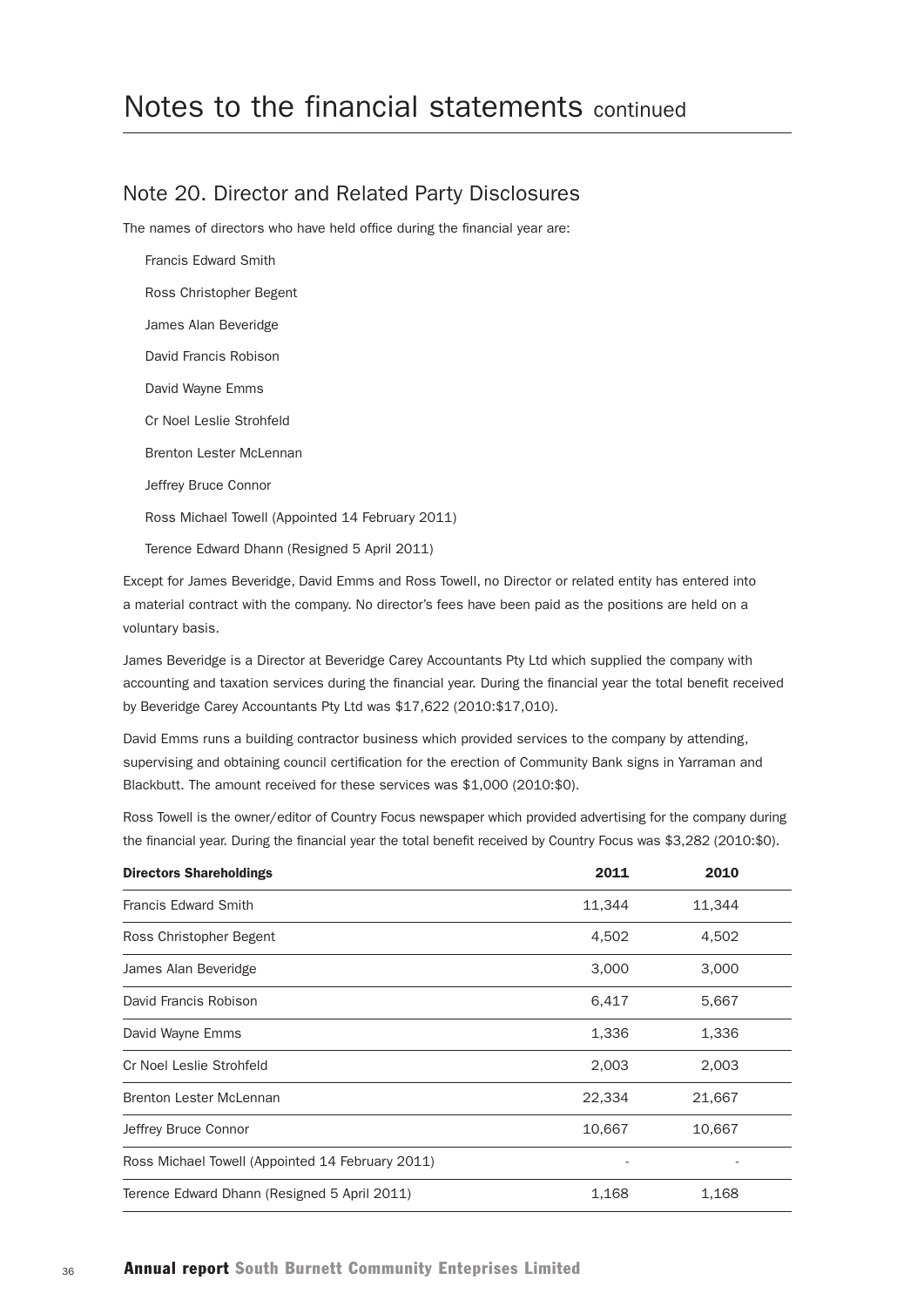|    |                                                                                                                                                                                                                     | 2011<br>S | 2010<br>Ŝ |
|----|---------------------------------------------------------------------------------------------------------------------------------------------------------------------------------------------------------------------|-----------|-----------|
|    | Note 21. Dividends Paid or Provided                                                                                                                                                                                 |           |           |
| а. | Dividends paid during the year                                                                                                                                                                                      |           |           |
|    | No dividends were declared or paid for the previous year and<br>the directors recommend that no dividend be paid for the current year.                                                                              |           |           |
| b. | <b>Franking account balance</b>                                                                                                                                                                                     |           |           |
|    | Franking credits available for subsequent reporting periods are:                                                                                                                                                    |           |           |
|    | franking account balance as at the end of the financial year                                                                                                                                                        | 18.443    |           |
|    | franking debits that will arise from a refund of income tax as<br>at the end of the financial year                                                                                                                  | (14, 022) | 4.459     |
|    | franking debits that will arise from the payment of dividends<br>recognised as a liability at the end of the financial year                                                                                         |           |           |
|    | Franking credits available for future financial reporting periods:                                                                                                                                                  | 4,421     | 4,459     |
|    | franking debits that will arise from payment of dividends<br>proposed or declared before the financial report was<br>authorised for use but not recognised as a distribution<br>to equity holders during the period |           |           |
|    | Net franking credits available                                                                                                                                                                                      | 4,421     | 4.459     |

## Note 22. Key Management Personnel Disclosures

No Director of the company receives remuneration for services as a company Director or committee member.

There are no executives within the company whose remuneration is required to be disclosed.

## Note 23. Earnings Per Share

| (a) Profit attributable to the ordinary equity holders of the |               |               |  |
|---------------------------------------------------------------|---------------|---------------|--|
| company used in calculating earnings per share                | (30,010)      | 31.449        |  |
|                                                               |               |               |  |
|                                                               | <b>Number</b> | <b>Number</b> |  |
| (b) Weighted average number of ordinary shares used as the    |               |               |  |
| denominator in calculating basic earnings per share           | 880.701       | 684.309       |  |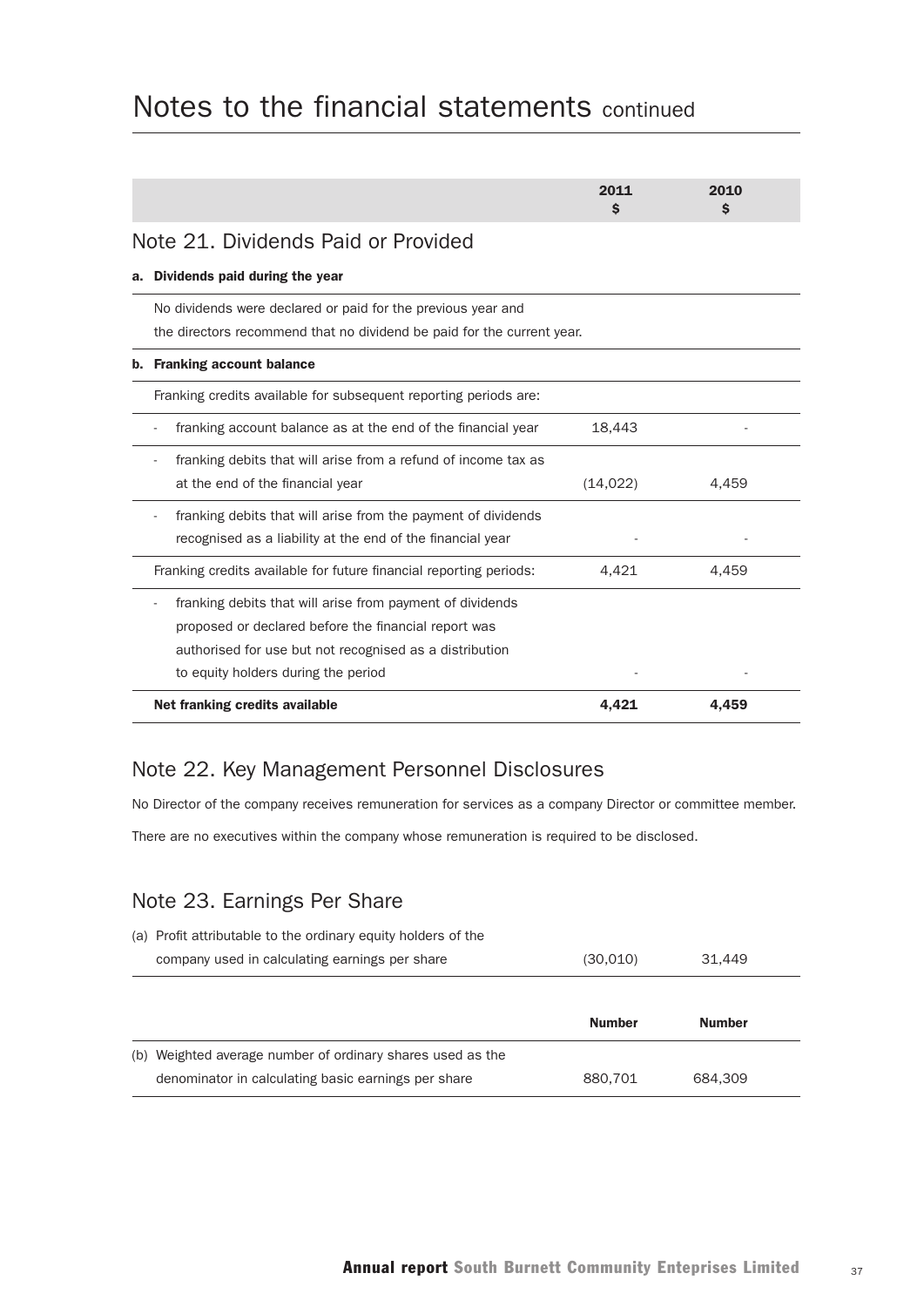### Note 24. Events Occurring After the Balance Sheet Date

There have been no events after the end of the financial year that would materially affect the financial **statements** 

### Note 25. Contingent Liabilities

There were no contingent liabilities at the date of this report to affect the financial statements.

### Note 26. Segment Reporting

The economic entity operates in the service sector where it facilitates **Community Bank®** services in Yarraman and Blackbutt, Queensland pursuant to a franchise agreement with Bendigo and Adelaide Bank Limited.

### Note 27. Registered Office/Principal Place of Business

The registered office and principal place of business is:

| Registered Office | <b>Principal Place of Business</b> |
|-------------------|------------------------------------|
| 23 Toomey Street  | 23 Toomey Street                   |
| YARRAMAN OLD 4614 | YARRAMAN OLD 4614                  |

## Note 28. Financial Instruments

#### Net Fair Values

The net fair values of financial assets and liabilities approximate the carrying values as disclosed in the balance sheet. The company does not have any unrecognised financial instruments at the year end.

#### Credit Risk

The maximum exposure to credit risk at balance date to recognised financial assets is the carrying amount of those assets as disclosed in the balance sheet and notes to the financial statements.

There are no material credit risk exposures to any single debtor or group of debtors under financial instruments entered into by the economic entity.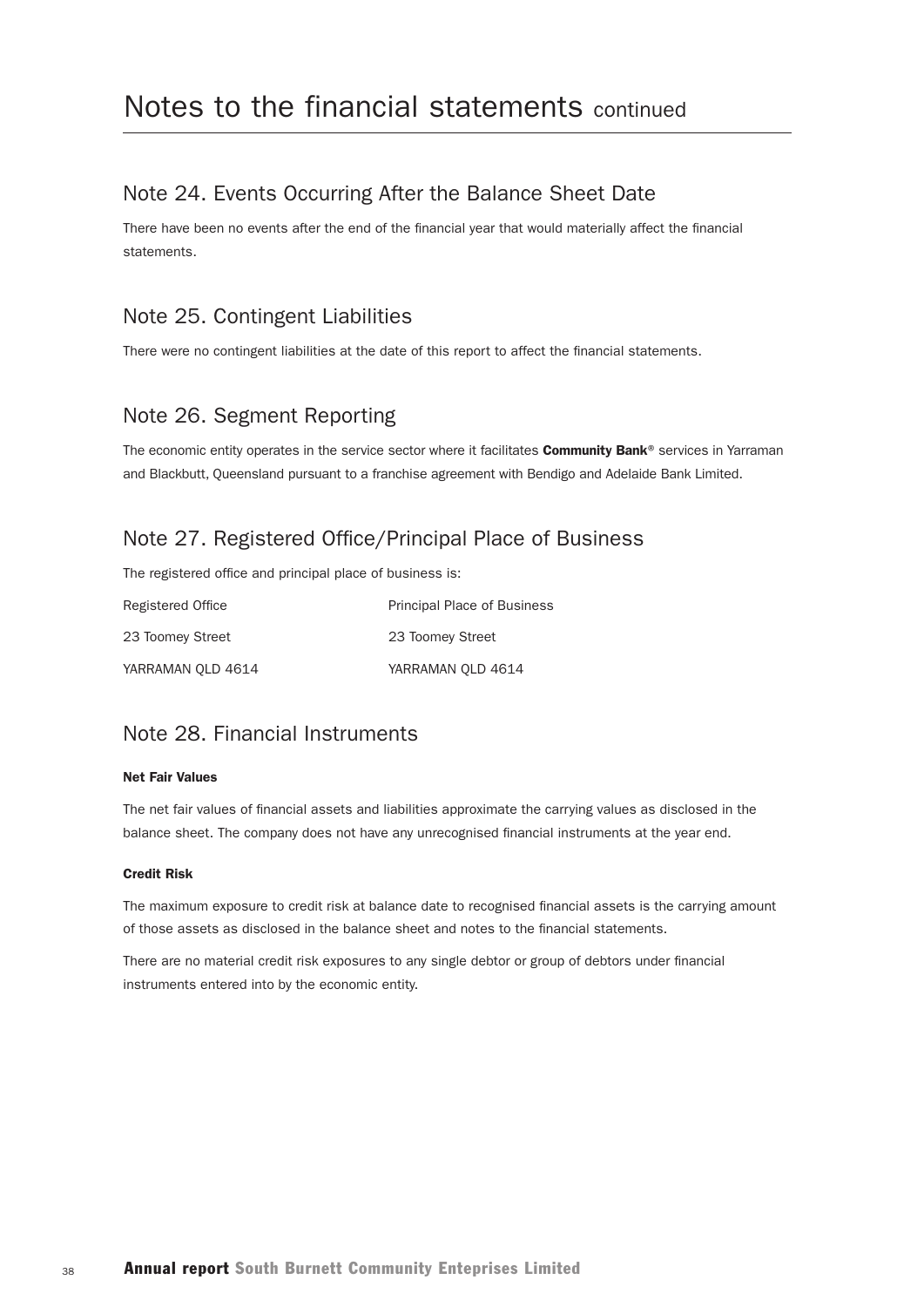#### Note 28. Financial Instruments (continued)

#### Interest Rate Risk

|                                        |                          |                                  |            |                |                   | Fixed interest rate maturing in |              |            |            |                     | Weighted                              |           |
|----------------------------------------|--------------------------|----------------------------------|------------|----------------|-------------------|---------------------------------|--------------|------------|------------|---------------------|---------------------------------------|-----------|
| <b>Financial</b><br>instrument         |                          | <b>Floating interest</b><br>rate |            | 1 year or less | Over 1 to 5 years |                                 | Over 5 years |            | bearing    | <b>Non interest</b> | average<br>effective<br>interest rate |           |
|                                        | 2011<br>\$               | 2010<br>\$                       | 2011<br>\$ | 2010<br>\$     | 2011<br>\$        | 2010<br>\$                      | 2011<br>\$   | 2010<br>\$ | 2011<br>\$ | 2010<br>\$          | 2011<br>%                             | 2010<br>% |
| <b>Financial</b><br><b>Assets</b>      |                          |                                  |            |                |                   |                                 |              |            |            |                     |                                       |           |
| Cash<br>and cash<br>equivalents        |                          | 32,388 107,299 55,826 149,284    |            |                |                   |                                 |              |            | 442        | 338                 | 3.88                                  | 3.37      |
| Receivables                            |                          |                                  |            |                |                   |                                 |              | $\sim$     | 59,989     | 49,123              | N/A                                   | N/A       |
| <b>Financial</b><br><b>Liabilities</b> |                          |                                  |            |                |                   |                                 |              |            |            |                     |                                       |           |
| Interest<br>bearing<br>liabilities     | $\overline{\phantom{a}}$ | 12,699                           |            |                |                   |                                 |              |            |            |                     | N/A                                   | 0.04      |
| Payables                               |                          |                                  |            |                |                   |                                 |              | $\sim$     | 31,383     | 60,800              | N/A                                   | N/A       |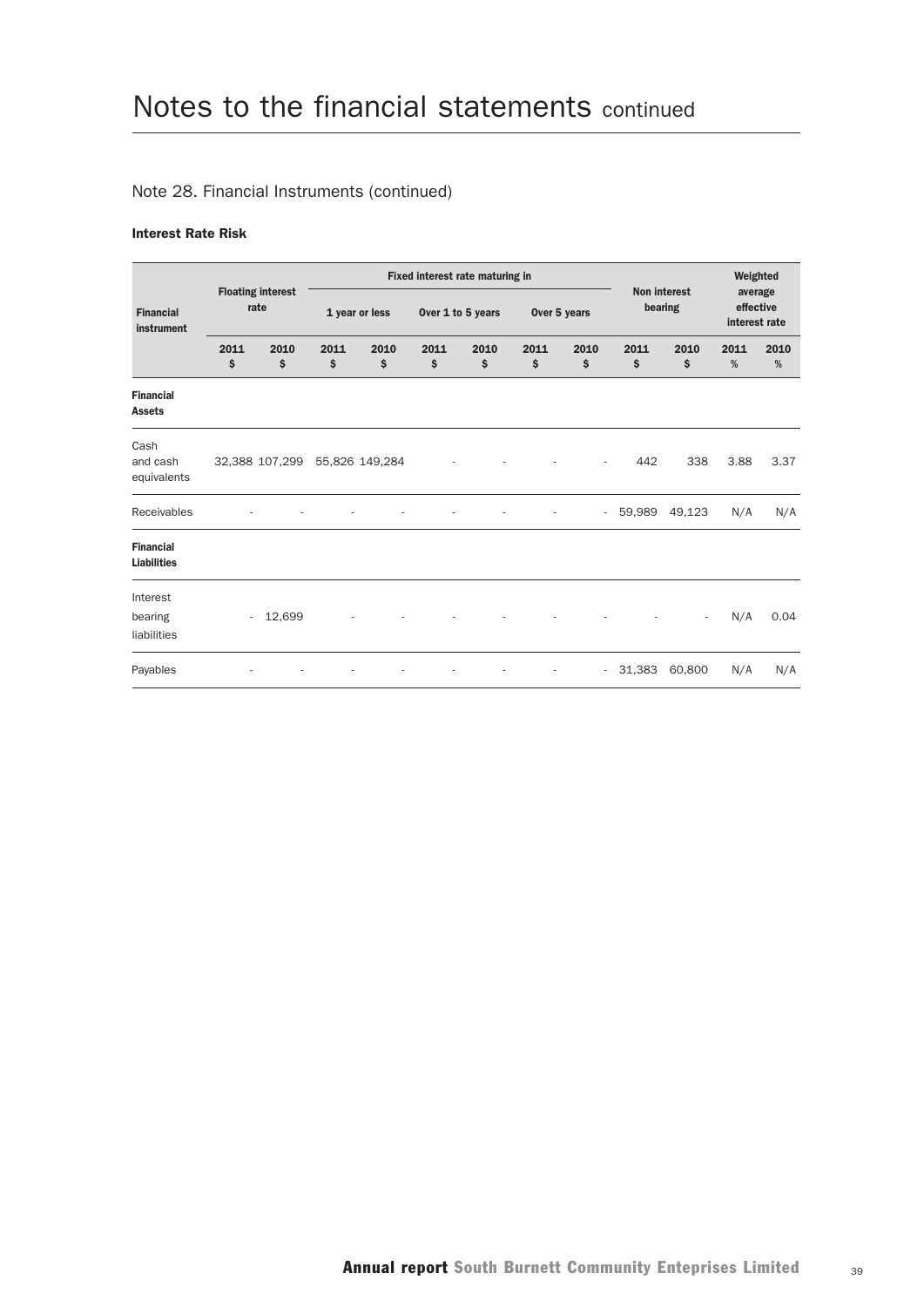# Directors' declaration

In accordance with a resolution of the directors of South Burnett Community Enterprises Limited, we state that:

In the opinion of the directors:

- (a) the financial statements and notes of the company are in accordance with the Corporations Act 2001, including:
	- (i) giving a true and fair view of the company's financial position as at 30 June 2011 and of its performance for the financial year ended on that date; and
	- (ii) complying with Accounting Standards, the Corporations Regulations 2001 and other mandatory professional reporting requirements; and
- (b) there are reasonable grounds to believe that the company will be able to pay its debts as and when they become due and payable.
- (c) the audited remuneration disclosures set out in the remuneration report section of the directors' report comply with Accounting Standard AASB124 Related Party Disclosures and the Corporations Regulations 2001.

This declaration is made in accordance with a resolution of the board of directors.

Francis Edward Smith, Chairman

Signed on the 2nd September 2011.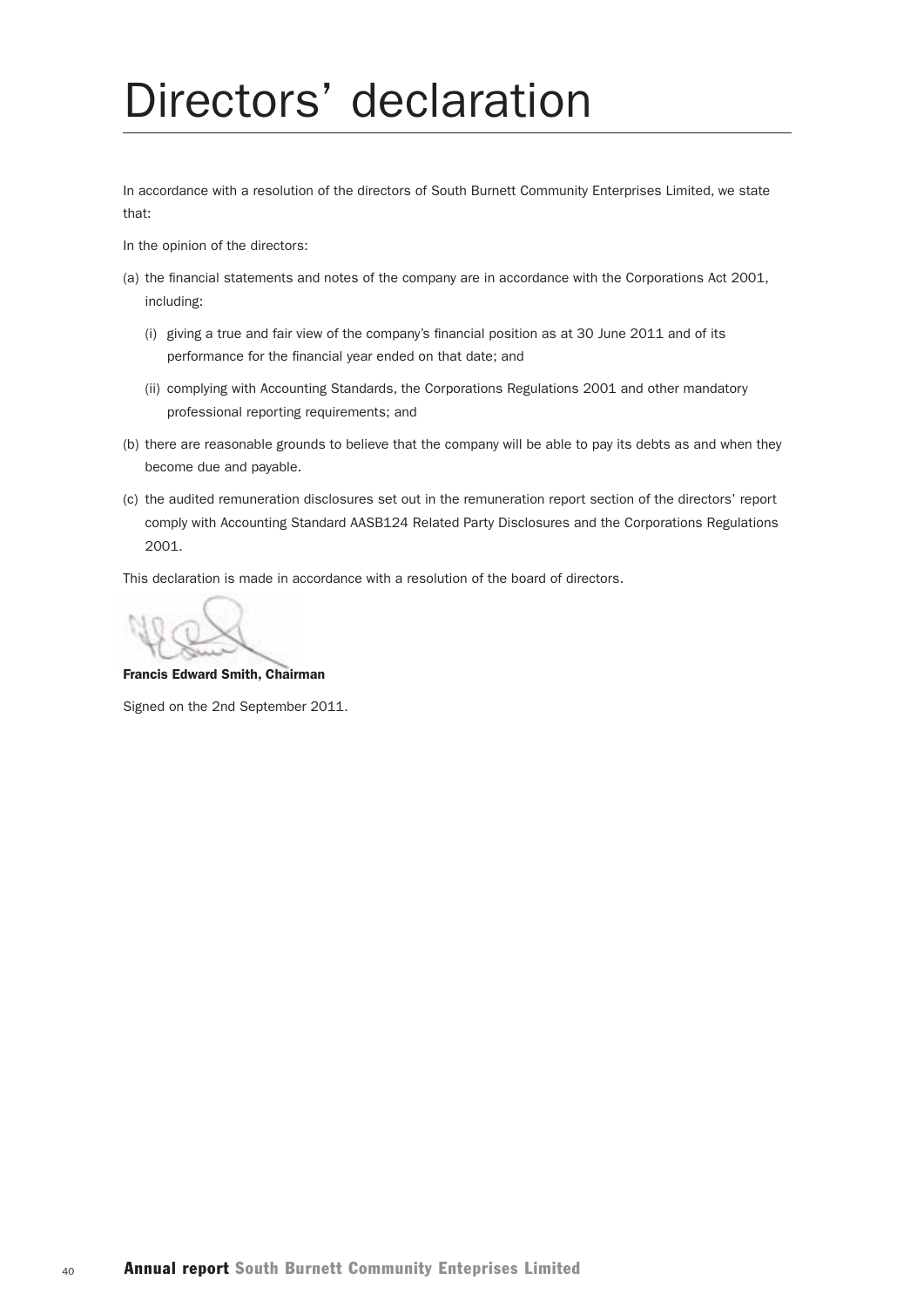# Independent audit report



#### **Independent Auditor's Report To The Members Of South Burnett Community Enterprises Limited**

#### Report on the Financial Report

We have audited the accompanying financial report of South Burnett Community Enterprises Limited, which comprises the balance sheet as at 30 June 2011, statement of comprehensive income, statement of changes in equity and eash flow statement for the year then ended, a summary of significant accounting policies and other explanatory notes and the Directors' Declaration.

#### Directors' Responsibility for the Financial Report

The directors of the company are responsible for the preparation and presentation of the financial report in accordance with Australian Accounting Standards and the Corporations Act 2001. This responsibility includes establishing and maintaining internal controls relevant to the preparation and presentation of the financial report that is free from material misstatement, whether due to fraud or error; selecting and applying appropriate accounting policies; and making fair accounting estimates that are reasonable in the circumstances. In note 1, the directors also state in accordance with the Accounting Standard AASB 101 Presentation of Financial Statements that the financial statements comply with International Financial Reporting Standards.

#### **Auditor's Responsibility**

Our responsibility is to express an opinion on the financial report based on our audit. We conducted our audit in accordance with Australian Auditing Standards. These auditing standards require that we comply with relevant ethical requirements relating to audit engagements and plan and perform the audit to obtain reasonable assurance whether the financial report is free from material misstatement.

An audit involves performing procedures to obtain audit evidence about the amounts and disclosures in the financial report. The procedures selected depend on our judgement, including the assessment of the risks of material misstatement of the financial report, whether due to fraud or error. In making those risk assessments, we consider internal controls relevant to the entity's preparation and presentation of the financial report in order to design audit procedures that are appropriate in the circumstances, but not for the purpose of expressing an opinion on the effectiveness of the entity's internal control. An audit also includes evaluating the appropriateness of accounting policies used and the reasonableness of accounting estimates made by the directors, as well as evaluating the overall presentation of the financial report.

Our audit did not involve an analysis of the prudence of business decisions made by directors or management.

We performed the procedures to assess whether in all material respects the financial report presents fairly, in accordance with the Corporations Act 2001 and Australian Accounting Standards, a true and fair view which is consistent with our understanding of the company's financial position and of its performance.

We believe that the audit evidence we have obtained is sufficient and appropriate to provide a basis for our audit opinion.

| Liability Intelect by a schoose approved under Professional Standards Legislation. ABN: 51 041 765.187. |
|---------------------------------------------------------------------------------------------------------|
|---------------------------------------------------------------------------------------------------------|

| P( (03) 5443 0344 | Fi (03) 5443 5304 | 61-65 Bull St./PO Box 454 Bendigo Vic. 3553 | afs@afsbendigo.com.nu | www.afsbendige.com.au |
|-------------------|-------------------|---------------------------------------------|-----------------------|-----------------------|
|                   |                   |                                             |                       |                       |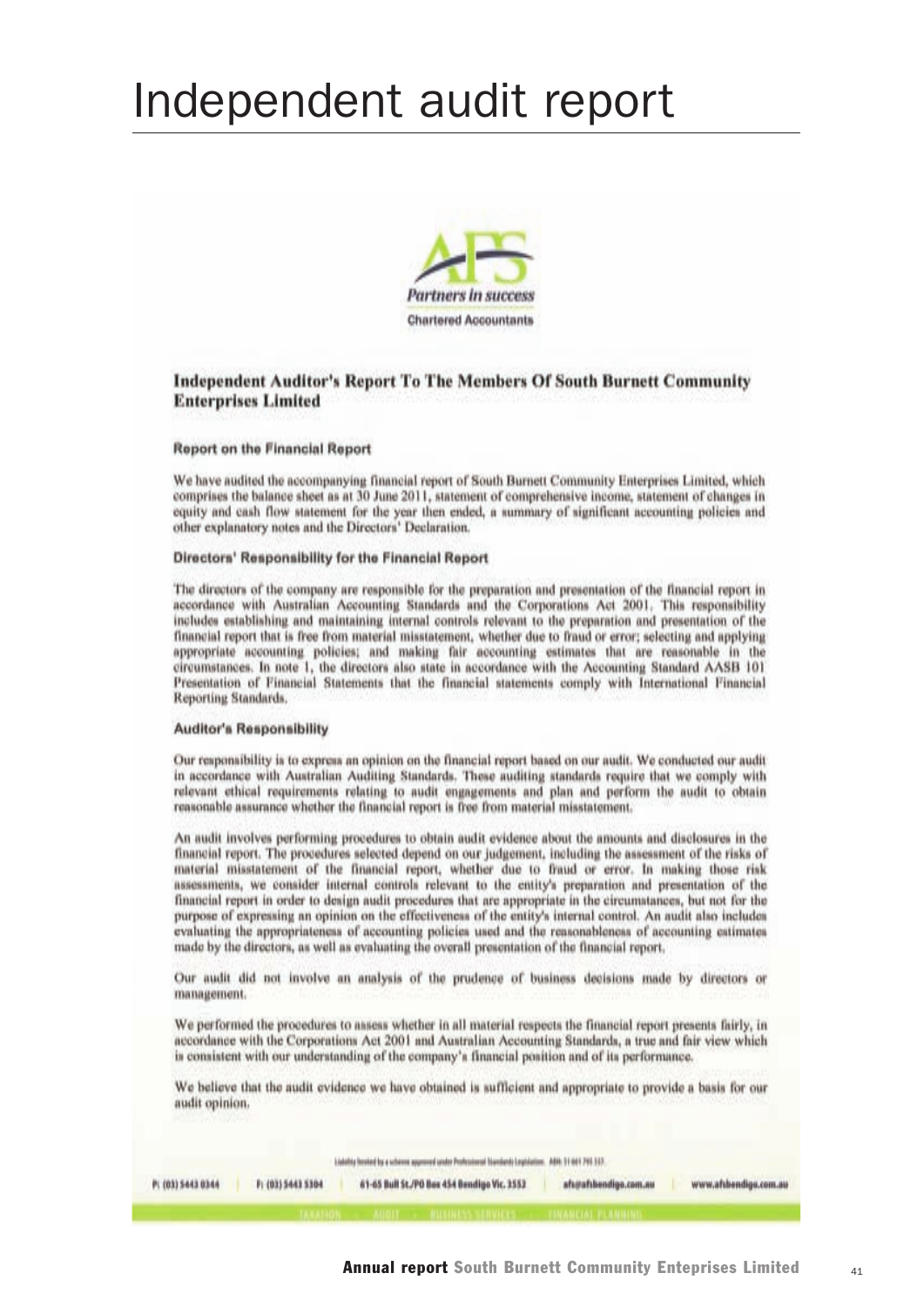#### Independence

In conducting our audit we have complied with the independence requirements of the Corporations Act 2001. We have given to the directors of the company a written Auditor's Independence Declaration, a copy of which is included in the Directors' Report. In addition to our audit of the financial report and the remuneration disclosures, we were engaged to undertake the services disclosed in the notes to the financial statements. The provision of these services has not impaired our independence.

#### Auditor's Opinion on the Financial Report

In our opinion:

- 1) The financial report of South Burnett Community Enterprises Limited is in accordance with the Corporations Act 2001 including giving a true and fair view of the company's financial position as at 30 June 2011 and of its financial performance and its cash flows for the year then ended and complying with Australian Accounting Standards and the Corporations Regulations 2001.
- The financial report also complies with International Financial Reporting Standards as issued by the  $2)$ International Accounting Standards Board.

#### **Report on the Remuneration Report**

We have audited the Remuneration Report included in the Directors' Report for the year ended 30 June 2011. The directors of the company are responsible for the preparation and presentation of the Remuneration Report in accordance with section 300A of the Corporations Act 2001. Our responsibility is to express an opinion on the Remuneration Report, based on our audit conducted in accordance with Australian Auditing Standards.

#### **Auditor's Opinion**

In our opinion, the Remuneration Report of South Burnett Community Enterprises Limited for the year ended 30 June 2011, complies with section 300A of the Corporations Act 2001.

**GRAEME STEWART ANDREW FREWIN & STEWART** 61-65 Bull Street, Bendigo, 3550

19<sup>th</sup> August 2011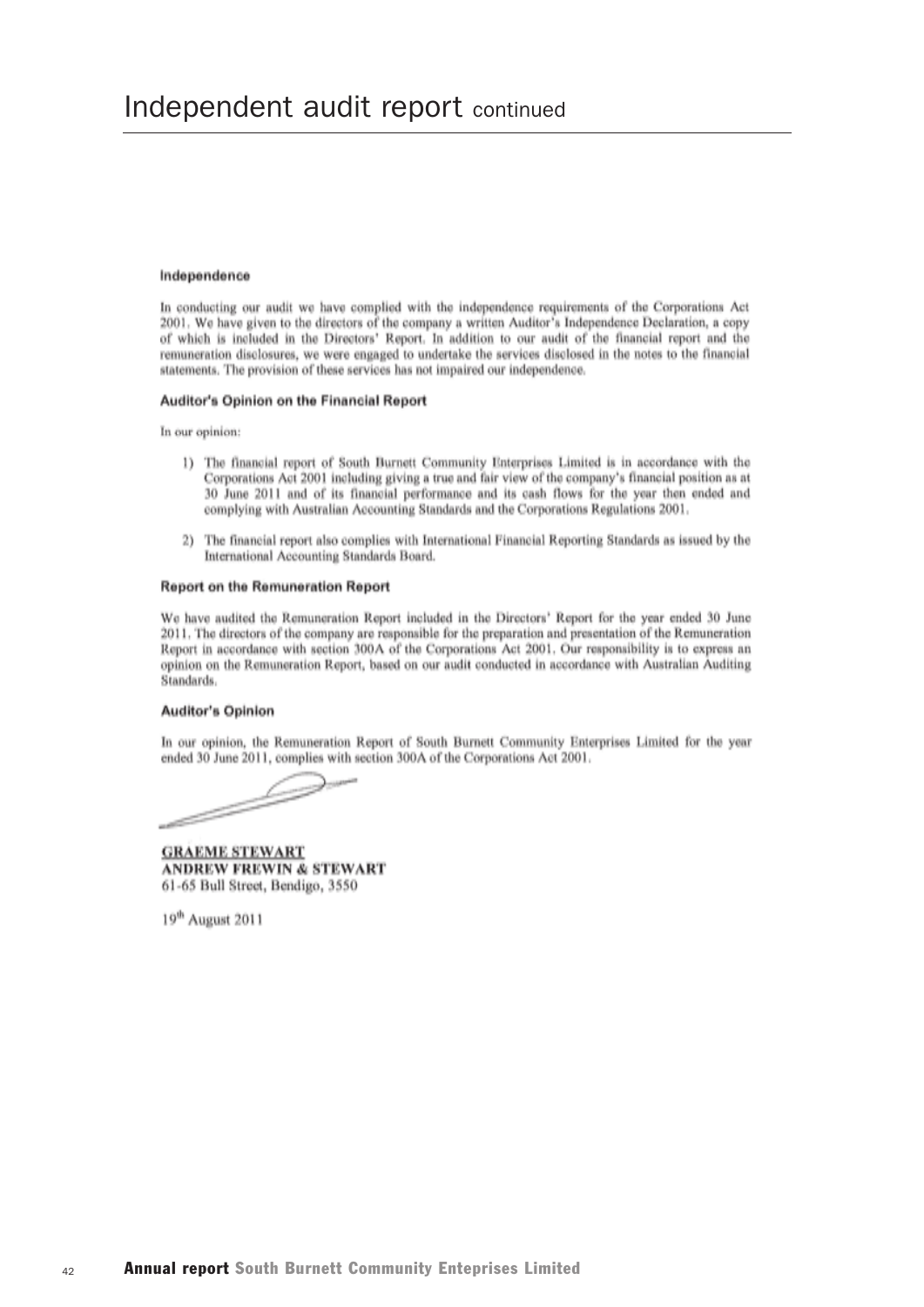| 889768<br>South Burnett Community Enterprises Limited ABN 57 113                                                                                       |                        |                       |  |
|--------------------------------------------------------------------------------------------------------------------------------------------------------|------------------------|-----------------------|--|
| BSX Report - Share register information required. This information is current as at 8 September 2011                                                   |                        |                       |  |
|                                                                                                                                                        |                        |                       |  |
| Ten Largest Shareholders - includes equal holdings                                                                                                     |                        |                       |  |
|                                                                                                                                                        |                        |                       |  |
| Shareholder                                                                                                                                            | Number of Shares       | Percentage of Capital |  |
| MR JAMES NORMAN FOWLER & MRS ELIZABETH ANNE FOWLER                                                                                                     | 13334                  | 1.51                  |  |
| MR PAUL BERNARD CHARLTON & MRS JANICE MAREE CHARLTON                                                                                                   | 13334                  | 1.51                  |  |
| JAMES AMBROSE MORRISON & ROBIN K MORRISON <thistledo a="" c="" fund="" super=""></thistledo>                                                           | 13334                  | 1.51                  |  |
| MR GRAEME ARTHUR HANISCH & MRS ELIZABETH ANN HANISCH                                                                                                   | 13334                  | 1.51                  |  |
| JOHN HYSLOP <hyslop a="" c="" family="" fund="" s=""></hyslop>                                                                                         | 13334                  | 1.51                  |  |
| ICHAEL WILLIAM FINLAYSON <finlaysons a="" c="" f="" founding="" s=""><br/>MALCOLM CHARLES FINLAYSON &amp; SKENE MALCOLM FINLAYSON &amp; M</finlaysons> | 13334                  | 1.51                  |  |
| VALMA GOODMAN                                                                                                                                          | 15000                  | 1.70                  |  |
| ANTHONY JOHN TILDEN                                                                                                                                    | 20000                  | 2.27                  |  |
| BARRY FRANCIS BLUNT & DOROTHY MAY BLUNT                                                                                                                | 20000                  | 2.27                  |  |
| BREAKER ELECTRICAL PTY LTD                                                                                                                             | 20667                  | 2.35                  |  |
| ROSALIE SHIRE COUNCIL                                                                                                                                  | 26667                  | 3.03                  |  |
| NATHAN GORDON DALY                                                                                                                                     | 26667                  | 3.03                  |  |
| MR KERRY CLAUDE WYVILI                                                                                                                                 | 31667                  | 3.60                  |  |
| MR JOHN B ADAMS                                                                                                                                        | 34000                  | 3.86                  |  |
| TOTAL                                                                                                                                                  | 274672                 | 31.17                 |  |
|                                                                                                                                                        |                        |                       |  |
| Distribution of Shareholders                                                                                                                           |                        |                       |  |
| The following table shows the number of shareholders, broken into various categories showing the total number of shares held                           |                        |                       |  |
|                                                                                                                                                        |                        |                       |  |
| Number of shares held                                                                                                                                  | Number of shareholders |                       |  |
| 1 to 1,000                                                                                                                                             | 192                    |                       |  |
| 1,001 to 5,000                                                                                                                                         | $142$                  |                       |  |
| 5,001 to 10,000                                                                                                                                        | $\sqrt{2}$             |                       |  |
| 10,001 to 100,000                                                                                                                                      |                        |                       |  |
| 100,001 and over                                                                                                                                       | $\circ$                |                       |  |
| <b>Total Shareholders</b>                                                                                                                              | 371                    |                       |  |
|                                                                                                                                                        |                        |                       |  |
| There are 11 shareholders holding less than a marketable parcel of shares (\$500 in value)                                                             |                        |                       |  |

# BSX report